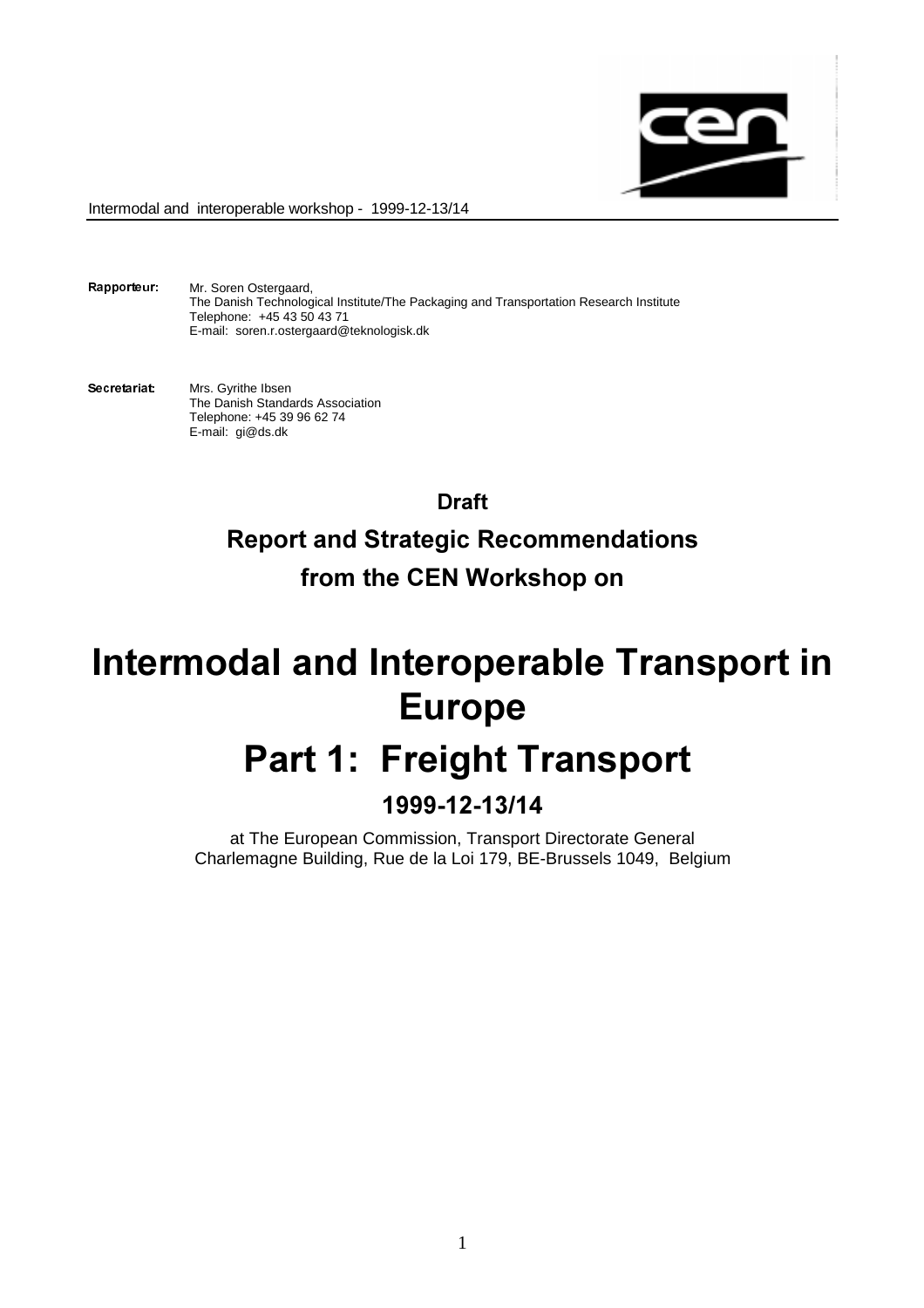

| <b>Contents</b>                                                                          |                |
|------------------------------------------------------------------------------------------|----------------|
| <b>CONTENTS</b>                                                                          | $\mathbf{2}$   |
| <b>SUMMARY</b>                                                                           | 4              |
| <b>SCOPE</b>                                                                             | $\overline{7}$ |
| <b>OPENING AND WELCOME</b>                                                               | $\overline{7}$ |
| <b>TRANSPORT QUALITY AND ENVIRONMENTAL PERFORMANCE</b>                                   | 8              |
| <b>FREIGHT TRANSPORT AND FUTURE NEEDS FOR HARMONISATION OF</b><br><b>STANDARDIZATION</b> | 10             |
| <b>TRANSPORT LOGISTICS</b>                                                               | 14             |
| <b>FREIGHT TRANSPORT IN URBAN AREAS</b>                                                  | 18             |
| <b>INFORMATION SYSTEMS</b>                                                               | 19             |
| <b>TRANSPORT MEANS AND HANDLING EQUIPMENT</b>                                            | 27             |
| <b>MODULAR COORDINATION</b>                                                              | 37             |
| <b>TERMINALS</b>                                                                         | 47             |
| <b>PUBLIC REGULATION AND PRICING</b>                                                     | 48             |
| <b>LABOUR CONDITIONS</b>                                                                 | 50             |
| <b>LEGAL CONDITIONS</b>                                                                  | 51             |
| <b>WORKSHOP CONSENSUS AND CONCLUSIONS</b>                                                | 63             |
| <b>ATTENDANCE LIST</b>                                                                   | 65             |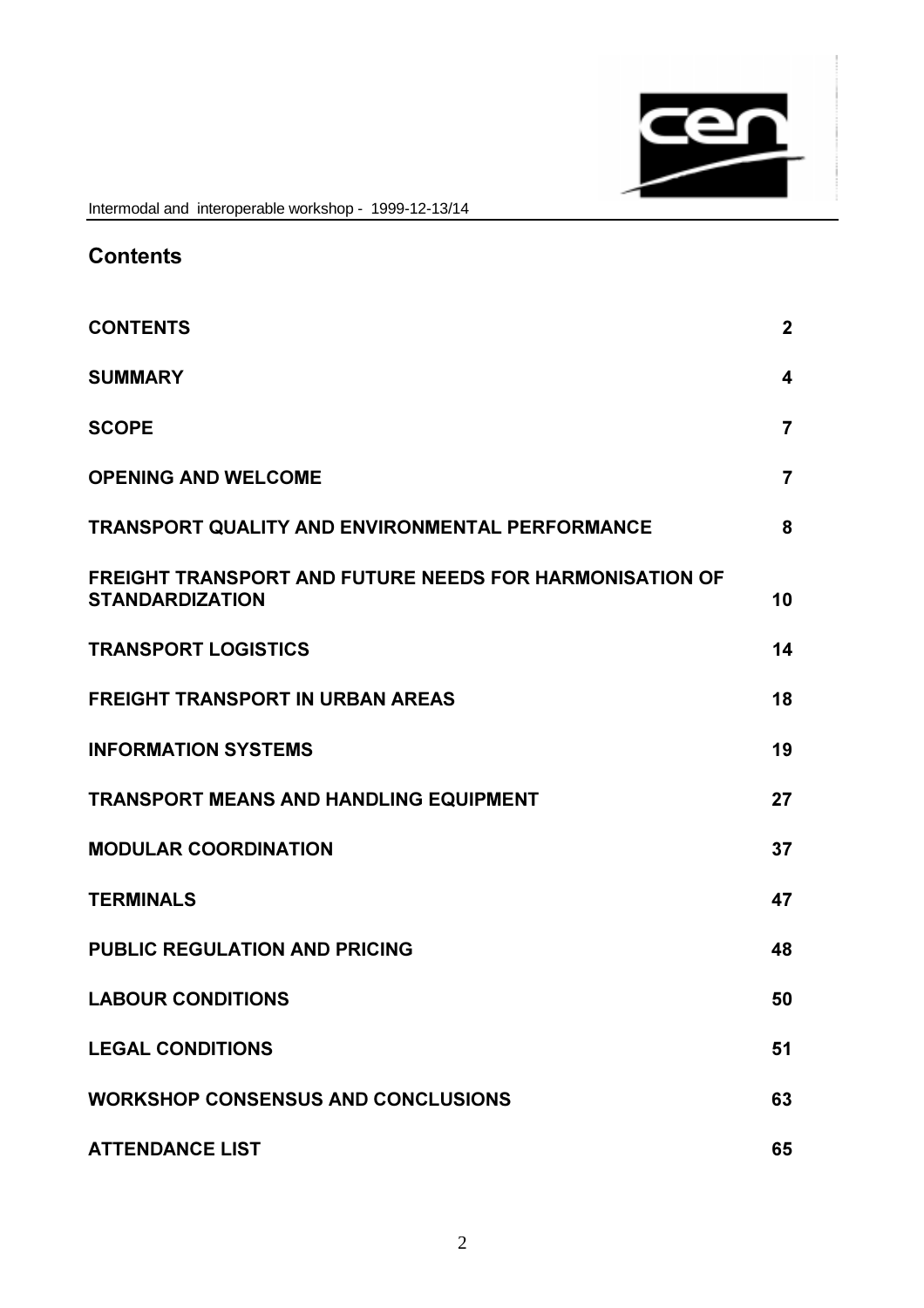

## **JANUARY 1999**

# Report and Strategic Recommendations

## from the CEN Workshop on

# Intermodal and Interoperable Transport in Europe - Part 1: Freight Transport

BBBBBBBBBBBBBBBBBBBBBBBBBBBBBBBBBBBBBBBBBBBBBBBBBBBBBBBBBBBBBBBBBBBBBBB

# on13<sup>th</sup> and 14<sup>th</sup> December 1999

#### at The European Commission, DG7 Transport Charlemagne Building, Rue de la Loi 179, BE-Brussels 1049, Belgium

This workshop was launched according to CEN/BT Resolution (BT 25/1998) with the scope to organize a special workshop on Multimodal and Interoperable Transport Standardization reflecting the change in the European transport system both for passengers and freight. A subdivision in two separate workshops was decided, it is why a separate workshop on passenger transport has been planned for spring 2000. This report, conclusions and strategic recommendations therefore concern Intermodal and Interoperable Freight Transport in Europe.

Stakeholders:

European and national associations within the transport industries European and national authorities Inland waterways Railway companies Research Road hauliers Ports RTTT (road transport and traffic telematics) Shipping agencies Ship yards Standardization committees Suppliers to road hauliers, railways and inland waterways **Terminals** Test houses Universities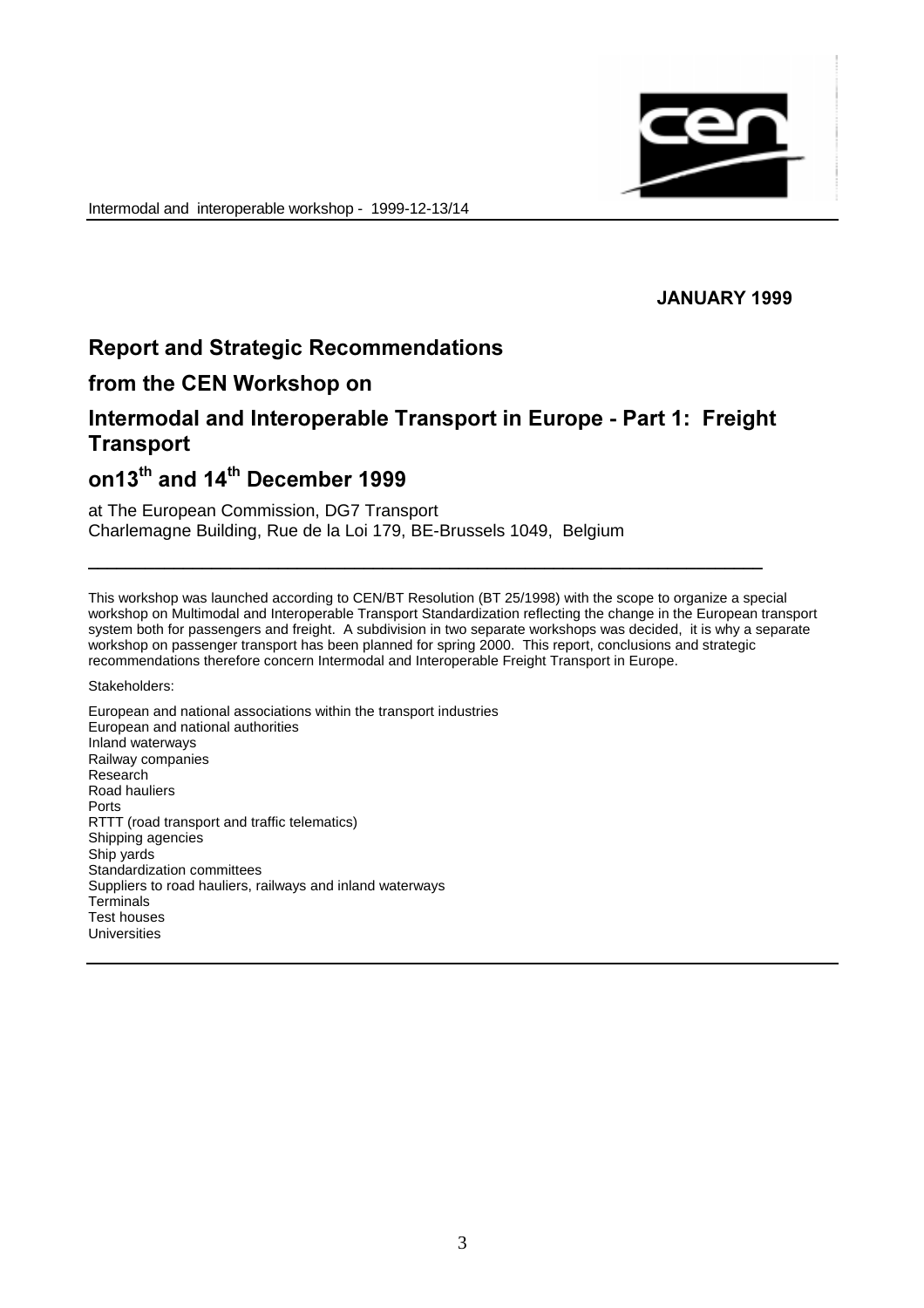

# Summary

CEN organised the 13<sup>th</sup> and 14<sup>th</sup> of December 1999 a workshop on Intermodal and Interoperable Transport hosted and supported by The European Commission, Transport Directorate General. The scope of the workshop was to consider the future needs for standardisation in order to operate a seamless intermodal transport system for freight in Europe. A similar workshop on passenger transport is expected in the spring year 2000. More than 100 European stakeholders participate in the freight workshop, December 1999. After 2 days of debate between stakeholders from the transport industry the workshop came to a number of important decisions.

In order to support the ongoing standardisation work on the definition of transport service (Code of practice and Quality Declaration and Environmental Declaration) the workshop proposes to start up work on procurement methods for documentation of environmental performance, and Food hygiene self-assessment control system for the transport industry, and Transport of living animals. The workshop notes the overlapping scopes within the field of logistics and transportation and recommends starting up an integration process involving the concerned TCs. Many European cities are introducing limitation for traffic in city centres. The workshop proposes to organise a city logistic forum to consider the position for CEN incl. the evaluation of the needs for a small loading unit.

After several presentations on information technology in the transport sector the workshop identified a number of practical and legal problems for both EDIFACT and CEN/TC 278. The workshop recommended that interested parties take more part in and ensure the coherent ongoing standardisation of freight transport IT. In the debate it became clear that a number of public and private research project was performed without contact to the ongoing standardisation process. In order to improve the work on standardisation and integrate other activities the workshop proposes to organise a specific IT Workshop.

For technical transport equipment including multimodal units the workshop had a presentation on the CEN Workshop of  $1<sup>st</sup>$  of July on the same subject. This workshop recommends starting up new work on different new intermodal units. After a presentation of Austrian standardisation on freight terminals the workshop recognised the needs for information on performance on EU terminals and will consider establishing a code of best practice on the basis of ongoing projects.

The European Commission is in the middle of an ongoing project on pricing the external effects of transportation. The CEN workshop concludes that there is a need for a closer dialog between CEN and the Commission in order to evaluate the merits for standardisation. On subjects as labour conditions and legal conditions the workshop came to the conclusion not to start up new work. But the workshop have presented a large number of legal problems both in single, modal, and multimodal transport, and the workshop concluded that the Commission is the most appropriate body to address this problem without undue delay.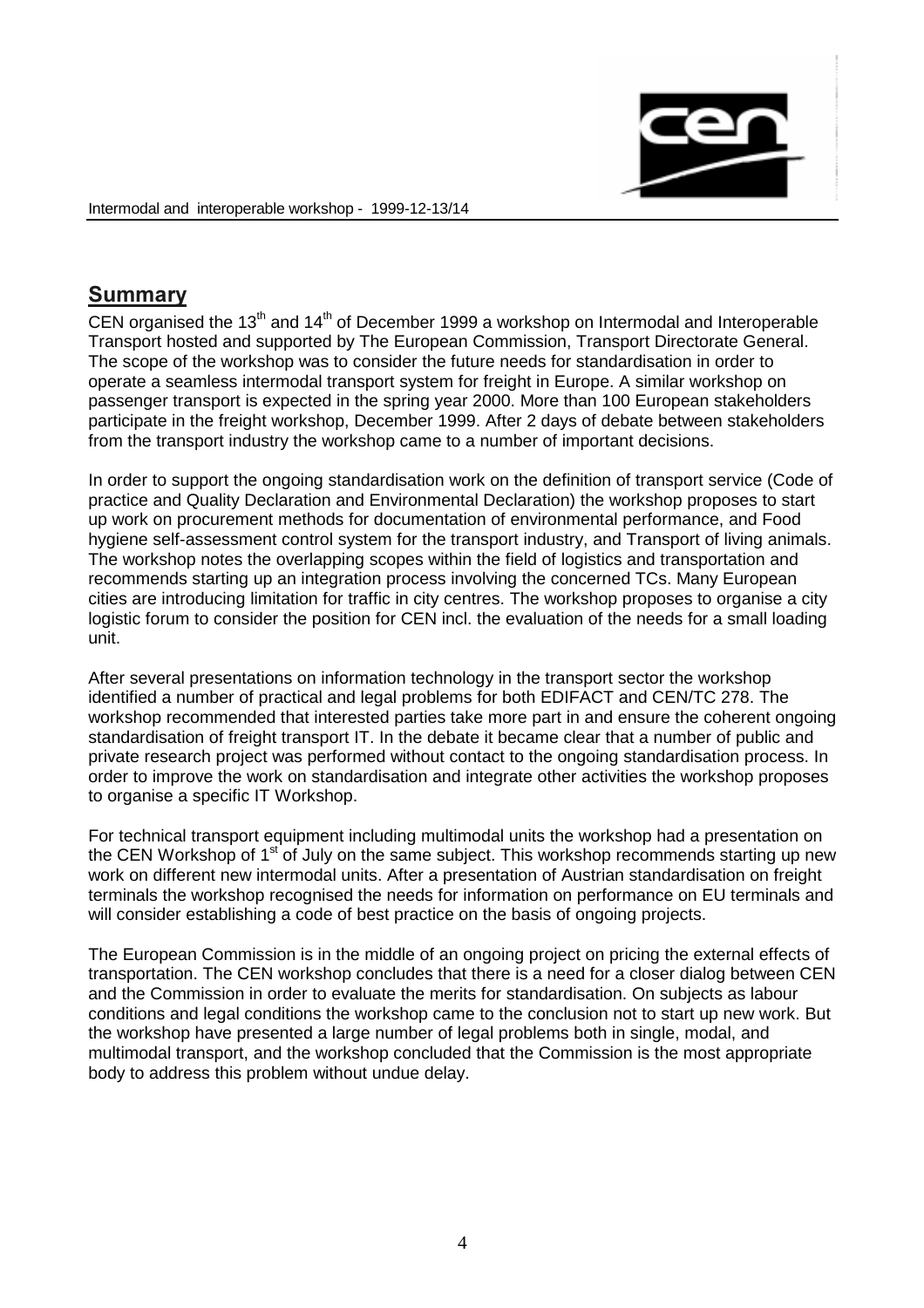

## Organisation of new work items

After the workshop the rapporteur has made a proposal to organise the proposed new work items within the CEN system:

| New work item                                                                                                                                                 | Proposal for<br>organisation in the CEN<br>system | Liaison with                                                |
|---------------------------------------------------------------------------------------------------------------------------------------------------------------|---------------------------------------------------|-------------------------------------------------------------|
| Procurement methods for<br>documentation of environmental<br>performance of transport systems in<br>transport chains                                          | <b>TC320</b>                                      | <b>ISO/TC 22</b>                                            |
| Food hygiene self-assessment control<br>system (according to Directive<br>93/43/EEC on hygiene and foodstuffs)                                                | <b>TC320</b>                                      | New CEN/TC                                                  |
| Performance on transport on living<br>animal                                                                                                                  | <b>TC320</b>                                      |                                                             |
| Co-ordination of overlapping scopes of<br>TCs within logistics and transportation                                                                             | <b>BT</b>                                         | Rapporteur                                                  |
| Organisation of a forum of future<br>standardisation requirements for freight<br>transport services and logistic systems                                      | Rapporteur                                        |                                                             |
| Organisation of a city logistic forum                                                                                                                         | Rapporteur                                        |                                                             |
| Organisation of a new workshop on<br>transport IT in order to integrate other<br>ongoing private and public activities                                        | <b>TC278</b>                                      | ISO/TC 204 and<br><b>EDIFACT</b>                            |
| Standardisation of an intermodal unit of<br>European semi-trailer size, stackable<br>and offering optimum internal space for<br>European standard loads       | <b>TC119</b>                                      | <b>ISO/TC 104</b>                                           |
| Standardisation of a small container<br>unit based on the European action<br><b>COST 339</b>                                                                  | <b>TC119</b>                                      | COST 339 and<br><b>ISO/TC 104</b>                           |
| Environmental declaration of the impact<br>of water based transport including<br>assessment of emission data and data<br>of energy consumption and comparison | <b>TC320</b>                                      | CEN/TC 15 and<br><b>TC 300</b><br>ISO/TC 8                  |
| Coordination of the technical design of<br>different intermodal transport system<br>(incl. the standardisation of a<br>intermodal transport system and        | <b>TC 119</b>                                     | <b>TC 15</b><br><b>TC 300</b><br>ISO/TC 8 and ISO/TC<br>104 |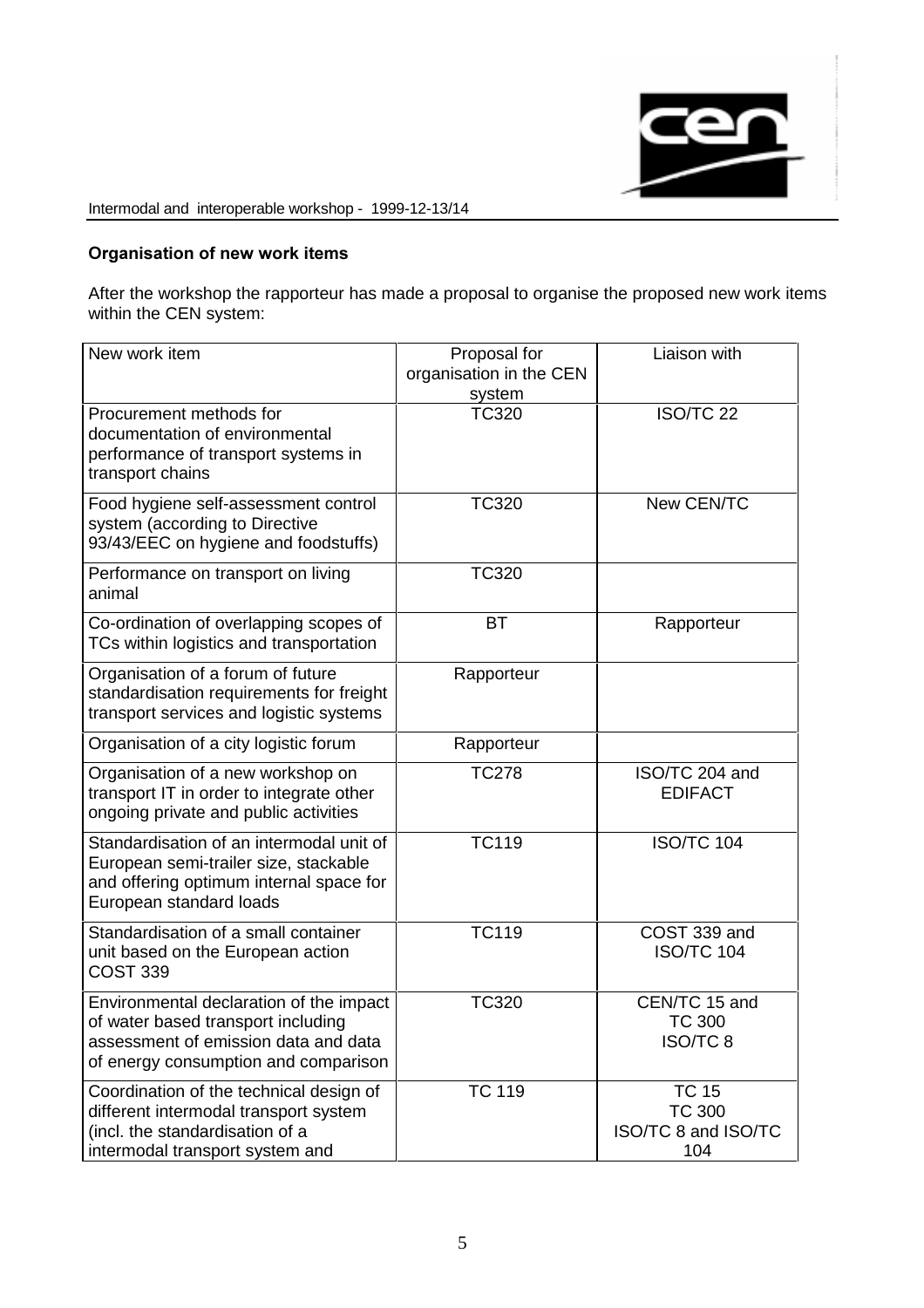

| equipment for water based transport) in<br>order to obtain a coherent European<br>Standard                        |            | <b>CEN/TC 256</b> |
|-------------------------------------------------------------------------------------------------------------------|------------|-------------------|
| Standardisation on performance on<br>terminals incl. a best practice for<br>terminals                             | TC 320     | Other TCs         |
| Standardisation in relation to the<br>European project on public pricing on<br>external effects of transportation | <b>EEC</b> | Rapporteur        |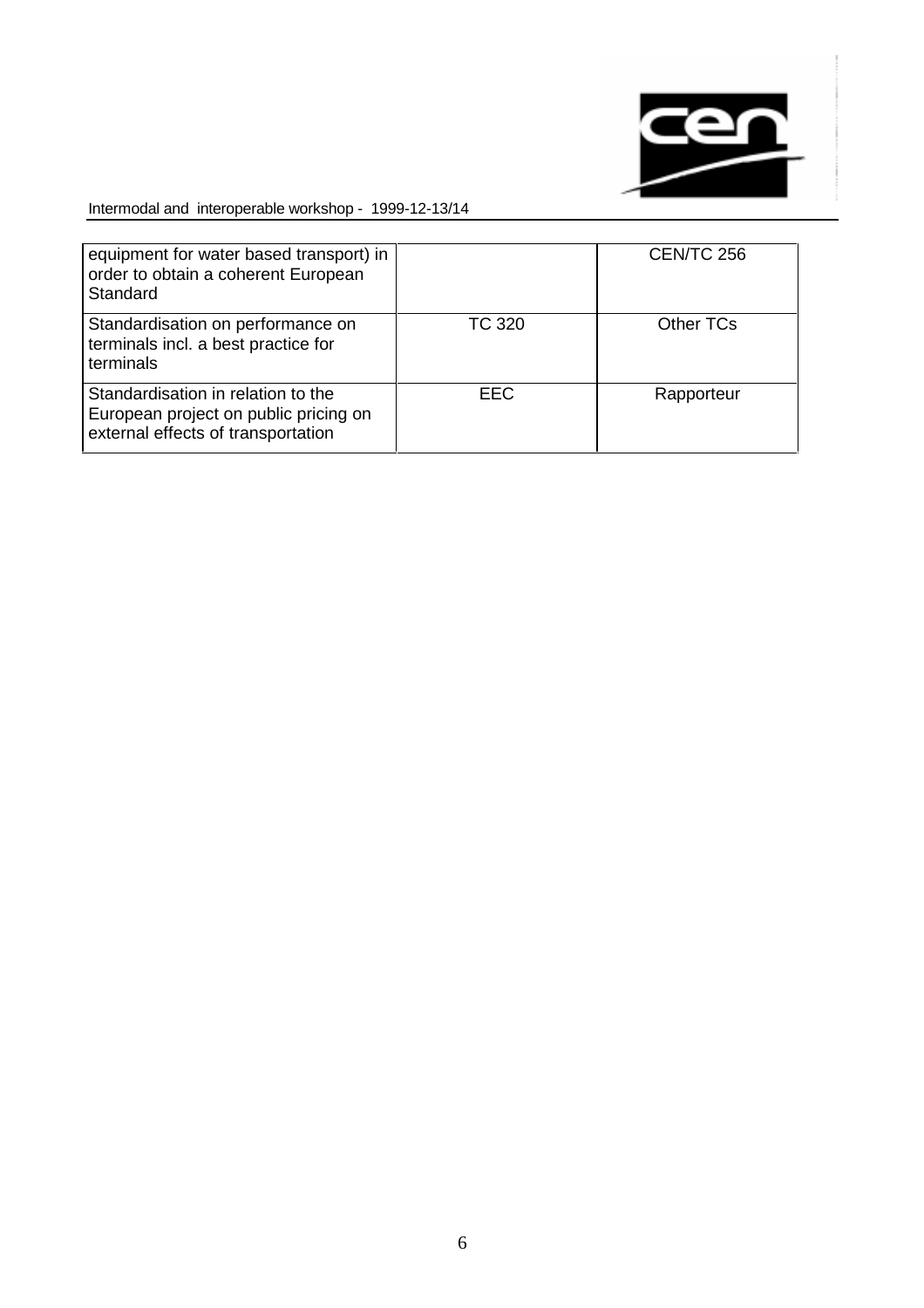

# Scope

The scope of the workshop is to consider the future needs for standardization in order to operate a seamless intermodal transport system for freight and passengers in Europe. (This Part I is only for freight)

# Opening and welcome

With reference to the Treaty of Rome, Art. 35, the importance of standardization in freight transport to ensure the interoperability of networks and freight systems was emphasized by DG7. It was recommended to keep the future European research programme in mind when considering new standardization topics.

Mr. Jan Van Herp, CEN reminded that the European investments in infrastructure and freight transport and the sustainable development within the transport are closely related to standardization.

## CEN has two instruments to offer the European market:

- a traditional Technical Committee (TC) producing primarily European Standards (EN), or
- CEN Workshop Agreements (CWA)

**EN:** Is elaborated in traditional CEN Technical Committees with controlled participation primarily appointed through CEN national standardization bodies amongst the national stakeholders (organizations, industries, consumers, research, labour organizations, authorities, etc.). The agreement on new work items for ENs guarantees the European stand still for national standardization while the process is conducted. The EN is in three languages: English, French and German.

**CWA:** Is elaborated primarily through consensus amongst self-supporting participants present in open workshops. This new publication will satisfy market demands for a more flexible and timelier alternative to the traditional EN, but it still possesses the authority, derived from the openness of participation and agreement inherent in the operations of CEN and its national members. It is this openness that distinguishes the CWA from documents developed by industrial consortia featuring limited participation (such documents are commonly known as de facto standards) .

The focus of this workshop is strategic recommendations for standardization in existing or new CEN Technical Committees as basis for the development of future ENs and/or separate future workshops aiming at CEN workshop agreements to improve infrastructure, as basis for efficient and cost-effective services and an environmentally friendly transport to the benefit of the Global and European society.

The CEN Technical Board will decide future progress based on the CEN workshop strategic recommendations.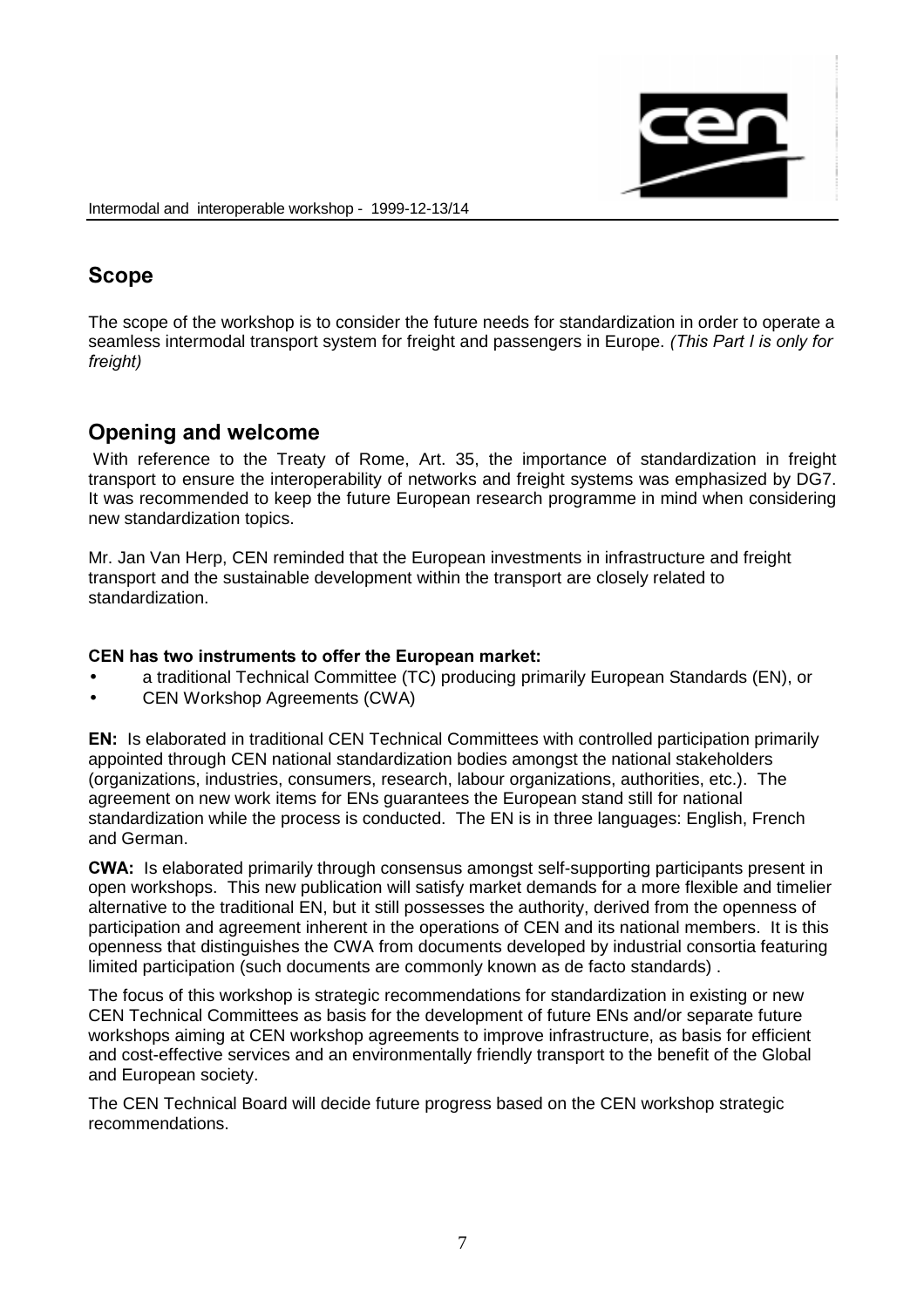

CEN thanked The Commission for the support on the infrastructure of the workshop and the rapporteur and participants for all their individual resources provided to the success of the workshop.

# **Transport Quality and environmental Performance**

- Mr. Ron Willis from the British International Freight Association and Quality (also respresenting CLECAT)
- **Mr Poul Bruun, International Transport Denmark**

The proposal for CEN-standard "PrEN 13011 - Transportation Services. Mr. Ron Willis introduced Provision of cargo transport services - Code of Practice".

The scope is "to provide performance indicators necessary to ensure efficient and effective handling of cargo through the transport chain".

It is intended for use by transport suppliers and the purchasers of their services. The service provider is recommended regularly to carry out a self-assessment of his performance, with the objective of maintaining and improving his performance standards against defined criteria.

The code of practice recommends the service provider to have clearly defined management controls in place. And the customer should ensure his full understanding of the liabilities and limitations of the provider, especially with regard to insurance of the goods in transit.

It was informed that common law including subcontractors and their responsibilities prevailed in Britain and Ireland contrary to the Roman law for the European continent. This was a problem in relation to standardization.

- Responsibility and Control: The service provider should have clearly defined management controls in place. – The customer should ensure he has full understanding of the liabilities and limitations of the provider; especially with regard to insurance of the goods in transit.
- Contract review:

It is the responsibility of the service provider to understand all aspects of the customer's requirements for the whole period of the contract of carriage.

Information: The customer should ensure that the service provider is given sufficient correct information to allow him to fulfil his obligations.

Formal management system: The customer should operate a formal and accurate management system to ensure the passing of correct information relative to the cargo and its voyage to the service provider.

Access: The customer is to provide unhindered access. Where this is not available, the service provider must be made fully aware.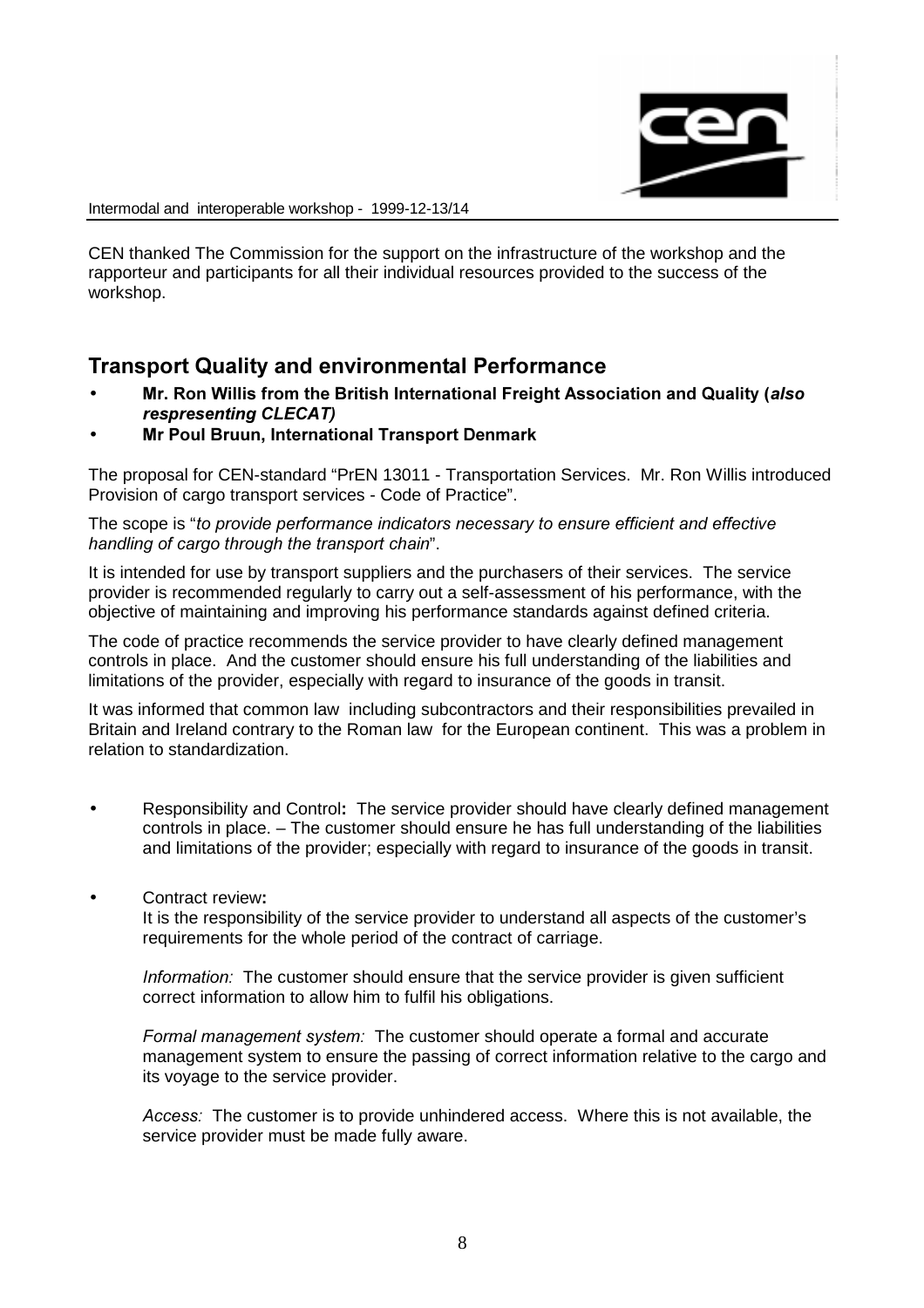

Storage: It is the responsibility of the service provider to ensure the safety of the cargo in transit and during any transhipment. He should also ensure that suitable securing facilities appropriate to the cargo, are provided.

Loss and/or damage: It is the responsibility of the service provider to monitor and report on any known loss or damage.

Documentation: The service provider is responsible to ensure he has sufficient and correct documentation to allow him to perform the movement. He should check all documents and take necessary steps to correct any discrepancies.

Sub Contractors: The service provider is fully responsible for the performance of his subcontractors and should ensure that they have suitable management systems in place.

Management of quality: It is recommended, but not necessary, that service providers meet the requirements of an appropriate and recognised standard, such as ISO 9002.

It is recommended that service providers declares performance under PrEN 13011.

It is recommended that purchasers of transport services purchase services declared to conform with PrEN 13011

• Performance:

Packaging: It is the responsibility of the service provider to identify damage or deterioration of the packaging which may effect the quality of the cargo and to always act in the best interest of the cargo owner. Where practicable the goods should be repacked and re-stowed to minimise further loss of damage.

It is the responsibility of the customer to present the cargo to the service provider sufficiently and correctly packed and marked.

The customer must be aware that the acceptance of the cargo does not imply that the above requirements have been met.

Preparation and dispatch: It is the responsibility of the service provider to ensure that full and accurate details of the cargo and its transit are passed on through the transport chain.

The customer must ensure that the transport unit (i.e. trailer/container) he has pre-loaded is suitable and safe for the journey.

Transport: The service provider is responsible to ensure that the means of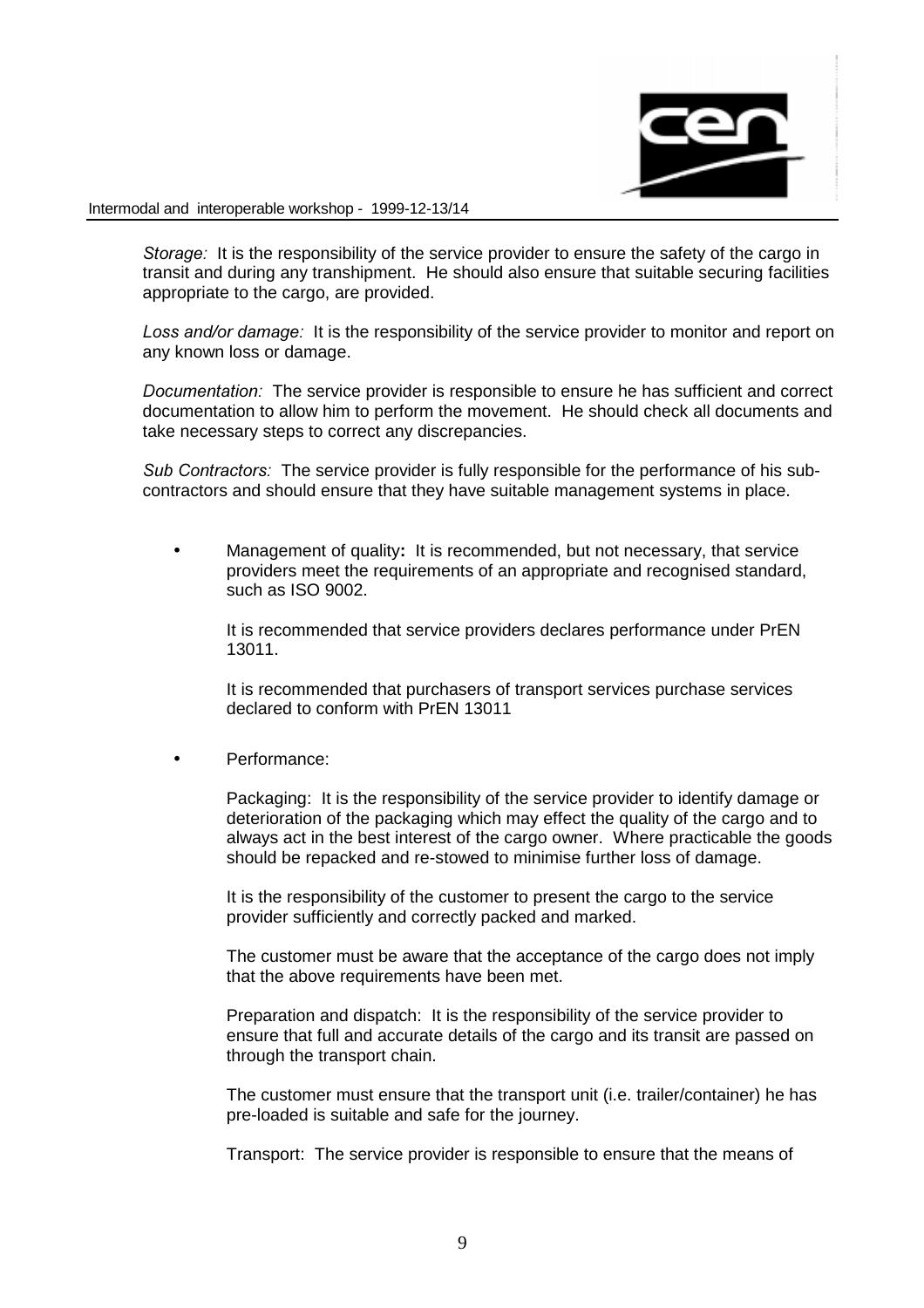

transport provided, by himself or his sub-contractors, are operated throughout the transaction within legal requirements, are suitable for the journey, and meet the highest standards of operating practice within the industry.

Proof of delivery: The service provider shall provide proof of delivery. Electronic links should be recognised as being acceptable.

Transport conditions. Where special environmental conditions are defined and agreed in the transaction, the service provider shall ensure there are effective management systems in place to effect control of such necessary information that requires to be recorded. Reference should be made, where appropriate to the relevant trade associations.

Quality planning: The service provider is responsible to prepare quality plans in response to his customers requests. These should include the identificationdedicated resources, relative to training, equipment, health and safety, and risk management.

# Freight Transport and Future Needs for Harmonisation of standardization

## by Mr. Poul Bruun, International Transport Denmark (ITD)

representing the Danish international road haulage industry and efforts in CEN/TC 320: Transportation services, introduced the efficiency and environmental performance in freight transport and future needs for harmonisation and standardization.

It was emphasized that improved efficiency in logistics and freight transport will reduce environmental impacts and improve competitiveness for transport companies and for their customers - the European industry.

A significant indicator of that development is that modern management and logistic set-ups require data - or documentation - for efficiency and quality in the transport chain. To manage increasing competition and increasing costs, companies are forced to optimise the entire supply chain of products from raw material on to production, distribution and to the end consumer.

An improved efficiency in distribution means better logistics and better transport which very much depends on the development and use of more efficient and environmental friendly technology.

It depends on more effectiveness in fuel consumption, and it depends on better utilisation of the capacity of the specific transport equipment - the vehicles, the train wagons and the ships.

The necessity of performance data (efficiency and environmental performance) as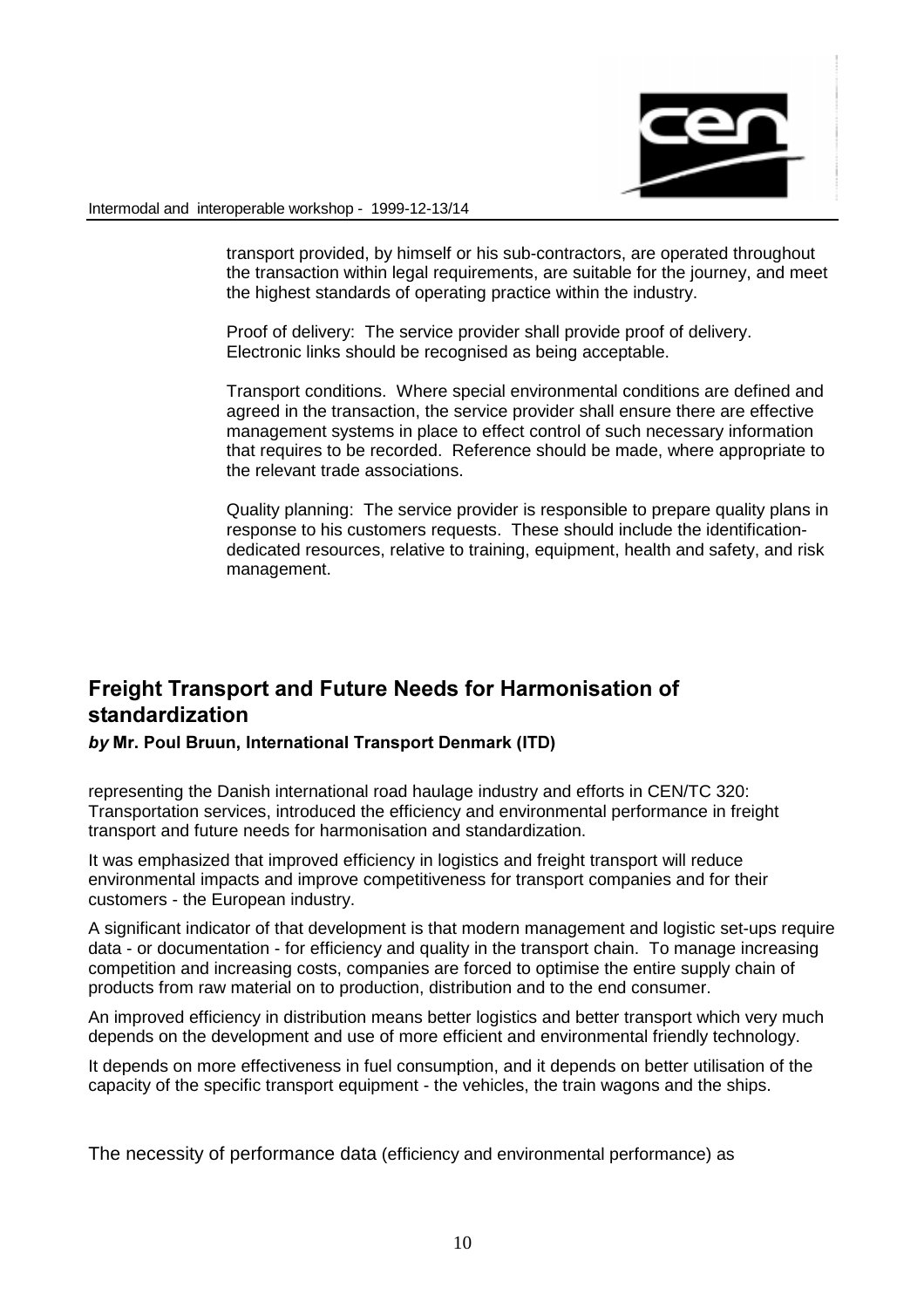

- Documentation /declaration for contracting meeting performance goals/standards environmental reporting (own and shippers) public control and regulation bodies etc.
- Data/key figures for management and decision systems (own and shippers) advertising and image/profile improving initiatives benchmarking etc

were emphasized.

Efficiency indicators - or key figures for evaluating effectiveness in the transport chain - are actually also very important environmental indicators. And such indicators or specific data are increasingly required by the market - by the shippers and their customers - to document that certain performance standards are met.

Data are required for environmental reporting. They are required to feed the advanced management and decisions systems that are used in transport companies and by shippers.

Data and key figures are required for advertising reasons, for input to benchmarking systems, etc.

Methods and models are developed for companies, for industry sectors and for public authorities to:

- generate data
- report data

in several countries, companies, organisations and authorities have developed - or are developing - methods and models for generating relevant data, and for reporting the data.

International Transport Denmark has made a public financed survey on that. A lot of resources especially in the northern European countries - are placed in such developments.

The following problems were identified:

- Significant difference between organisations, between countries and between transport modes in: generated data generating methods and conditions data form how data are used
- No reliable data for sea, rail and terminal functions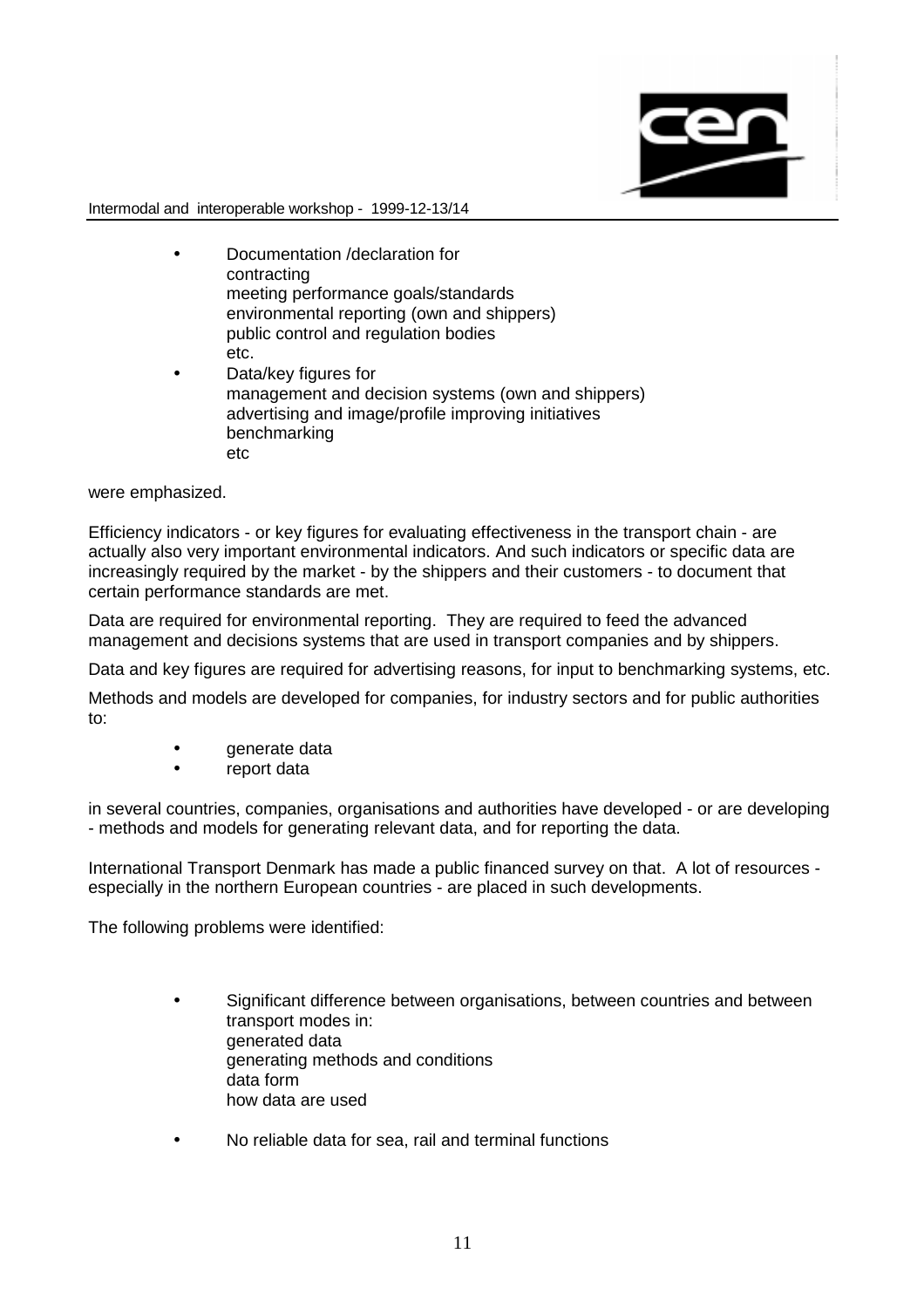

- No reliable data for door-to-door transport
- Poor transparency on markets
- Competition on quality of data instead of quality of transport
- Inefficiency costs and pollution

It was emphasized that survey - and the experiences gained - show that serious problems are to be faced. You cannot compare data from transport companies coming from different countries.

You cannot compare data from road transport with data from sea and rail transport.

There is no consensus - no common playing field - because of significant differences between organisations, between countries and between transport modes in how data are generated methods and conditions are different - data are required and presented in different ways, and they are used under different conditions.

Another problem is, that there are no reliable data for the entire chain door-to-door. There are no reliable and common accepted data for transport on sea and rail and terminal functions.

This means that the transport market is far from transparent enough to make full benefits of the potentials for improvements of the transport systems and logistics.

Competition is often based on quality of data instead of quality of transport.

Mr. Poul Bruun introduced the work of CEN/TC320/WG2:

- A Draft Code of Practice on Cargo Transport Services
- A Pre-standard (prEN 13011) declaration of performance conditions
- Pre-standard: declaration (reporting) of energy consumption and of exhaust emissions in road transport

and proposed the development of future European standards on

- Procurement methods for documentation of environmental performance in goods transport chains
- Food hygiene self-assessment control system trade code for transport companies (according to Directive 93/43/EEC on hygiene and foodstuffs), and
- Transport of living animals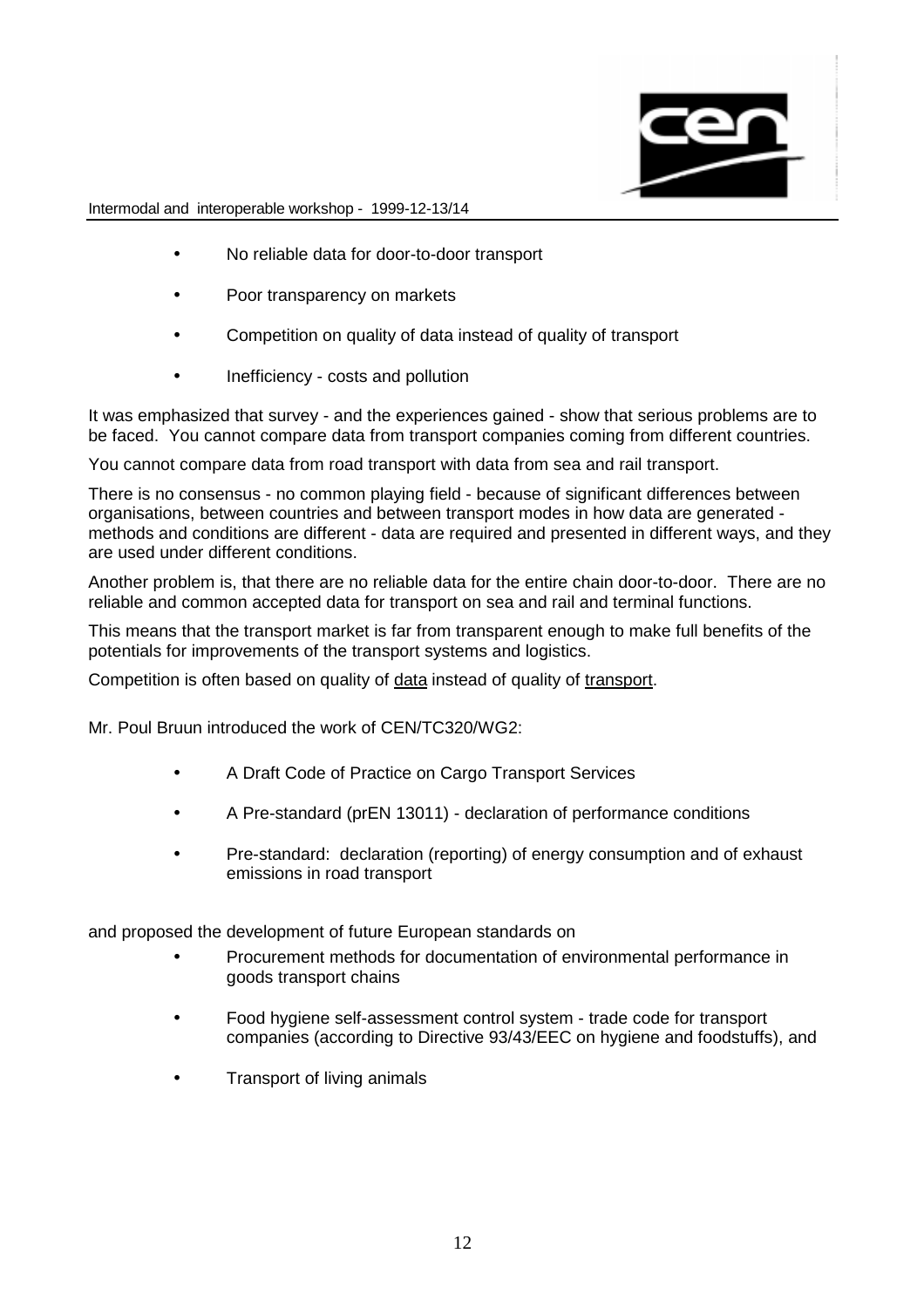

Under the Code of Practice (prEN 13011) presented by Mr. Willis, a general declaration of quality performance conditions is being distributed for public questionnaire in Europe these days. It can be ordered through the national standardization bodies.

The other work of the CEN/TC 320/WG2 is a pre-standard for the form and contents of formulas for reporting environmental performance in goods transport chains, and how and on what form data should be reported by transport companies to shippers.

In Denmark another work is being prepared as a trade code for transport companies, viz. on food transport. The reason is that according to the EU Directive 93/43/EEC on hygiene and foodstuffs also transport companies have to adopt a self-assessment control system. However, a common European basis for such self-assessment - or own control systems for companies - is to be preferred.

This is also the case when it comes to the safety advisor for transport of dangerous goods.

Eventually, another concern of international transporting companies in Denmark was considered, viz. whether standardization of the transport quality of living animals should be prioritised.

On the question to Mr. Willis whether the responsibilities of subcontractors were in legal sense or practical sense the answer was "both senses". It is being tried to draw a picture of what is required; the evidence of the claim and the legal part. In common law there are regulations for sub contractors.

When transport is by ship the shipper takes the convention in full consideration.

A parallel to the prEN 13011 was drawn to the shipper's responsibility for example if he has preloaded a container it is his responsibility that it is kept in good condition through the journey. The bill of lading is based on this legislation.

It was informed that three European federations of transport environment are considering common practice to regulate the process. A lot of initiatives are faced, as the claim of a minimum of good practice. For example the reporting on environment performance is a sort of minimum requirement.

It was further recommended to go beyond the legal requirements to give way to fiscal instruments in order to advance technical regulations.

Mr. Willis emphasised that the aim of a workshop should be to identify codes of practices suitable for standardization.

IRU is working with the DG 7 on how to generate the exhaust emission data for deliverables with minimum performance of requirement. The data are needed as proof.

It was predicted that the shippers are going to set the level of standards in future.

The European Sea Port Organization (ESPO) informed that they already had information on the internet in 15 European languages and Russian. The organization recommended the CEN code of practice to be published on the Internet. It would make the code known worldwide. Their own experience was that they received lots of comments on their own web-information.

In relation to the question of emission Mr. Walter Sicks, FAKRA Normenausschuss Kraftfahrzeuge, DIN informed that The German groups did not see a need for standardization on emission as it was covered by EU legislation as already informed by ISO/TC 22 at the last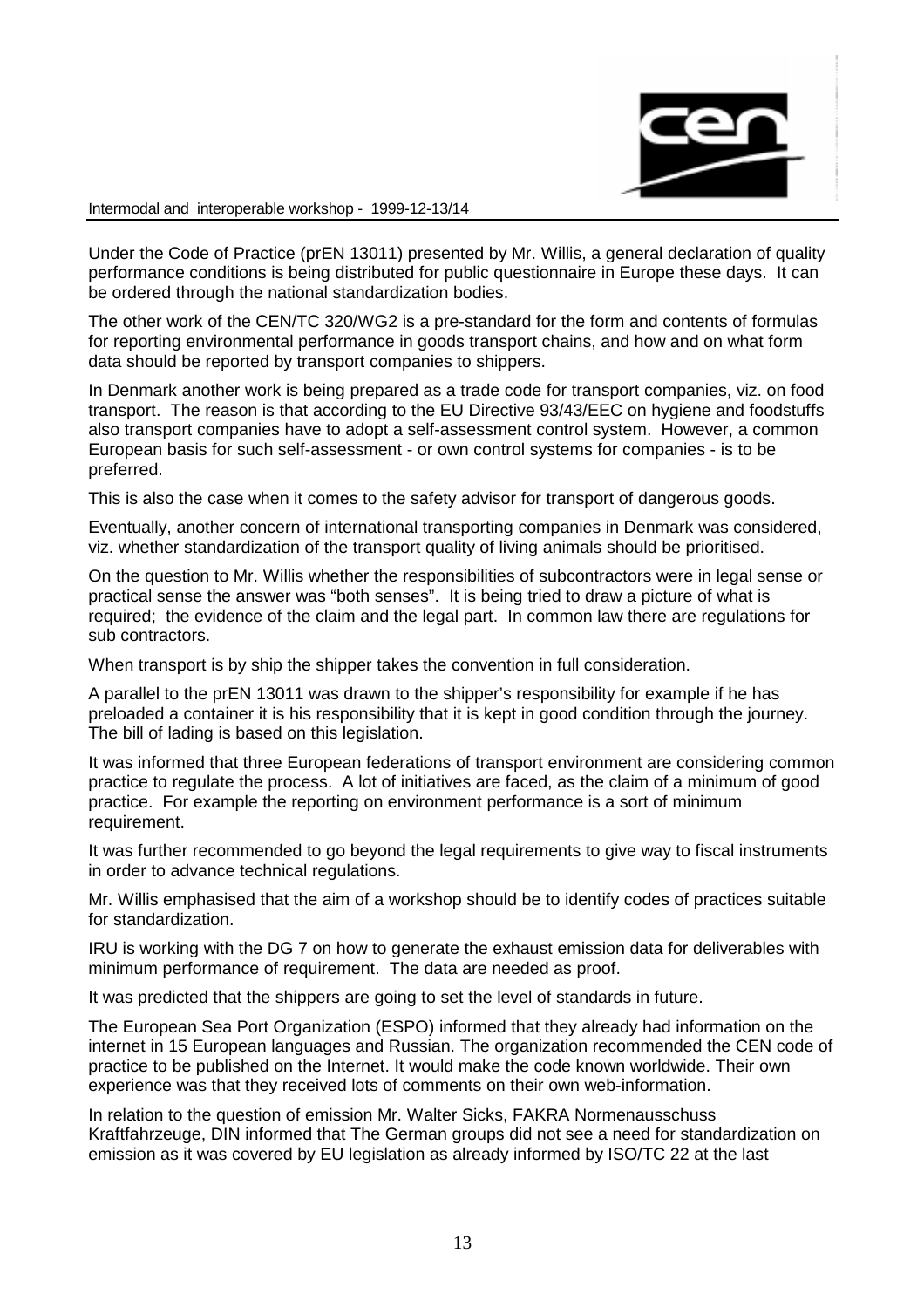

CEN/TC 320 meeting. But how to compare data and what data is relevant to report to your shipper may be subject to standardization aiming to further best practice.

In relation to a trade code it was suggested to leave transport of dangerous goods out of the scope of a future standard.

Mr. Poul Bruun informed that exhaust emission and fuel consumption in the code are not related to dangerous goods. It was questioned what Directive is giving the level of emission performance?

The CEN/TC15 chairman informed that fuel consumption/emission from sea transport was being discussed between EC and the Rhine Danube Commission and should not be dealt with by CEN/TC 320.

It was informed that the IRU already has a code of practice for sustainable transport related to the CEN work . And it was further stressed that public regulation and pricing would be widely discussed in the near future.

A trade code for food hygiene self-assessment during transport of goods in relation to the Council Directive 93/43 EEC of 14<sup>th</sup> June 1993 on the hygiene of foodstuffs, was further recommended for a new CEN task.

The workshop with the exception of Mr. Sicks agreed on the first consensus:

#### 1) 1999-12-13 Workshop consensus on new CEN work items

Recognizing a European need for harmonization, the workshop proposes the following new work items to be discussed in the CEN system:

- Procurement methods for documentation of environmental performance of transport systems in transport chains.
- Food hygiene self-assessment control system (according to Directive 93/43/EEC on hygiene and foodstuffs).
- Transport of living animals

# **Transport Logistics**

## by Mr. H.E. van Goor, Chairman of CEN/TC 273: Logistics

Scope:

- Standardization of terms and definitions in Logistics (WG1)
- To define the functions for practitioners in Logistics (WG2)
- To define the qualifications for practitioners in education and training (WG3)
- To define performance requirements for tools and means in Logistics (WG4)

Introduction: The European Logistics Association (ELA) stated at its establishment in 1984 that if Logistics were to be a profession in its own right, it would be necessary to standardize the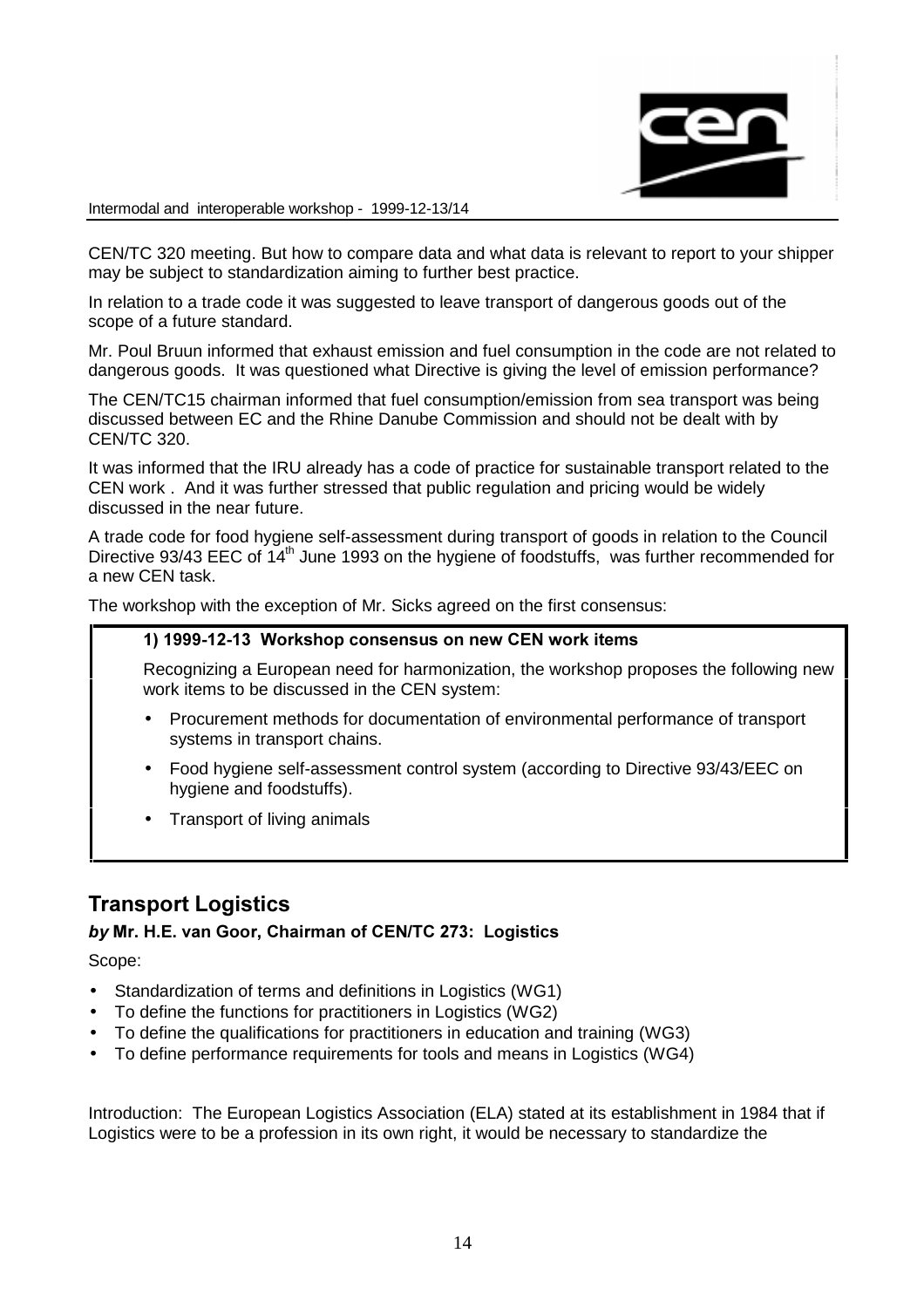

European Logistics Terminology on a multilingual basis to ensure ease and correctness of communication from country to country. The scope is much wider than transport.

For the same reason the functions of practitioners in Logistics, including their education and training needs, should be defined.

Finally, logistics performances must be made measurable.

After having compiled the ELA Multilingual Dictionary: "Terminology in Logistics" it set out on an extensive EU project in order to survey the functioning of practitioners in Europe under the finance of the European FORCE programme.

In 1991 the CEN/TC 273 was created in order to come to a standardization of the issues above.

Definition of logistics: On the basis of Slater (USA) ELA started its projects with the definition.:

#### Logistics: The planning, execution and control

- of the movements and placement of people and/or goods, and
- the supporting activities related to such movement and placement within a system organized to achieve specific objectives

today called "Supply Chain Management" in which transport (internal and multimodal) plays a vital role because "without transport nothing moves".

#### WG1: Logistics-Structure, basic terms and definitions in Logistics (prEN 12777)

After long and intensive discussions with many stakeholders in the EU countries this WG presented their deliverable to CEN who started the enquiry on 1997-09-06.

The received comments (mainly from stakeholders who refrained from participation during the work) were not serious but needed some attention in re-editing.

Due to some grave personal circumstances and lack of financial support this work has been delayed. (Cf. the plans for the future, below).

#### WG2: Some Occupational Profiles for Practitioners in Logistics (CR 13156)

Based on the outcome of the FORCE-project the above-mentioned CEN Report was drawn up. The profiles have been defined "from bottom up" starting with the clustering of more than 600 task definitions. Some 32 Logistics functions were described. (In the meantime many of these functions have been integrated into "operational" functions).

#### WG3: To define the qualifications for logistics practitioners in education and training

The enormous diversity of European education structures (and laws) made it an impossible job to arrive at a consensus over standardization of vocational education and training. However, the information received from the FORCE survey permitted WG3 to come to a consistent set of "end terms" for all of 23 profiles defined by WG2.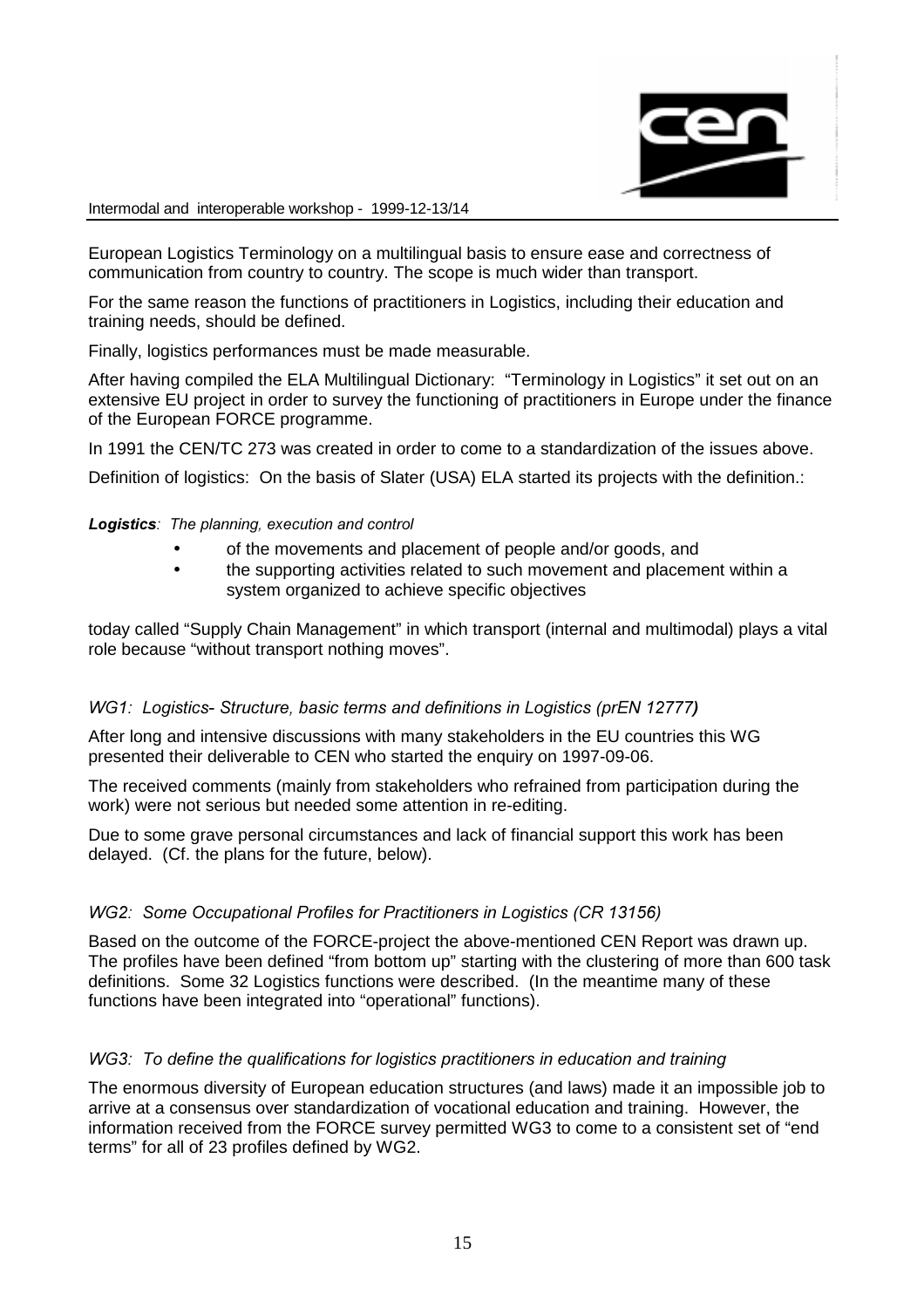

Since no consensus could be reached, WG3 decided to hand back these "end terms" to ELA, who created the European Certification Board in Logistics (ECBL) for further implementation in Europe.

## WG4: Logistics Performance Measures. Requirements and Measuring Methods

The draft CEN Report has been presented for formal acceptance early January. (Copies are available on request to national CEN member bodies).

#### Future Cooperation with CEN/TC 320

As suggested by AFNOR it could be a very positive idea to re-edit the prEN 12777 together with CEN/TC 320.

For this the following reasons can be given:

- "Transport" is a very strategic issue within Logistics or Supply Chain Management. It therefore looks logical to finish a norm on SCM together with its largest stakeholder
- During the long process of developing the Terminology in Logistics the real world in logistics has changed enormously. It is therefore time to reconsider the various definitions!
- By joining forces a new "standstill" on a revision of the terminology in logistics can be achieved in order to avoid that the "wheel to be invented" again at different places within CEN. (Other TCs can join this project on request).

This proposal has been discussed within CEN/TC 273 and in the AGM of ELA and Drs. Hans E. van Goor, has mandate to discuss this issue during this workshop with CEN/TC 320. However, the lack of economical resources might influence the schedule of the revision.

The chairman of CEN/TC 320: Transportation services, Mr. Soren Ostergaard, presented a comparison of the scopes of CEN/TC 273: Logistics, and CEN/TC 320: Transportation services, emphasizing the overlapping of responsibilities. He informed that the Business Plan of CEN/TC 320 has been approved by the CEN system. The Business Plan of CEN/TC 273: Logistics, was at the time of the workshop still open for discussion and comments before approval.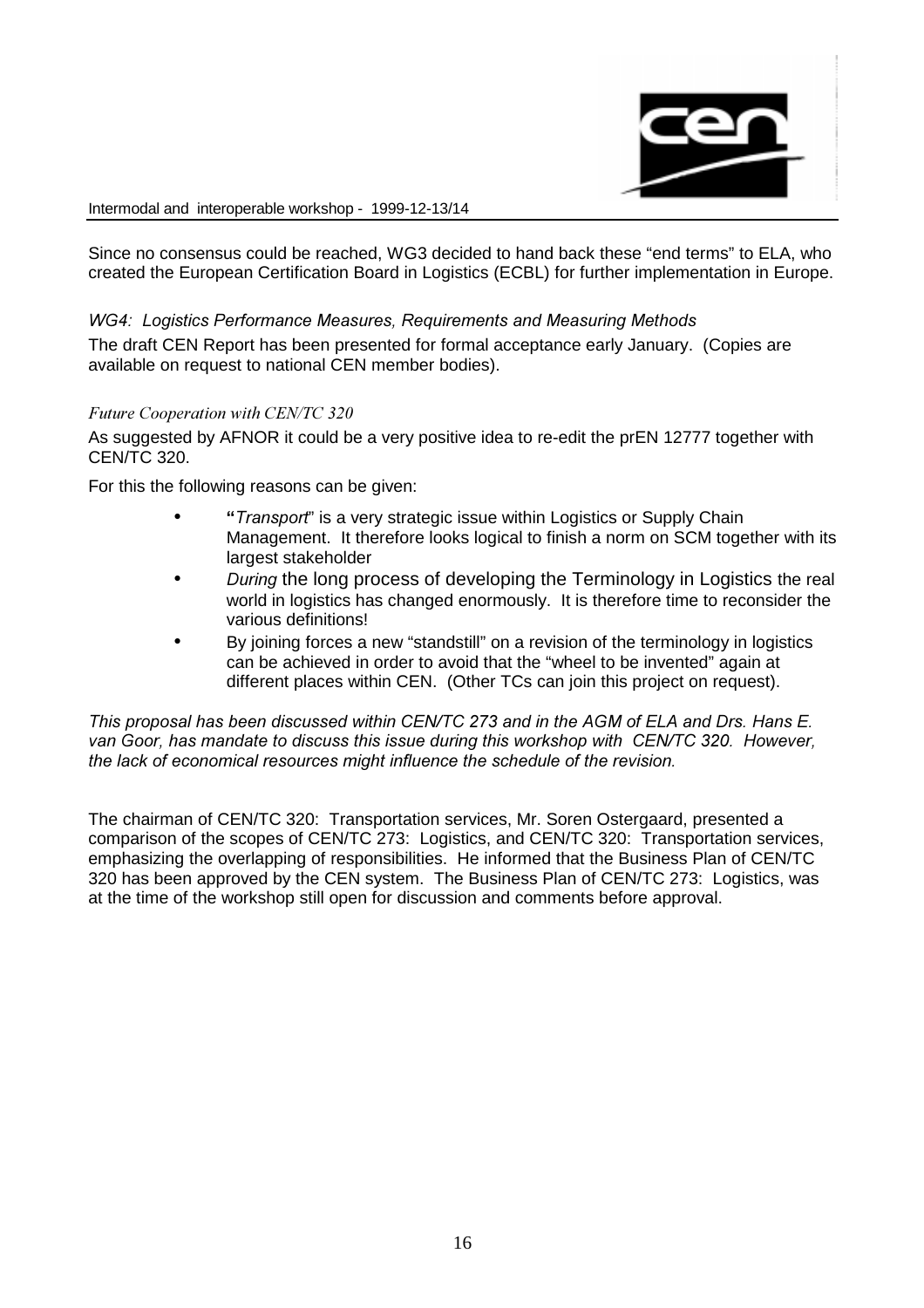

|                                                                                                                                                                                                                                                                 | <b>CEN/TC 320: Transportation services</b>                                                                                                                                                                                                            |
|-----------------------------------------------------------------------------------------------------------------------------------------------------------------------------------------------------------------------------------------------------------------|-------------------------------------------------------------------------------------------------------------------------------------------------------------------------------------------------------------------------------------------------------|
| <b>CEN/TC 273 Logistics</b><br>Scope:<br>Standardization of terms and definitions<br>in logistics<br>To define the functions for practitioners<br>in logistics<br>To define the education and training<br>topics for the functions for practitioners            | Scope:<br>Standardization of quality and performance<br>criteria for services undertaken in the<br>transportation chain                                                                                                                               |
| in logistics.<br>To define performance requirements for<br>tools and means in logistics                                                                                                                                                                         |                                                                                                                                                                                                                                                       |
| <b>WG4: Logistics Performance</b><br><b>Measures</b>                                                                                                                                                                                                            | <b>WG2: Performance Conditions in the</b><br><b>Transportation Chains</b>                                                                                                                                                                             |
| Scope:<br>To define a set of logistics performance<br>measures, requirements and methods<br>for performance measurements, relating<br>to effectiveness, efficiency and<br>associated factors in the areas of<br>logistics management, systems and<br>equipment. | Scope:<br>To describe performance conditions in the total<br>transportation chains from producer to final<br>consumer in order to ensure their quality and to<br>reduce their costs. To identify parameters and<br>propose standard ways of measuring |

The chairman of CEN/TC 320 invited the CEN/TC 273 chairman to a mutual reconsideration of scopes in order to avoid overlapping standardization. The CEN/TC 119 and TC 15 also had considerations to be taken into account e.g. the definitions in an existing paper on multimodal transport.

Furthermore, he suggested to compare existing logistics systems in order to try to ensure that they are sustainable.

It will be possible within the CEN rules to make horizontal standards covering e.g. terms and definitions within the whole multimodal transport chain. (Example: Type A-standards).

## 3) 1999-12-13 Workshop consensus on new CEN work items:

Recognizing the overlapping scopes of the CEN/TCs within the field of logistics and transportation, the workshop recommends the CEN Management Centre to start up an integration process, involving all concerned TCs.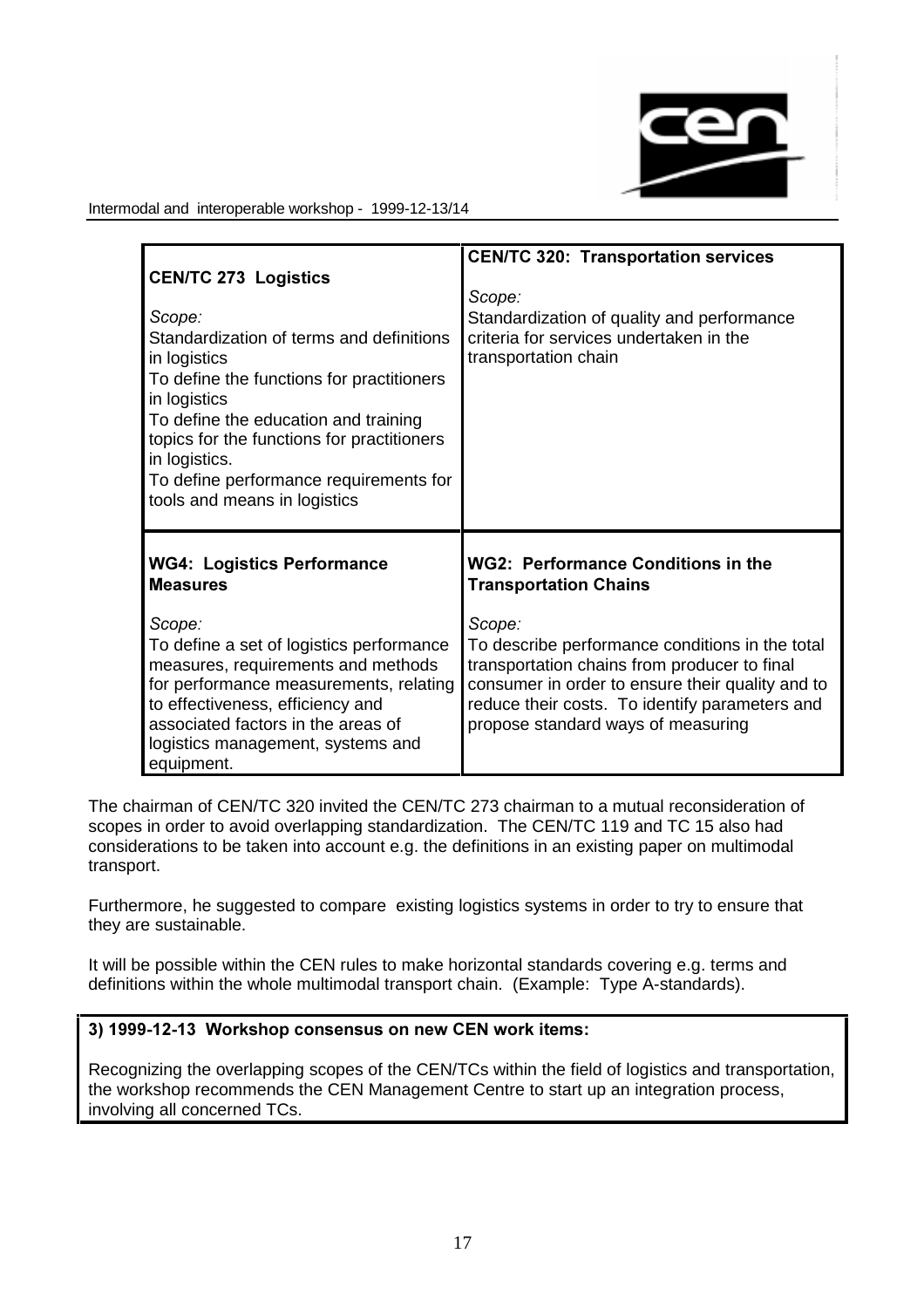

It was suggested from Freight Forum that all means of transportation included city logistics should be involved in an active discussion of future standardization. The following workshop consensus was made:

## 4) 1999-12-13 Workshop consensus on new CEN work items:

The workshop proposes to organize a forum for investigation of the future standardization requirements for freight transport service and logistics systems.

# **Freight Transport in Urban Areas**

• Mr. René de Bondt. EVO

Urban logistics: Mr. René de Bondt found Logistics confusing if checking with the Logistic terminology and transport dictionaries; transport in urban logistics was in his opinion an almost forbidden term in Commission discussions as it was related to subsidiaries. However, with the increasing use of road transport - it is expected to grow with 50 % the next years - besides economic growth, and as every day has its own traffic jam due to density of transport and bottlenecks also at regional districts, the transport sector is discussing "transport in urban logistics" internally. Mr. René de Bond questioned if standardization could contribute with a tool to the solution of the logistic problems?

In relation to subsidiarity it was emphasized that the problems of transport in urban logistics at local level can differ a lot. There may exist regional rules and regulations for instance in the Netherlands and Denmark covering the entrance of vehicles and trucks to the region and cities. In some areas trucks are banned from cities after 8 a.m. This is contradictory to a wish from retailers presuming that the deliveries are executed in accordance with their needs in spite of the infrastructure. Therefore, there are made a lot of efforts to meet the interests of all involved parties. New ways and new developments are considered e.g. standardization as a tool with requirements from all parts of the transport chain as essential elements, e.g. optimal ways of loading and unloading. The competition in transport calls for cost effectivity being an important element of city logistics.

It was recommended to optimise e.g. loading and unloading, dimensional coordination within normal transports, hygiene quality and temperature of food transport. Besides, a segregation of traffic in e.g. day or night services may effective transport. In this context results from the thematic networks of the  $5<sup>th</sup>$  Framework Research Programme should furthermore be considered.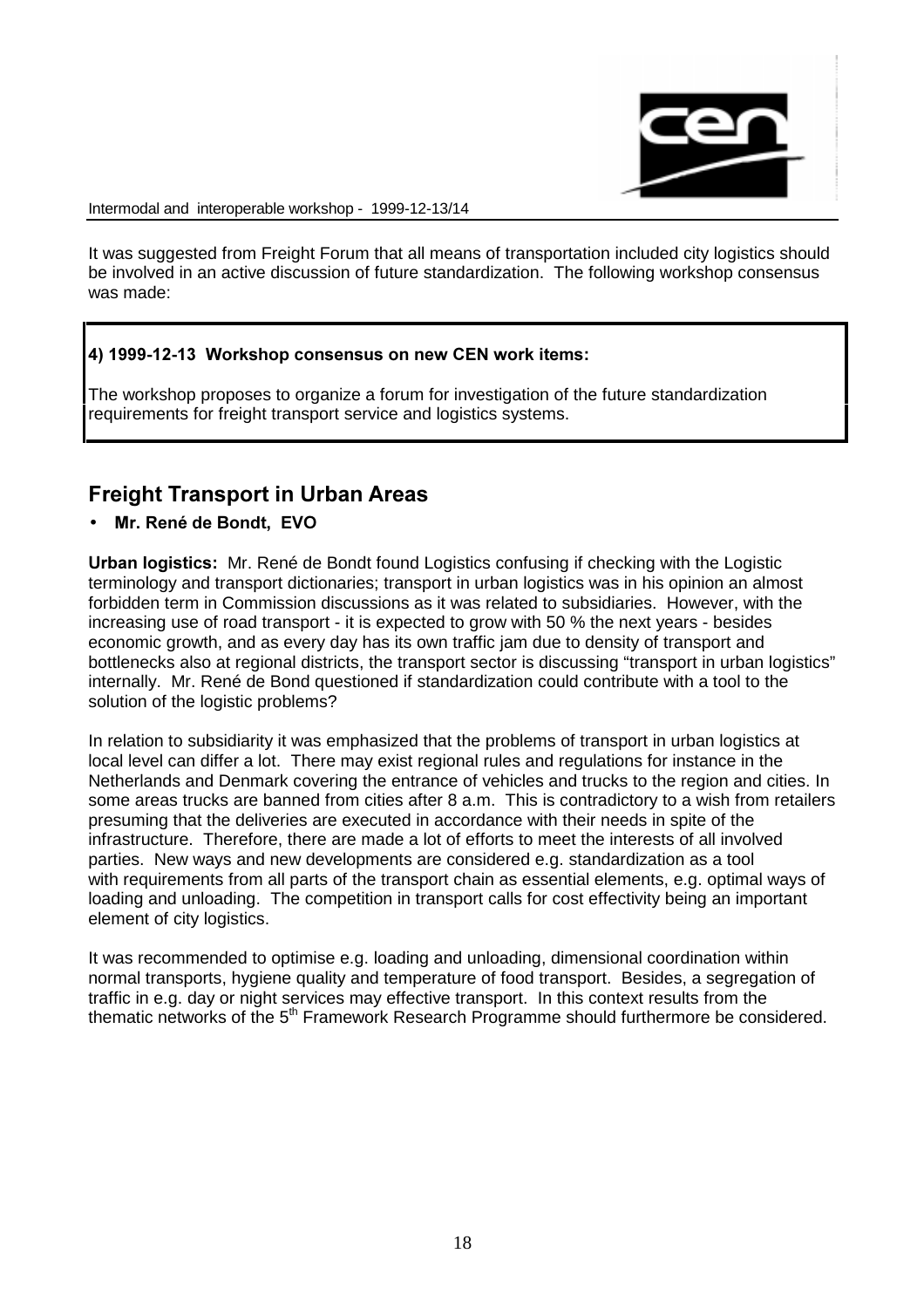

#### 2) 1999-12-13 Workshop consensus on new CEN work items

Recognizing a European need for harmonization within freight transport in urban areas, the workshop recommends to consolidate all information in a city logistic forum, from all stakeholders and then consider the position, including evaluation of the needs for small loading units in the intermodal chain.

# Information systems

## • Mr. Dominique Van Kemmel, EDIFACT Transport

The present and future plans for EDIFACT Transport and the way forward to harmonized electronic trading for international transport was presented. One of the EDIFACT groups is dealing with transportation: EDIFACT Transport Group EEG2. The members of this group are

- national delegations (14)
- International transport organizations IRU (road) ICS (maritime ship owners) UIC (rail) FIATA (freight forwarders) SMDG (shipping lines and container terminals) IATA (air freight)
- Other PEG's (pan European user groups) EAN (retail/distribution etc.)

The mission/tasks are:

- Standardization: Development of EDIFACT messages for transport/logistics with an international, inter sectorial, intermodal perspective
- Maintenance: EDIFACT messages and directories (DMR's) Code lists
- Recommendations for implementation guidelines and user manuals (WETIGG/ITIGG)
- Electronic commerce: Internet, XML/EDI, Lite EDI, EFI

There are liaison with other regions and other sectors as MIST (Multi Industry Scenario For Transport) being vital for secretarial, technical and logistics support.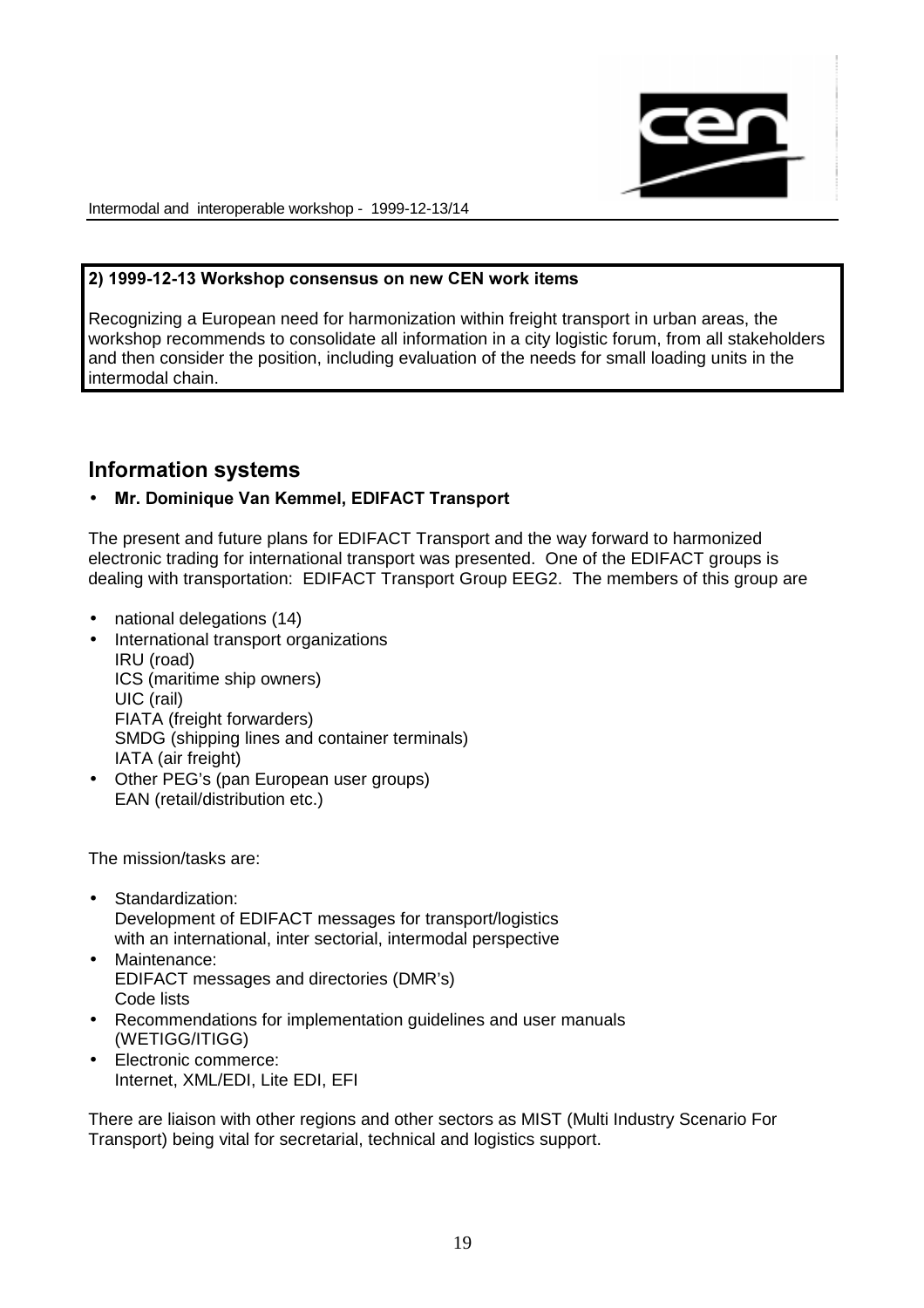

And participation in projects in Europe (CEN MIG's, AFTEI (DG7) on air freight transport and European intermodality and internationally in TRANSCORE (EAN/UCC).

The EDIFACT transport worldwide covers

- EDIFACT Working group under CEFACT/United Nations (two yearly meetings: April/Sept.)
- Transport Group D4
- Sub-Groups ITIGG (International transport Implementation Guidelines Group providing guidelines and user manuals of EDIFACT transport messages)
- Close cooperation with other groups within trade, customs, finance, statistics, insurance

The current and future plans of EDIFACT Transport are:

- Development of new messages BERMAN; TRFREP, BMISRM, IFTMCA … Traffic/travel messages (in cooperation with CEN/TC 278) EDI with mobiles (on-board computers)
- Investigate generic transport messages (new syntax MDR)
- DMR's (Date Maintenance Request) processing
- Harmonization implementation guidelines (ITIGG) in liaison with IHG for all transport modes and equipments (containers)
- Automatic identification of transport units Bar Coding: CEN/TC 225 'Smart' electronic label

New developments:

- Keep abreast of emerging technologies: Electronic Commerce, Internet
- Solutions for SMEs (Light EDI, EFI (electronic forms), UN Aligned documents and SimpEDI
- XML/EDI (DTDs equivalent to EDIFACT message. Safeguard the asset of EDIFACT on semantic contents of business data.)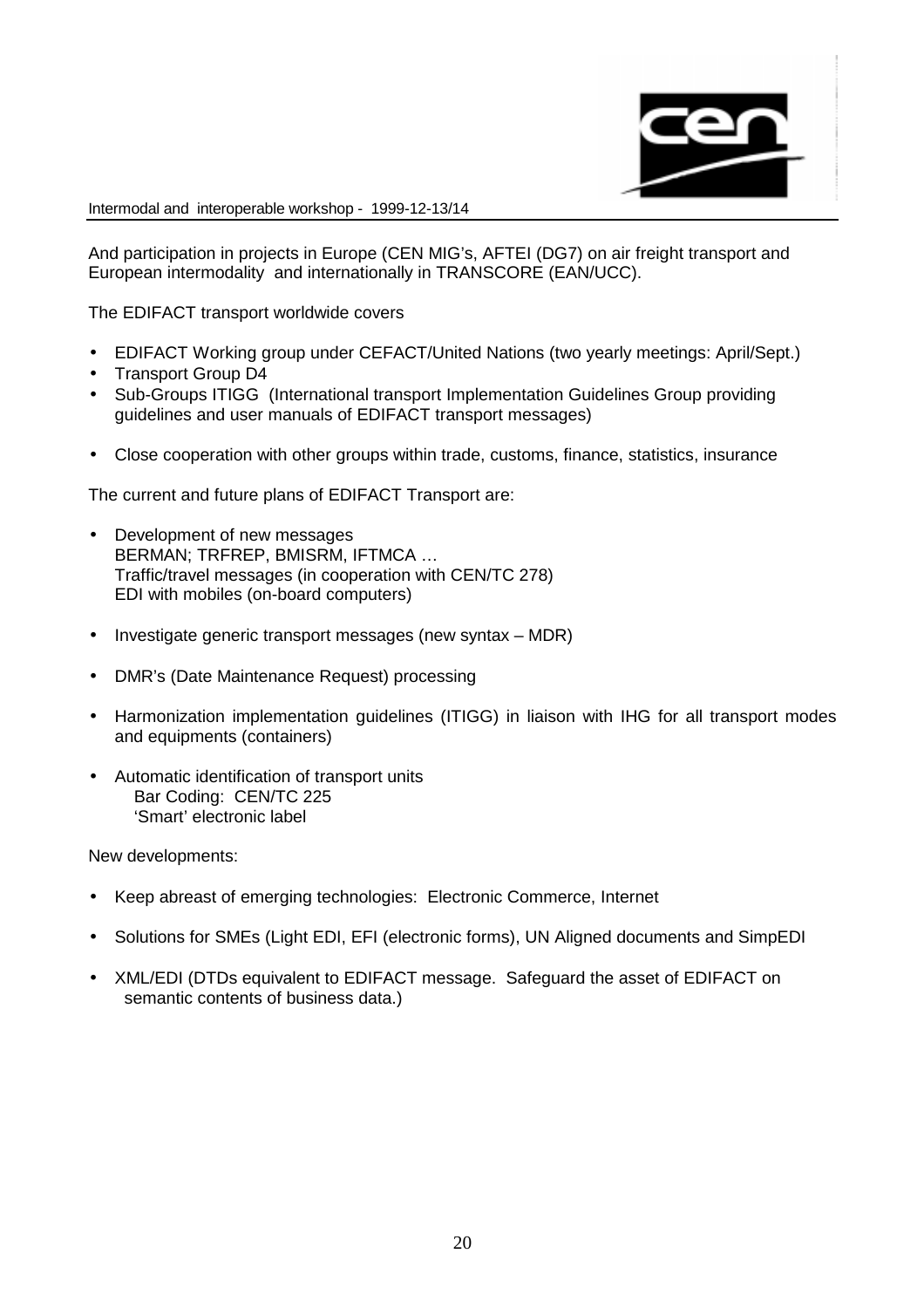

## • Mr. J.C. Rennesson. AFT-IFTIM-TNT (convenor of CEN/TC278/WG2)

informed that the group some years ago had prepared high level studies for standardization. After clarification of new systems for architecture requirements two new projects had been launched on intermodal and interoperable freight transport information systems in Europe. The design of the system for architecture was in accordance with the US and Japanese systems. The compliance with European regulations was one of the user needs.

In future a huge work would be done to consolidate the standardization requirements. The first step would be to agree on a definition of intermodal transport in order to avoid confusion later on.

It was recommended to proceed the work by carrying out a simultaneous top/down – Bottom/up approach. To design a system architecture based on identified users requirements. And to consolidate all available inputs from stakeholders.

The state of art is the IT architectures in US/Japan/Europe (KAREN/COMETA/HIFA). The European projects, as INFOLOG/CESAR/MULTITRACK/TRACAR should be considered. Furthermore, EDI (EDIFACT/XML/MIST/MOBILE EDI) and ISO and CEN proposals on AEI and AVI.

#### Examples of topics to be dealt with:

Management of freight and fleet operations. Management of logistics and freight, commercial fleet and vehicle-driver-cargo equipment, freight business transaction, intermodal transport synchronisation, fleet resources, incidents, vehicle and equipment acquisition, driver employment vehicle and equipment maintenance activities; control freight and cargo operations; evaluate freight operation performance, transport conditions and fleet operations performance; control and monitor fleet operations; choose a fleet supplier, prepare freight operations, negotiate principal requests, administrate freight transactions, handle hazardous goods transport declaration, customers declaration and official transport documents. Identify possible transport optimisations, book storage places and elaborate and store an operational trip and load plan.

The intermodal transport can be managed from the various transport modes. The OH presentation included topics from the above projects.

It was further recommended in relation to standardization of information system architecture (CEN/TC 278 and ISO/TC 204).to ensure the compliance with European law.

During the following discussion it was mentioned in relation to the CESAR system related to internet communication, messages included, that a basic problem was that most people think that if you give a structurized message, it would not be possible to unload the message. During the last 20 years the industries have built systems, but the problem is the system of the supplier.

In relation to internet it is important to realize that not all solutions are to be found there. There is a common agreement to apply EDIFACT as a basis. The decision has been taken in joint venture. Concerning the architecture and rationalization of communication the user requirements on functional level, the data flow, the data stores, kind of tool and alternative solutions should be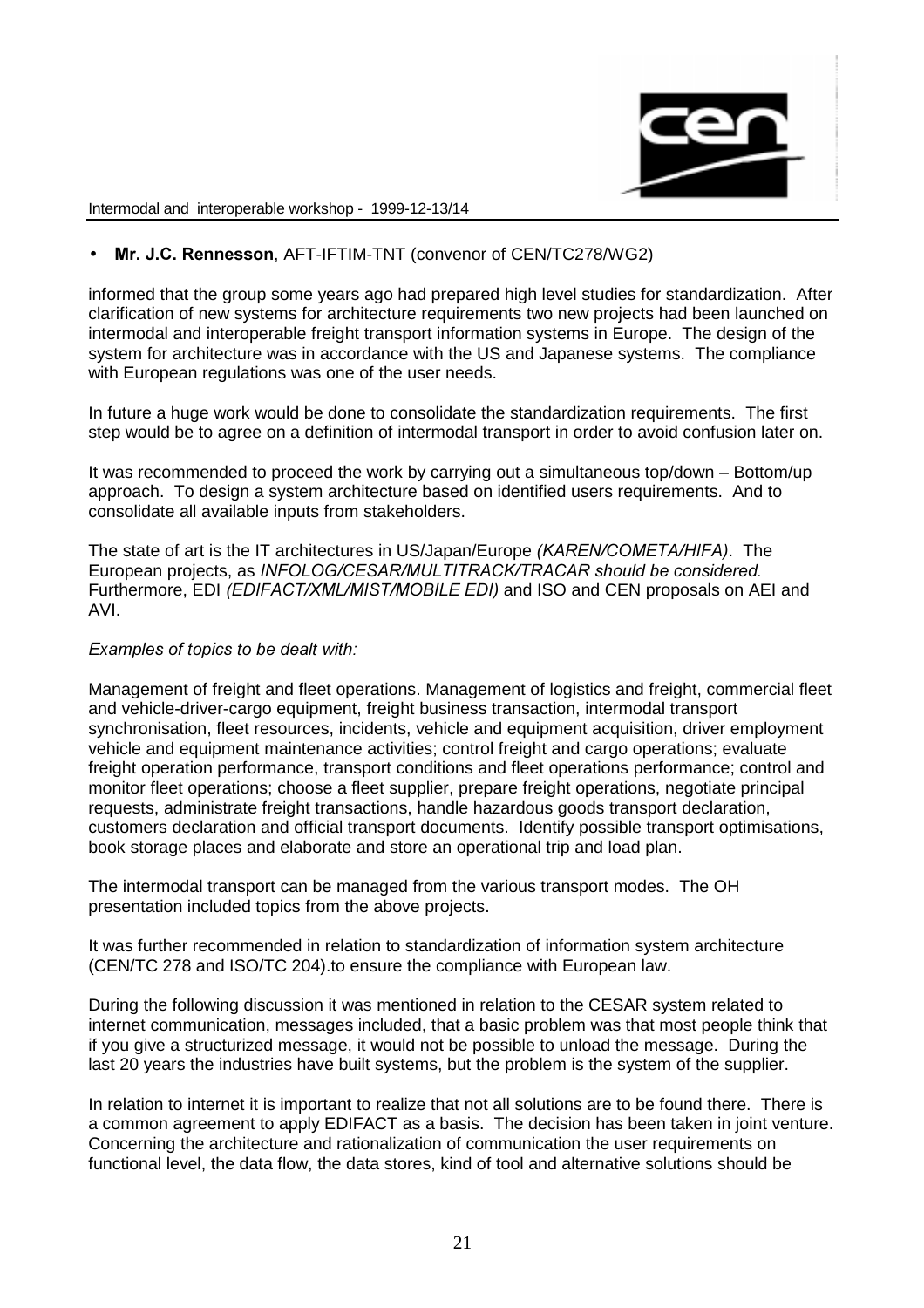

given high priority. A control of the picture, the interfaces, requirements and interoperability should be considered with the end aim to fulfil the market needs.

The movement of freight has to be controlled. The shipper is responsible for the whole contract of carrying and in relation to damages it is important to have a standardized tool to be informed of the shipper's responsibility. Concerning damages there is no single system to be applied for identification.

The "intermodal transport" was questioned and identified as a "combined transport". The principal will give an order to a road operator which will again give another order to the railway operator, and this again to a sub-contractor. The control of the freight flow should be managed. Big differences between multimodality have been observed. Several transport means can be used as a substitution, e.g. a swap body can be carried by different means of transport..

The different legal systems was questioned.

The difference in terminology should be eliminated, for example if the carrier takes the responsibility for the entire intermodal transport the French expression is "donneur d'ordre", but there is no equivalent terminology in English, - "the principal" does not imply the person who gave the order.

The UNCTAD convention says in relation to combined transport operation to deliver at terminal. Each operator will have his own different way of dealing with information, e.g. on internet. The quality of such information should be looked upon.

• Mr. Anders Hagen for Knut Evensen, Q-free ASA, convenor of CEN/TC 278/WG12,

informed on the standardization evolution within the Intermodal Intelligent Transport Systems.

Standardization in this field has taken place since

- 1991 in CEN/TC 278: Road Transport and Traffic Telematics
- 1993 in ISO/TC 204, after negotiations with CEN.
	- AVI is a joint ISO/CEN work under the lead of CEN
- In 1997: four intermodal work items are approved in ISO and CEN
- In 1999: Drafts of Intermodal work items are progressed to Committee Draft

#### CEN/TC 278 RTTT Working Groups:

- 1: Electronic fee collection
- 2: Freight and fleet management
- 3: Public transport
- 4: Traffic and traveller information
- 5: Traffic control
- 6: Parking management
- 7: Geographic road database
- 8: Road date/elaboration, storage, distribution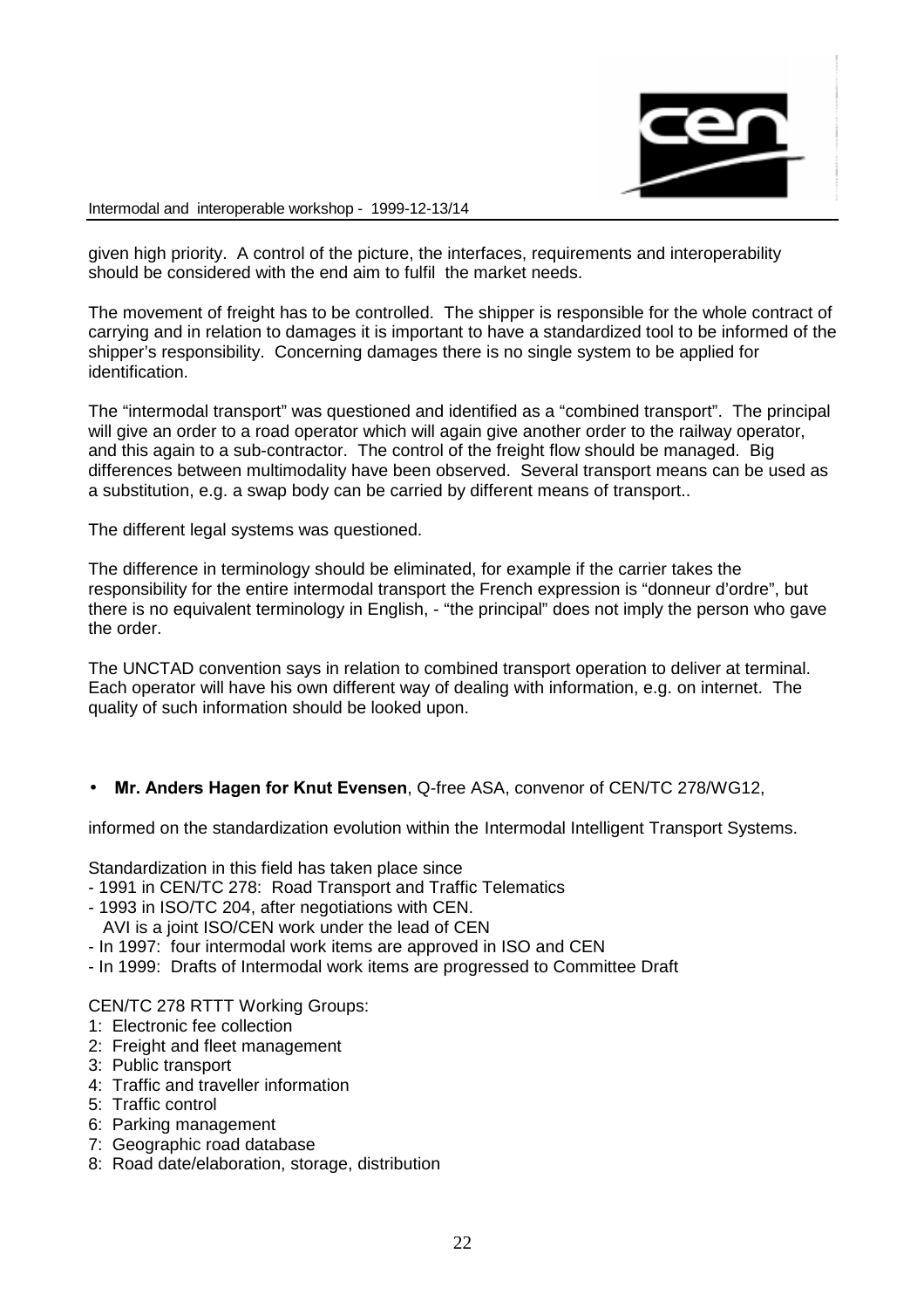

- 9: Dedicated short range communication
- 10: Man-machine interfaces
- 11. Subsystem/Intersystem interfaces
- 12. Automatic vehicle and equipment ID
- 13. Architecture and terminology
- 14. After-theft systems for vehicle recovery

ISO/TC 204 Working Groups:

- 1: Architecture
- 2: Quality and reliability
- 3: TICS database technology
- 4: AVI/AEI (CEN278/WG12 lead \*)
- 5: Automatic fee and toll collection (CEN/TC278/WG1 lead\*)
- 6: General fleet management
- 7: Commercial fleet management
- 8: Public transport/Emergency services
- 9: Integrated transport management and Co.
- 10: Traveller information systems
- 11: Route guidance and navigation systems
- 12: Parking management/off-road commercial
- 13: Man-machine interface (off-vehicle)
- 14: Vehicle control systems
- 15: DSRC for TICS applications (CEN/TC278/WG9 lead\*)
- 16: Wide area communication/protocols/interfaces
- \*) "lead" means that CEN-standards goes for parallel vote in ISO/TC204.

AVI/AED is a technology or a generic tool for ITS areas that need controlled identification as part of the application. It is also a stand-alone system specification for uses where no other standard is available or needed.

| <b>AVI/AEI Standards overview</b> |                                                   |                                            |                                          |                             |
|-----------------------------------|---------------------------------------------------|--------------------------------------------|------------------------------------------|-----------------------------|
|                                   | Part 1<br><b>Architectures and</b><br>terminology | Part 2<br>Numbering and<br>data structures | Part 3<br><b>System</b><br>specification | Part 4<br><b>Interfaces</b> |
| Road                              | 14814<br><b>ISO</b>                               | ISO 14816                                  | <b>ISO 14815</b>                         | Merged to<br>17264          |
| <b>Multimodal</b>                 | <b>ISO 17261</b>                                  | ISO 17262                                  | <b>ISO 17263</b>                         | <b>ISO 17264</b>            |
| Other single<br>modes             | 10374<br>ISO                                      | CLC 9x                                     | prEN 13044                               | ETSI 300 xxx                |

the above mentioned standards can be purchased from the national standards associations.

A comparison between Intermodal Transport Chain and Tag Data Carrier was shown as follows: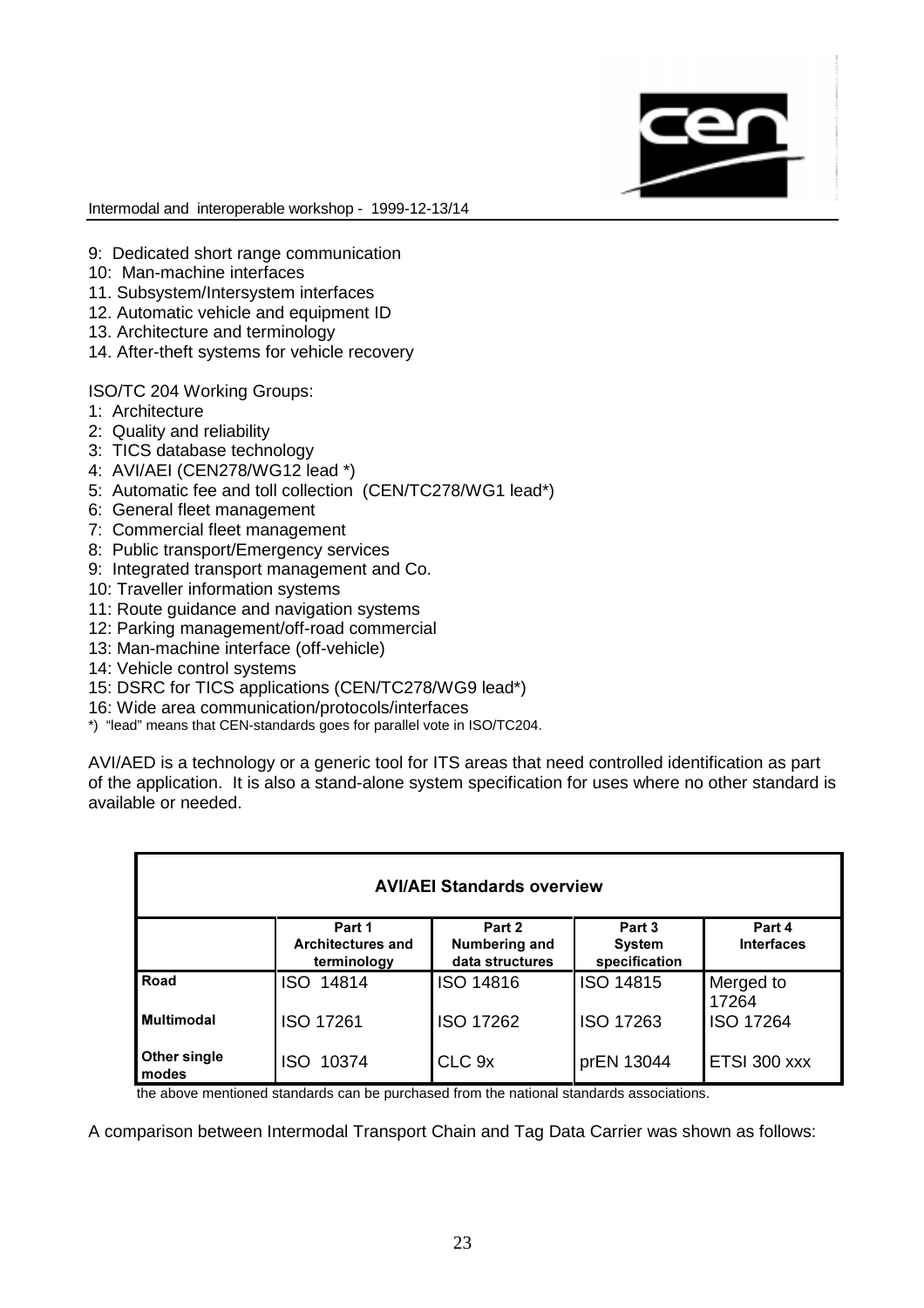

| <b>Intermodal Transport Chain</b>                                                                                                                          | <b>Alternative: Tag Data Carrier</b>                                                                                                                 |
|------------------------------------------------------------------------------------------------------------------------------------------------------------|------------------------------------------------------------------------------------------------------------------------------------------------------|
| 1: Letters and parcels are marked by                                                                                                                       | 1. Letters and parcels are marked by                                                                                                                 |
| identifying barcodes, and registered                                                                                                                       | identifying barcodes, and registered                                                                                                                 |
| 2: Freight documents for registered goods are                                                                                                              | 2: Freight documents for registered goods are                                                                                                        |
| sent on EDI format                                                                                                                                         | stored in tag                                                                                                                                        |
| 3: The small goods and mail are put into bar-                                                                                                              | 3: The small goods and mail are put into                                                                                                             |
| coded boxes, and then registered                                                                                                                           | larger boxes, and then registered in tag.                                                                                                            |
| 4: Larger goods are put on bar-coded or RFID                                                                                                               | 4. Larger goods are put on pallets and                                                                                                               |
| tagged pallets and registered                                                                                                                              | registered in next level tag                                                                                                                         |
| 5: The various registered freight units are put<br>into freight containers that are RFID tagged.<br>The container ID and contents are cross-<br>registered | 5: The various registered freight units are put<br>into tagged freight containers. The freight box<br>tag contains all IDs.                          |
| 6: Freight containers are shipped by RFID<br>equipped road or rail vehicles, and the ID and<br>contents are registered                                     | 6: Freight containers are shipped by RFID<br>equipped surface vehicles, and the ID and<br>hierarchical contents are registered in the<br>vehicle tag |

It was informed that the intermodal tagging drafts by CEN/TC278/WG12 has been offered for study. Furthermore, the WG12 has offered the service to develop any intermodal or multimodal AVI/AEI standardized requirements.

## 8) 1999-12-14 Workshop consensus on new CEN work items

The workshop notes the ongoing activity in the European research project on horizontal transfer and recommends to consider standardization in this field based on the results of this research project (IN.HO.TRA).

## • Finn Zoëga (The Danish Technological Institute) replacing Mr. Peder Jensen, DTU

Working on "track and tracing" some years ago within MD Foods, Denmark, Mr. Zoëga had experienced the importance of IT and information systems. In order to get fresh fruit and vegetables – items of special interest to producers and consumers – the transport chain is up to 33 % dependant on logistics.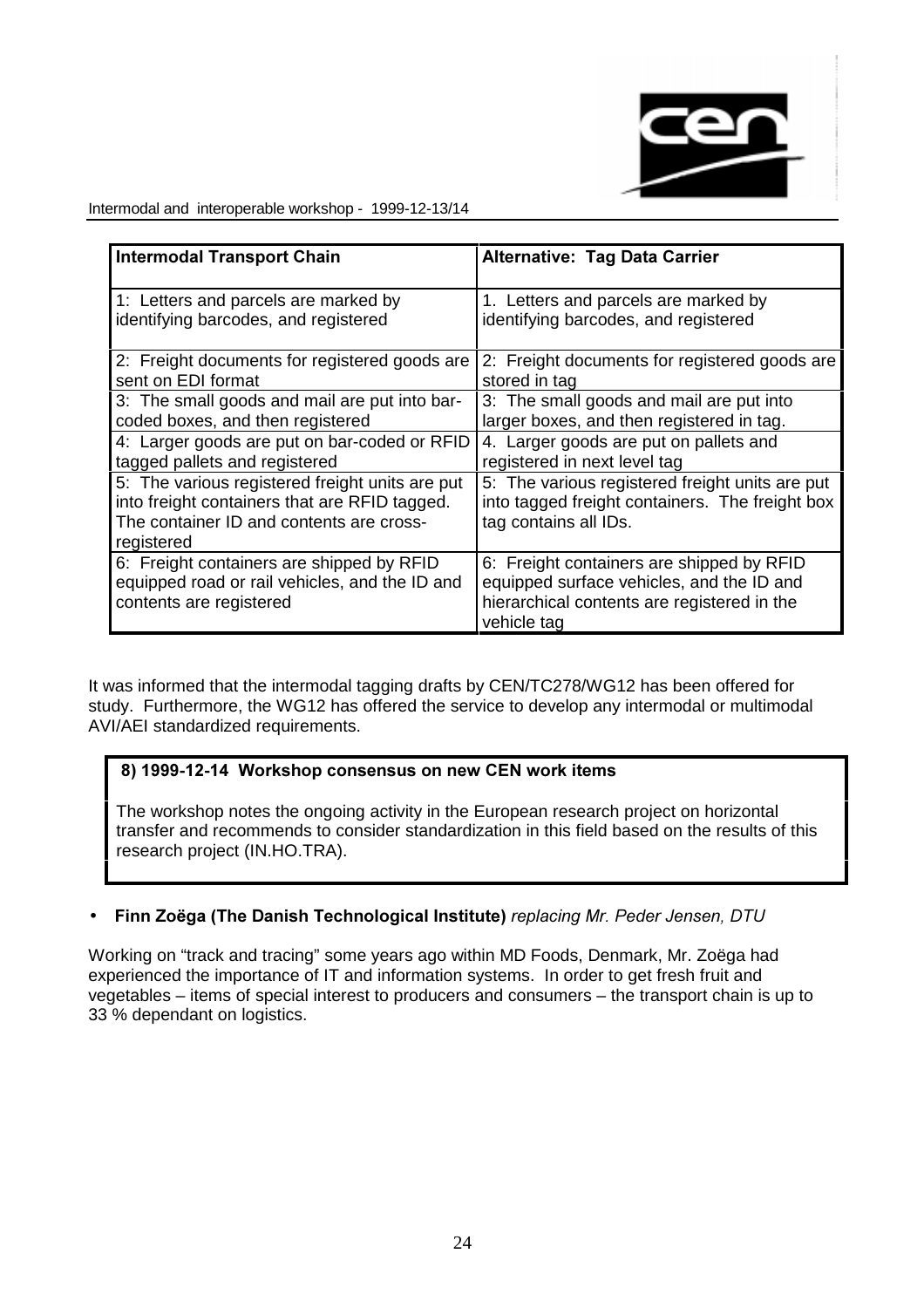

The following routines in relation to trade are considered

Tenders, offers and agreements Data recordings, incl. onboard measuring for public pricing Booking Proof on delivery Track and tracing Quality in transportation Environmental information Emission data Benchmarking data Service etc., etc.

all are important parts of optimisation of quality and related standardization.

The supply chain is dependant on transportation quality comprising i.e. EDIFACT (trading documents), RTTT (road transport and traffic telematics), and public regulations.

Mr. Eugène Dürr gave out of the agenda a comparison of EU Transport projects (DG 13):

1995/96:

- IFMS
- Metaphora
- Combicom

under FREDI taskforce as input to CEN/TC278/WG2: Freight and Fleet Mgt Systems, in shape of CEN/ENVs (pre-standards). The included party naming, trip/tour planning, functions, terminology and high level 00 architecture.

1997/98:

- **Interport**
- Intact
- Infolog

under HIFA taskforces and concerning freight architectural activities to the Code Website of DG13 (www.trentel.org/hifa). He informed that all documents were in PDF. The following was among other items dealt with: intermodal, transport scenario, 00-based models, data structures, and virtual organisations.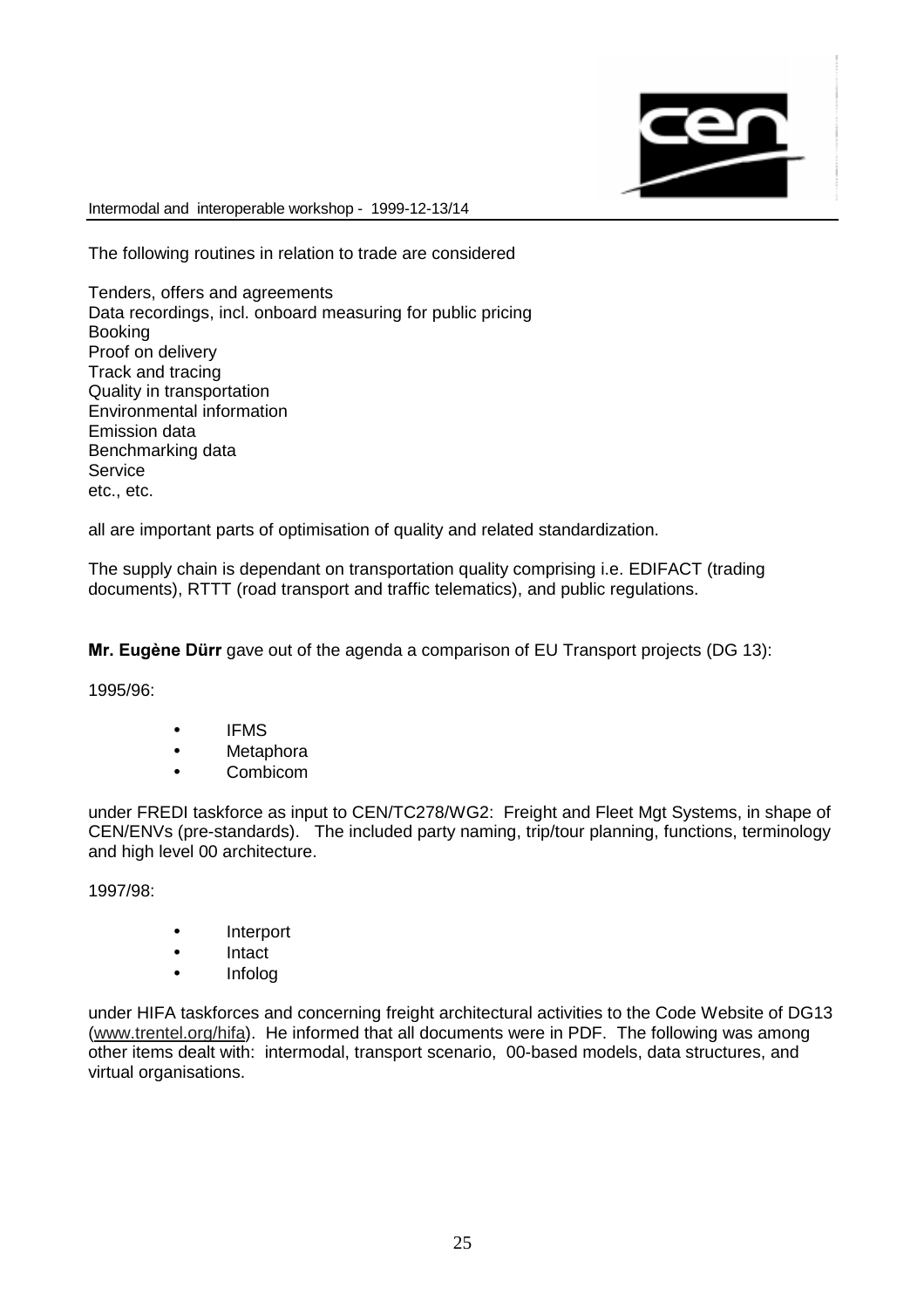

## 1999/2000:

Progress in "99/Y2K": Karen functions (SITS: DG7) on maritime additions on board architectures as XML document definitions for exchange. An example follows:

| Transport<br>preparation                                                            | Transport<br>execution                               | <b>Transport finalizing</b>                           |
|-------------------------------------------------------------------------------------|------------------------------------------------------|-------------------------------------------------------|
| route planning<br>modality choice<br>quotation<br>fleet planning<br>party selection | progress<br>monitoring<br>data sharing<br>tracking & | payment<br>contract verification<br>quality assurance |

And finally he presented the advance in Layering and gave a uniform view of the Virtual Layer from Virtual Terminals/data bases and the user view to databases for Forwarders/carriers/barge centre databases.

A representative from DG XIV informed in relation to systems architecture that a Task force had been established to unify the shape of the messages. During this work the definition of the word "shipper" had been dealt with. This word could not be identified in the same way in all countries. They had to fulfil a collection of roles in the organizations. In 1997/1998 a lot of discussion with the Americans took place resulting in the aim of harmonized efforts. The CEN draft on intermodality is part of the projects.

In relation to research projects the consolidation of previous results was made.

In 1999 added activities were taken to unify and harmonize. There are still some work to be done.

Still the main point of each project presented is unclear. Still some work remains resulting in a kind of unified architecture.

The DG 7 and DG 14 is collaborating on the different projects e.g. in relation to terminology which may be part of the 5<sup>th</sup> Framework Programme. Furthermore the collaboration between other DG projects has been strongly recommended by DG 3.

A lot of developments are going on and would stepwise under the  $5<sup>th</sup>$  Framework Programme focus on actions to coordinate efforts between developments in Europe.

The lack of equivalence on ITS between US and EU where US is open should be eliminated. Therefore it is important to build on the same and ensure standards to be implemented properly.

Mr. Patrizio Grillo, DG 7, had noted a borderline between standardization research on ITS and research on transport the elimination of which would facilitate the implementation of the results of research. He informed that the question of the system architecture came up seven years ago in parallel to what was happening in the US. In relation to interoperability he called for the opinion of ERTICO and informed that since 1985 "the new approach" had been applied for harmonised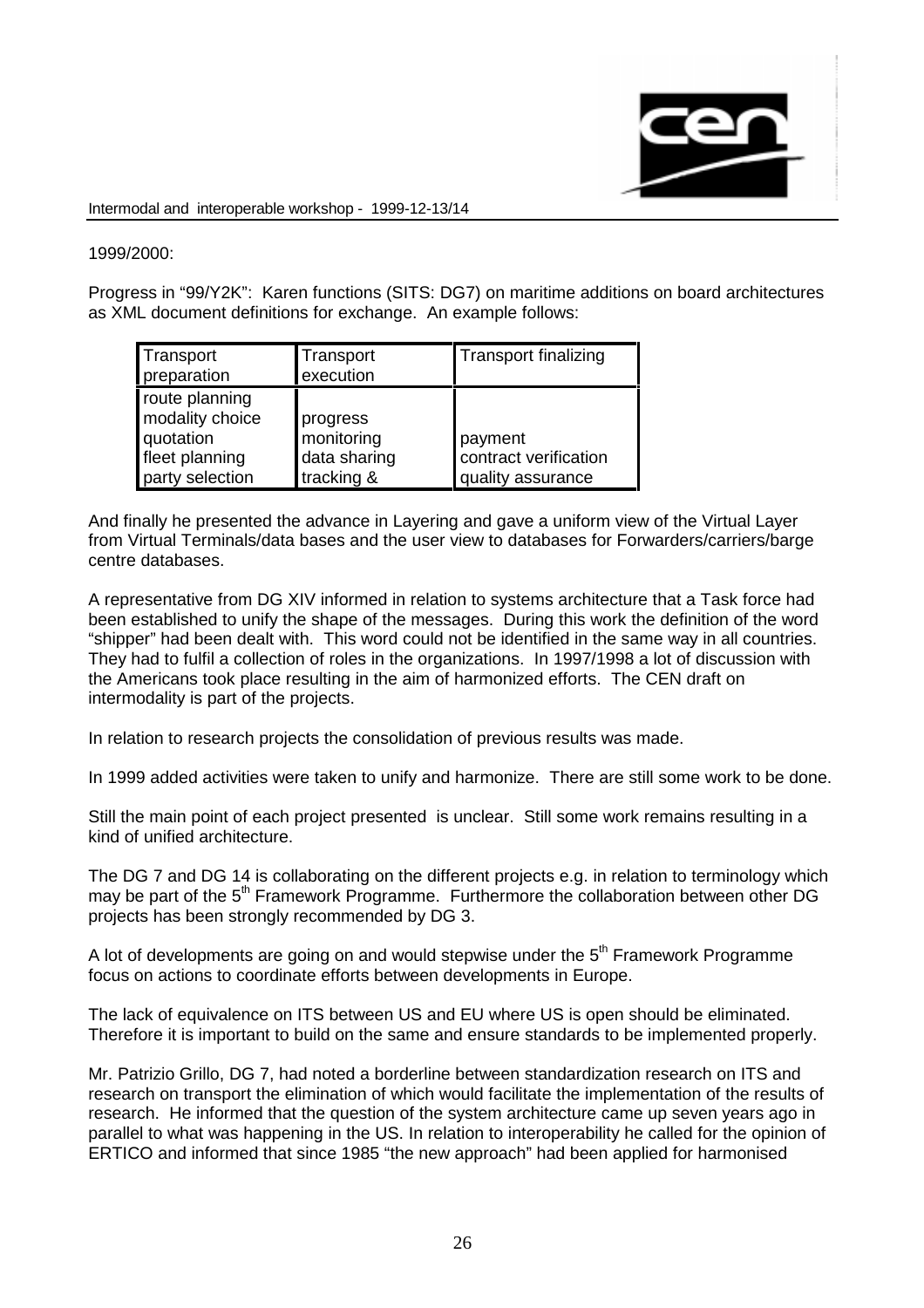

standards in EU. ERTICO is preparing such standards. If the ERTICO does not succeed in preparing harmonised European standards EU will need a directive including the necessary technical requirements.

Recognizing that there was no need for a new CEN Technical Committee, the workshop concluded:

#### Conclusion 1 (1999-12-13)

Recognizing a number of practical and legal problems identified through the workshop, it is recommended that the interested parties take part in and ensure the coherent ongoing standardization of freight transport IT.

Furthermore, the workshop recommended the establishment of a new workshop with the aim to discuss improving and the full integration and visibility of freight flow to ensure the mobility and effective management of freight:

#### Conclusion 2 (1999-12-13)

Recognizing a number of practical and legal problems identified through the workshop, it is recommended that a new workshop is convened to discuss improving and the full integration, the full visibility of freight flow such that the freight can be managed more effectively.

# **Transport Means and Handling Equipment**

Dr. Christopher Seidelmann. Bureau International des Containers, and chairman of CEN/TC 119 – Swap bodies for combined goods transport informed that practically all transports starts and ends at road transport. Furthermore that 50 % of the total cost is the drivers' salary. Economics therefore show that the more goods/cargo there is behind a driver, the more economical the transport will be.

Swap bodies are constructed with full respect for legal framework, but they will not exercise pressure or politics. The European legal framework will safeguard investment in transport means.

The total investment worldwide in transport is 30 billion Euros. Therefore the development of transport means e.g. by lowering wheels and chaissis, more transport volume can be earned.

The legal framework for swap bodies is 7.82 m and 7.45 m.

He summarized and quoted from the three parts of the Final Report on Current State of Standardizations and future Standardization Needs for Intermodal Loading Units in Europe (UTI-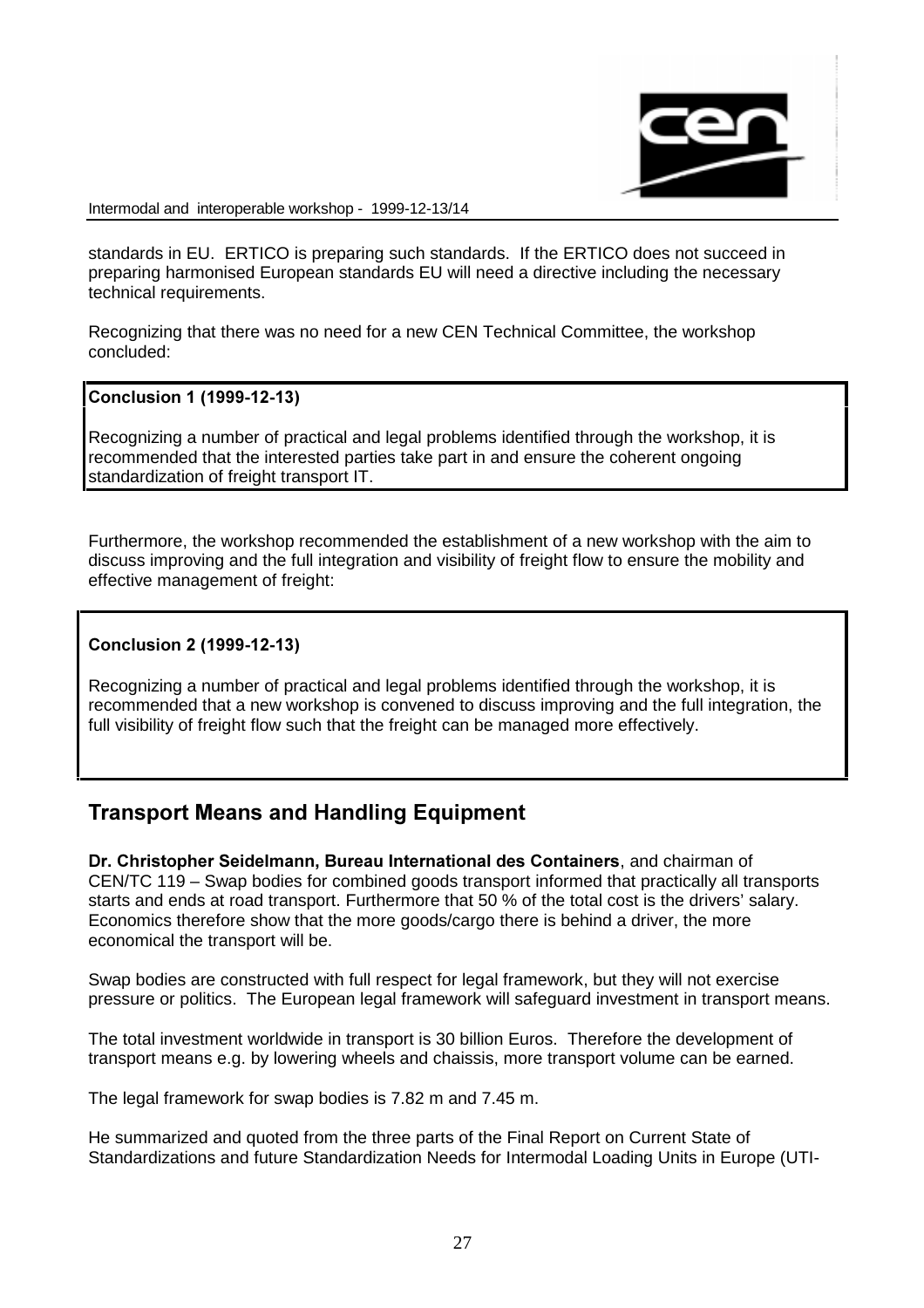

Norm) elaborated under the  $4<sup>th</sup>$  EC Framework Research Programme by a UTI Project team including himself:

Experience has shown that the European situation in the field of loading units does not cover all needs of the trade and forms a hurdle to the further development of intermodal transport.

This is due mainly to two facts:

The current ISO containers, as standardised in ISO 668 and 1496, do not fit into the needs of European logistics. They do not offer as much volume as comparable road vehicles and are, in consequence, not competitive against road transport. Furthermore, and even more severe, the standard pallet accommodation patterns of the ISO containers are very bad compared to those of similar size class road and rail vehicles. Thus, the ISO container is rarely used in inter European transport.

The current swap bodies as standardised by CEN are optimised for road and rail transport only, and do not offer economic solutions of inland waterway and short sea transport. If these two modes shall be included into a truly intermodal European concept, loading units have to be designed that are stackable and that are fitted with top corner fittings for lifting by spreader. Such units can offer greatly improved transport economics for these two additional modes and contribute to a truly intermodal system in Europe with a positive effect on the overall political aim of sustainable mobility.

So, this study looks after the operational conditions and design requirements of a future European loading unit that overcomes the current shortcomings by offering as much interior volume for cargo accommodation as European road vehicles, and offering similar polarisation patterns, thus being fully competitive with European road transport as far as the design of the cargo carrying device is concerned, and offering improved transport economics for inland waterway and short sea transportation while keeping full compliance with road and rail operation needs as current swap bodies.

In consequence, the study has elaborated recommendations to standardise a future European loading unit with the main dimensions of current standard swap bodies, and to include stack ability, top corner fittings and certain additional strength requirements to the design.

The future European loading unit will fit into the current European transport modes as follows:

#### Road transport

The proposed European loading unit is recommended in two sizes, one size designed for European road trains as a twin unit, one to be carried on the rigid truck and the other on the trailer, and the other size designed for transport by European articulated road vehicle carried on the semitrailer.

The unit is proposed with a height making full use of current design in road vehicles and the European legislation allowing an overall road vehicle height of 4000 mm.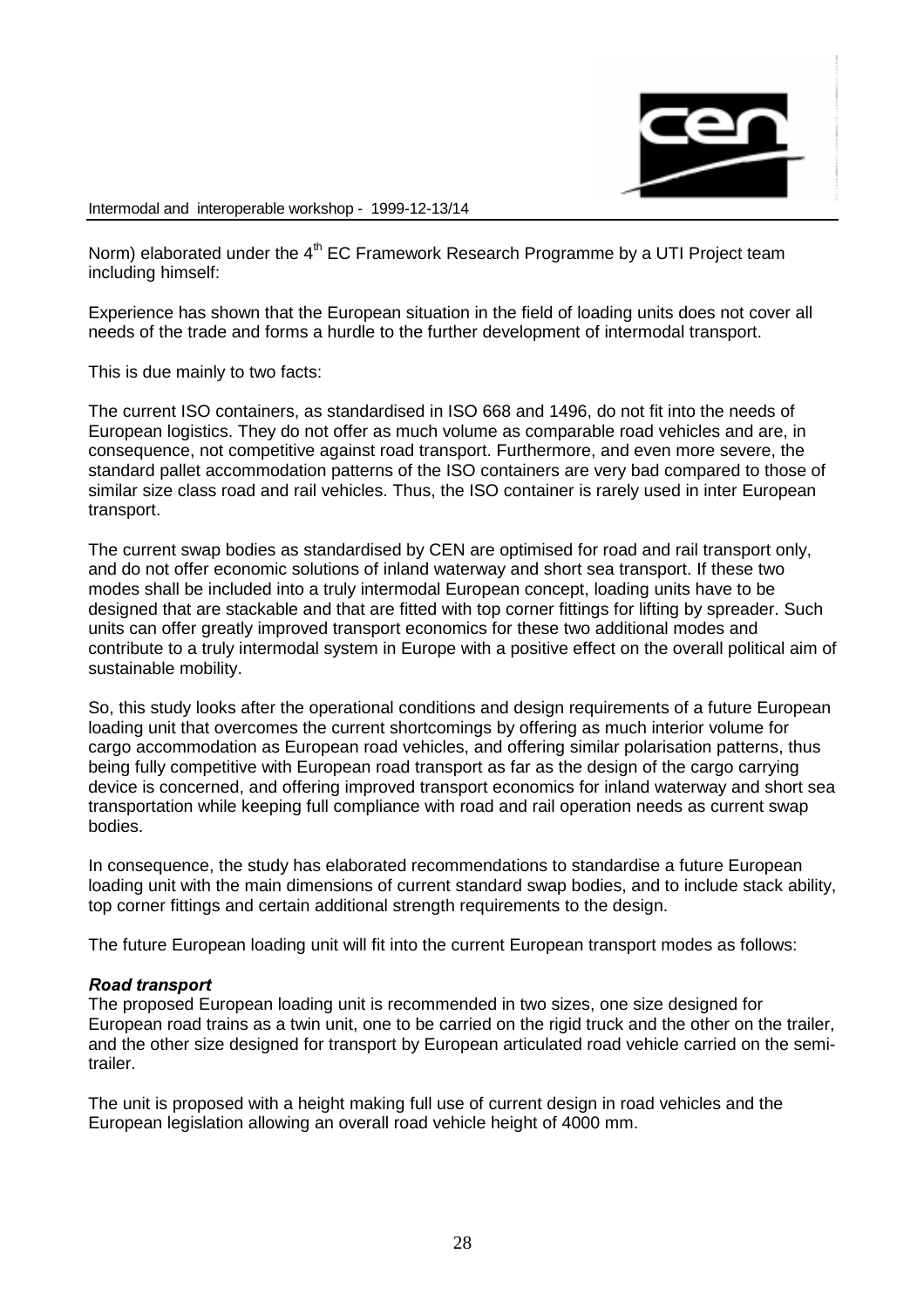

The proposal takes care of the possibility to achieve a lightweight construction to avoid tare penalties compared to conventional road vehicles. Furthermore, the proposal aims at a loading unit that can be built rather cheap.

#### Rail transport

The proposed unit takes care of the current loading length of railcars, making best use of the loading patterns offered with the majority of the current European railcar fleet.

The loading unit is proposed with an outside height that can be accommodated in most important European rail corridors when carried on standard platform height railcars, and in many other corridors, that offer reduced gauge on railcars, with special design for lower platform height, such railcars being state of the art.

#### Inland waterway transport

The European loading unit is designed to be stacked at least four high in inland waterway transport making full use of the loading patterns of the most important European inland waterway, the Rhine river and its coastal canal connections. By merits of stacking, the loading unit offers greatly improved transport economics in inland waterway.

The loading unit includes some difficulties in transport within the Central European canal network, because its width impedes full loading of inland waterway barges that are designed to pass through the locks in this system. Further considerations are needed in this area.

#### **Short Sea Transport**

Once a stackable loading unit is offered, modern Roll on/Roll off ships can switch from one layer transfer and transport to double stack transfer and transport on board the ship. This development will considerably improve the economics of loading and discharge, and the volume accommodation patterns on board ship.

Roll on/Roll off ships are so flexible in their loading unit accommodation that the proposed sizes of the future loading unit do not create any difficulty.

Cellular ships operated in short sea transport create more difficulties to adapt to the sizes of the future loading unit, because these ships are mainly built to accommodate ISO containers with other width and length. While the width problem can be overcome rather easily (and today short sea cellular ships are already operated that can carry either ISO containers or pallet wide containers), the adaptation of the cell guides to the different length of the future unit might create difficulties - not in technical design as adjustable cell guides are state of the art - but daily in operation because these ships might have to carry a changing mix of ISO containers and European loading units. No experience has been gained yet about the feasibility of cell adjustment in the short period when the ship stays in a port terminal.

Another problem will come up if stacks of more than two layers are incurred in short sea operation. Normally, such ships are built for stacks of three layers on deck, and of six layers under deck. The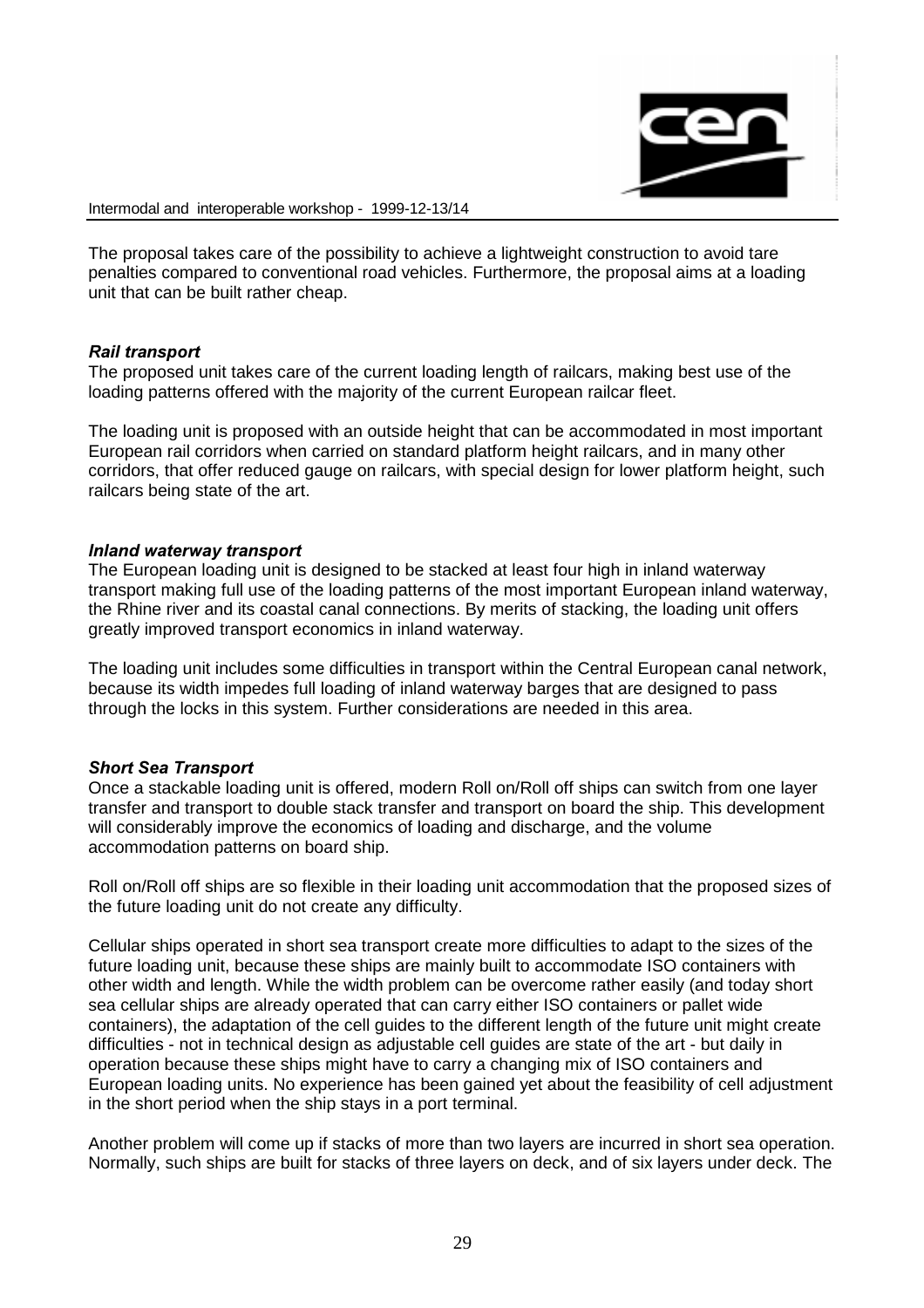

design of a large European loading unit with full six high stack ability in sea transport will lead to a difficult construction, leading to a rather heavy and costly unit that might no longer be competitive in road and rail mode. Further considerations are needed in this field; one first experience has been gained about concrete conditions of operation of such units.

In general, European short sea shipping will benefit from a move to standardised units that might replace the great variety of different sizes and shapes that are today used in this trade. Standardised units will contribute to more efficiency and more safety in this operation.

#### Recommendations for the design of a future European loading unit

Under current road vehicle dimensions related legislation, the study expert team recommends a class A European loading unit with 13 600 mm length and a class C European loading unit with 7450 mm length and a width of 2550 mm.

An outside height of 2900 mm for the European loading unit is recommended. Increasing demand for special European loading units offering an inside loading height of 3000 mm can be foreseen and may have to be accommodated in standardisation in future.

The expert team recommends to foresee the following gross weights (masses) for the European loading units: The 13600 mm long unit shall be designed to a maximum gross weight of 32,5 t, the 7450 mm long unit shall be designed to a gross weight (mass) of 16 t, and specific heavy duty loading units of 7450 mm length can be designed with a gross weight (mass) up to 32,5 t.

The European loading unit shall be equipped with top corner fittings. Such fittings shall be designed compatible to ISO 1161. The fittings on top of a class A unit shall be a 8 ft. width and 40 ft. length distance and preferably symmetrically located inside the frame, the fittings on a class C unit shall be at 8 ft. width and 7450 mm length distance and integrated into the corner posts. The European loading unit shall have bottom corner fittings at 8 ft. width and 40 ft. length (class A) and 20 ft. length (class C). The bottom fittings must not be designed to take over lifting forces. The underside of the unit must be equipped with reinforced load transfer zones at the same dimensional location as the top fittings. Once the European loading unit is equipped with top corner fittings for lifting, grappler arm recess in addition to that is not needed.

The small European loading unit Class C shall foresee forklift pockets as an optional feature, and class A shall not be provided with fork lift pockets.

The European loading unit shall be equipped with sidewalls offering the same strength capability as those of ISO series 1 containers. Further enquiries must ascertain whether possibly a lower value might render sufficient strength.

The European loading unit shall be equipped with end walls and end doors offering the same strength capability as those of ISO series 1 containers.

The European loading unit must be designed as a stackable unit with top corner fittings. The minimum stacking capability must be at 4 layers without additional vertical acceleration. This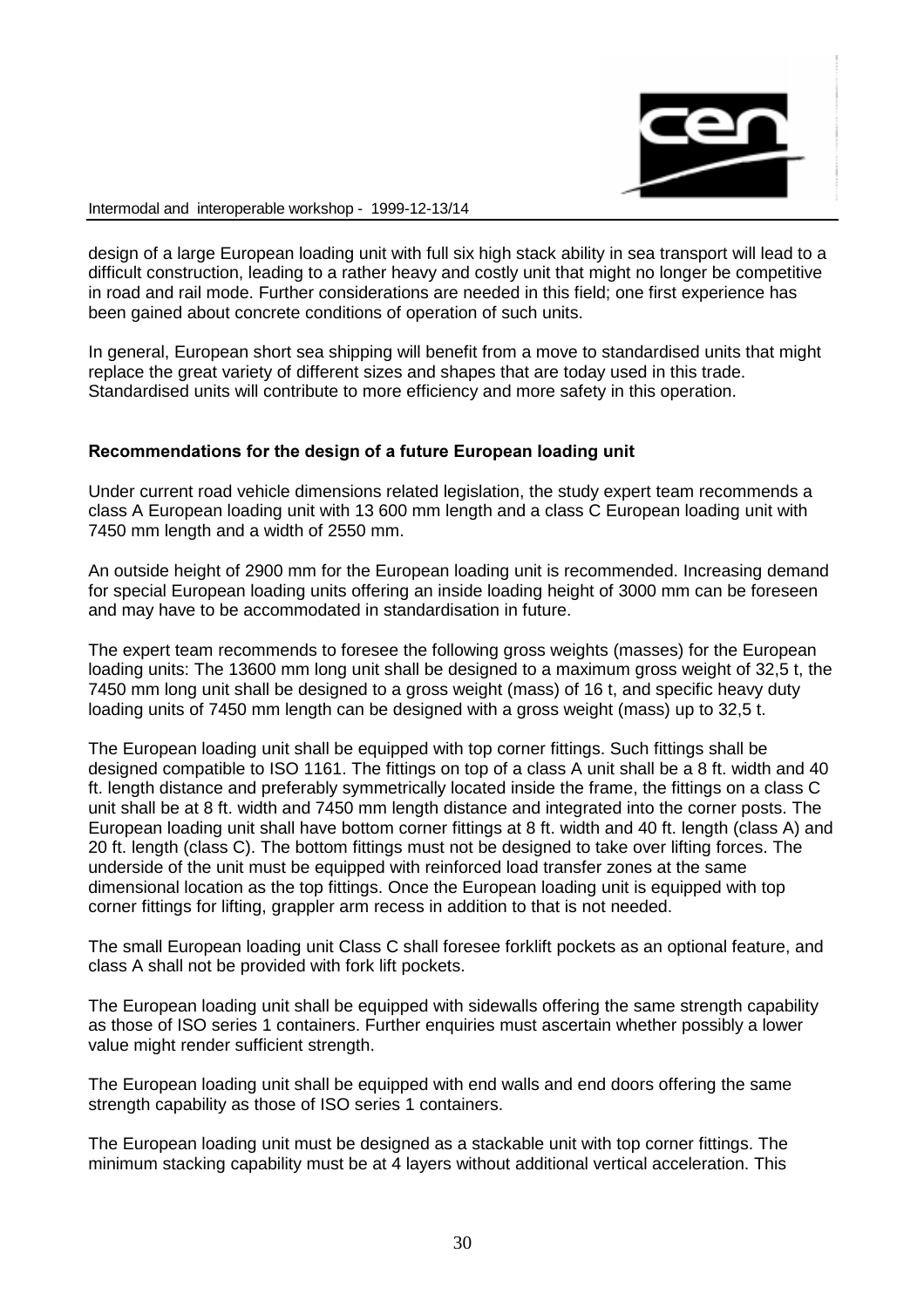

includes a capability of 2 layers with additional vertical acceleration of 0,8 g. Full ISO series 1 container stacking capability will be advantageous and can be easily realised with 7450 mm loading units. For 13600 mm long loading units, an acceptable compromise between stacking capability and acceptable tare has to be found.

A European loading unit must be designed to withstand limited racking forces if moved only on Ro-Ro ships. If such units will be carried in stack on deck of short sea ships, a racking capability up to that of ISO series 1 containers is needed.

The European loading unit shall have the same floor strength as that of ISO containers, specified in ISO 1496.

The European loading unit shall have the same roof strength as that of ISO containers, specified in ISO 1496.

It is recommended to mark the European loading unit according to the provisions of prEN 13044 being issued for  $2^{nd}$  formal vote these days of reporting.

It has to be noted that the European loading unit has to be approved under the CSC Convention and be equipped with a CSC approval plate.

Dr. Seidelmann concluded that the European transport policy has

- to keep the legal framework on dimensions of road vehicles stable

as road and rail have different investment cycles, European combined transport operators have a paramount interest in stability of current regulations of dimensions of road vehicles.

UIRR operators and the International Associations of rail and road operators such as UIC and IRU do not favour a 15 m semi-trailer length. Therefore it is recommendable

- to promote the evolution of road transport rolling stock towards a combination of pallet wide stackable freight container + platform chassis configuration

The current habit to operate rigid built semi-trailers in European long distance transport has to be replaced by a policy investing in 2 pallet wide stackable freight containers and platform semitrailers. Such containers are a necessary pre-requisite for competitive intermodality in Europe. By this operation, rail and waterborne transport can become more competitive against road transport in Europe.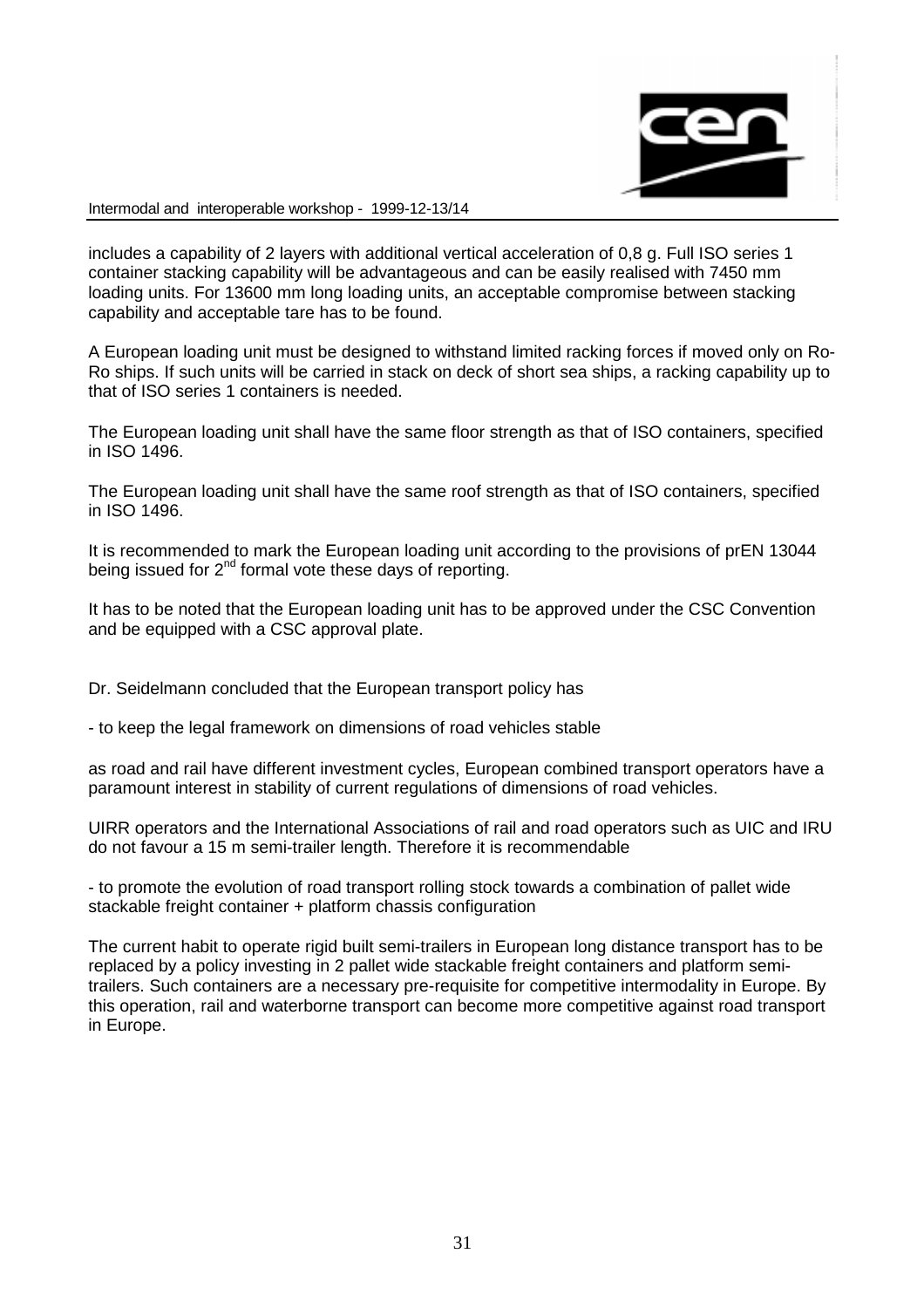

It was recommended to invest in 2 pallet wide stackable freight containers and platform semitrailers in European long distance transport.

The European container can be operated

- on platform railcars of current technologies on practically all rail networks in Europe (except some lines in Great Britain)
- in inland waterway on the Rhine, the Danube and some coastal waterways in Netherlands and Belgium in stacks of 4 layers, on most other waterways such as the Central European canal network in 2 layers,
- on European sea routes with Ro/Ro ships in double stack with considerably increased space utilisation and economic benefit,
- on European sea routes in cellular ships with specifically adapted cell structure in stack,
- on current road transport platform chassis.

Compared to this intermodal quality of containers, current semi-trailers show poor performance in many road/rail and Ro/Ro operations and even poorer performance on inland waterway barges and cellular ships. Swap bodies as used today, i. e. non stackable units, also show poor performance in inland waterway transport and European sea transport.

To foster a development towards increased use of stackable European loading units in place of semi-trailers in European trade, the final report of the experts from the UTI-Norm Project Team invite the European Commission

- to pursue the introduction of a 44 t maximum weight allowance for road vehicles operating in intermodal transport to compensate for the extra tare weight included in this configuration
- to promote the standardisation of a European loading unit that fits on a 13,6 m European articulated road vehicle and offers a competitive alternative to the rigid built semi-trailer
- to consider further incentive schemes, such as tax incentives, exemptions from driving bans, to promote this development on national or European basis
- to organise further consultation between standardisation experts and operators of inland waterway and short sea cellular ships, regarding the exact width choice of the future unit in the range between 2,52 and 2,55 m. However, as currently inland waterway transport ships are only loaded 60 % to 70 %, they can take a load mix with some 25-30 % share of wider European loading units without significant additional costs. PACT should support pilot projects in the form of new services using these units, provided the other selection criteria are fulfilled.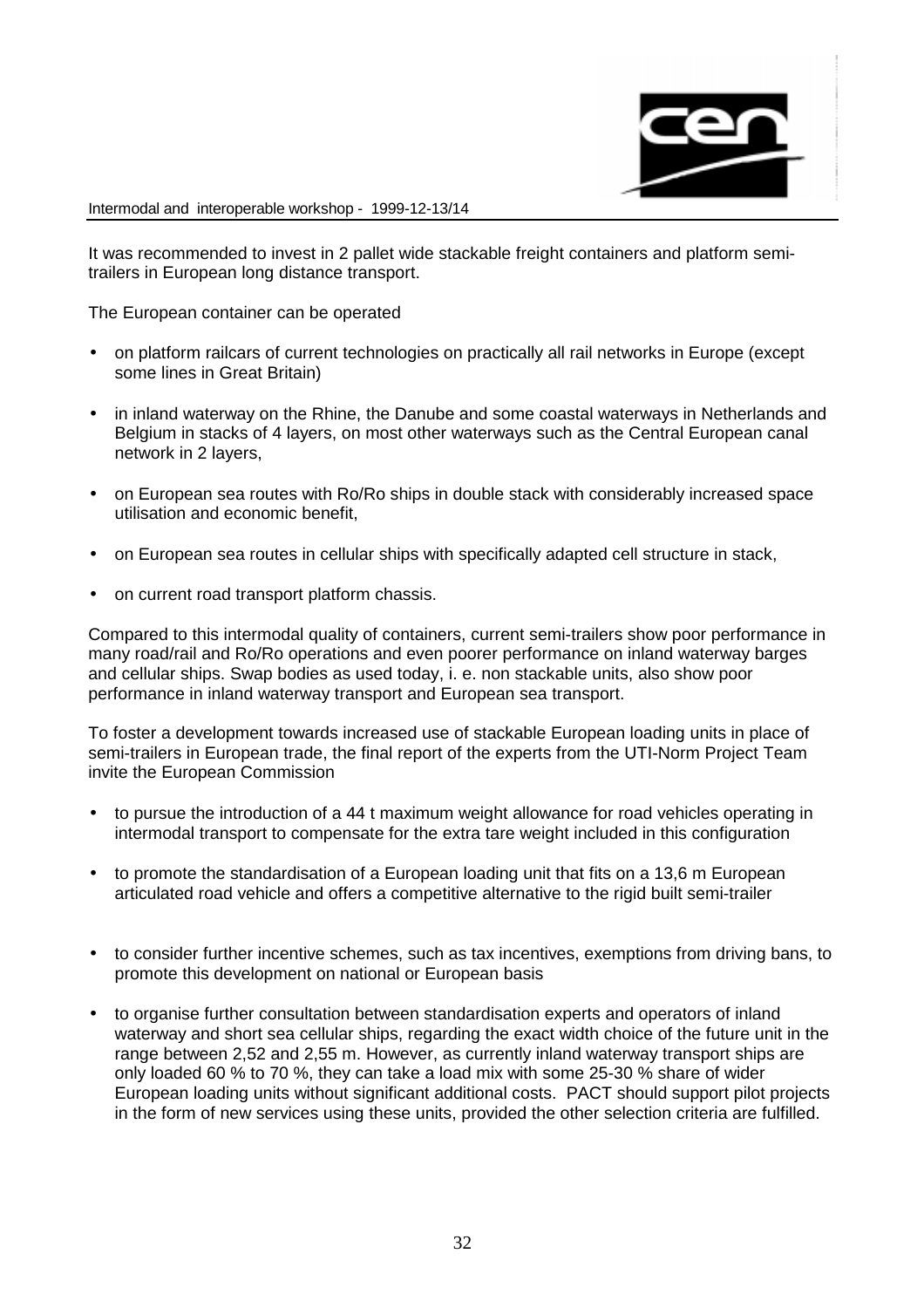

Once a CEN standard for loading units fitting the above requirements has been decided, the Commission was invited to propose a Council resolution to endorse it and stress that governments should only procure and support such units.

The European loading units shall have a length of 13600 mm (class A) and of 7450 mm (class C), a width of 2550 mm, a height of 2900 mm and a stack ability that should try to ascertain transport in at least 4 high stacks under sea transport conditions.

Therefore, concluded Dr. Seidelmann, 44 t maximum gross weight in road transport should be allowed in intermodal transport operations, why the EU Commission was invited to enlarge the EU legislation accordingly.

As any combination of container + platform chassis will result in more tare weight than a rigid built semi-trailer of similar capacity, intermodal transport needs to be compensated for this additional tare weight.

Concerns that have been offered recently can be answered by detailed explanations:

- that such a regime is already in place for 40 ft. containers
- that such a regime is needed for improved competitiveness of intermodal transport in Europe
- that this regime has been applied successfully in some European countries, and that these countries have had good experience with the necessary surveillance regime avoiding too much bureaucracy but preventing fraudulent application of these rules.

As the 13,6 m long semi-trailer is the most important cargo carrying unit in European trade, a stackable loading unit of this size is urgently needed to include European railways with limited gauge, inland waterway transport and short sea transport into intermodal transport. Currently the CEN TC 119 - Swap bodies for combined transport, has successfully prepared the standard on a 7,45 m stackable loading unit.

Mr. Wilschut informed in relation to swap bodies, that most European countries use the 7,82 m long swap body why a future stackable swap body should be accordingly. Furthermore, in relation to stack ability that the European industry did not give it a warm accept being of no need in Europe in the near future.

Mr. Carsten Riis-Fredriksen, DS, informed that the existing three parallel measurements for the length of swap bodies are valid ( Class C of EN 284 has three equal lengths measurements: 7,15 m, 7,45 m and 7,82 m.). Only when the dialog is on stackable swap bodies the length agreed so far is 7,45 m.

As the shipped goods are being transported in both ends by rail or road the importance of interface between transport means was emphasized by Mr. Soren Lund, DFDS.

Standardisation in CEN TC 119 is based on voluntary European co-operation and the experts are not paid for their contributions. As the European manufacturers of swap bodies have only limited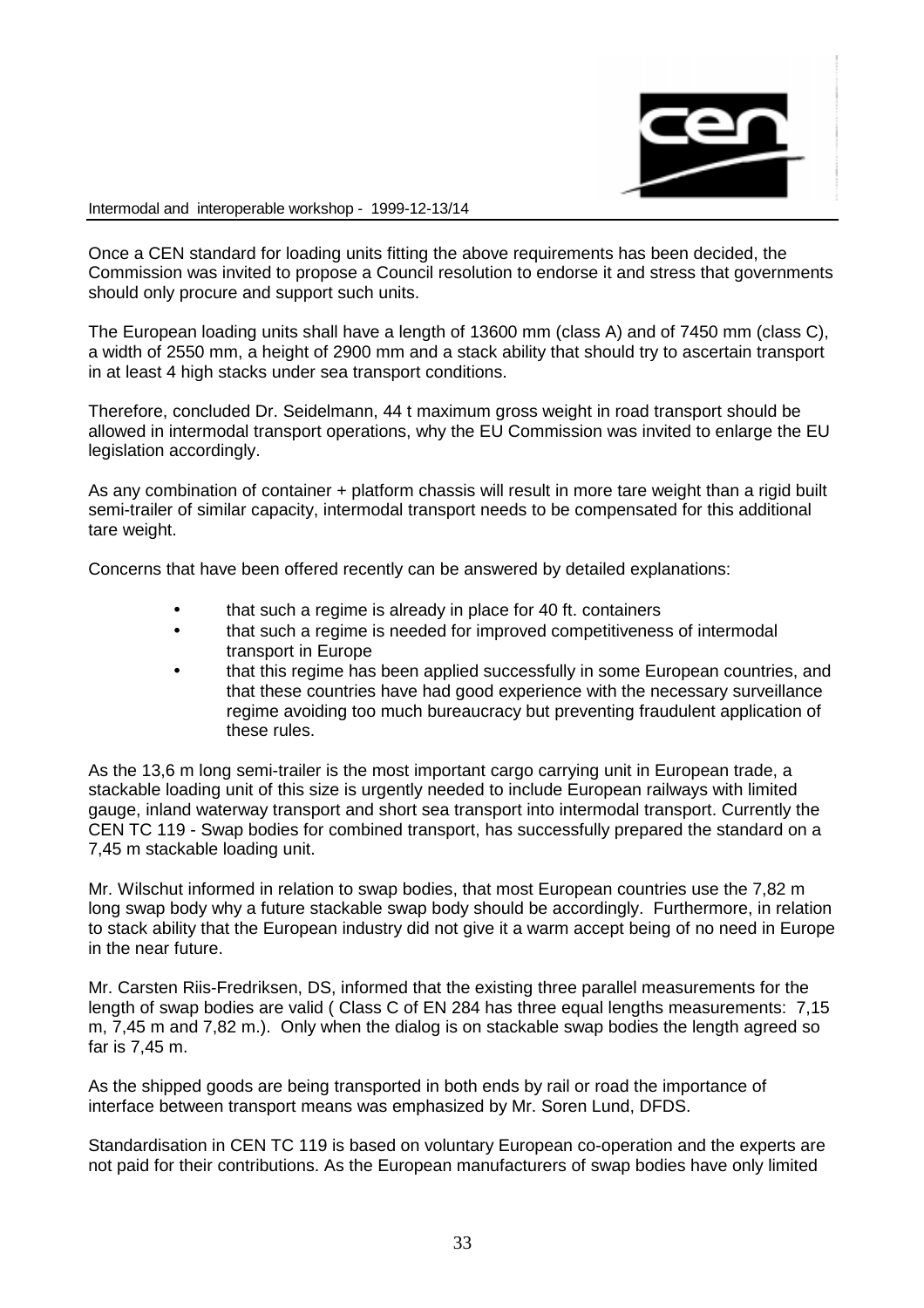

interests in such a development, the future of standardisation work in that field, when based on voluntary work only, will move forward in slow speed. The standardisation work can be greatly accelerated if CEN sets up, in close conjunction with the European Commission, a selected experts team, paid with a normal commercial salary for their effort, with the clear task to draw up the necessary draft standard documents in a given short time period.

The instrument of speeding up European standardisation by promotion through the European Commission has been successfully applied in many cases, and should be seriously considered in case of a stackable European loading unit of 13,6 m length as well.

Dr. Seidelmann further recommended from the final report the European research to look after the development of European inland waterway transport barges that can accommodate 4 rows of European loading units side by side.

Barges that can accommodate 4 rows of European loading units side by side and keep the maximum width (currently 11,45 m) for operation in Central European inland waterways are currently technically not possible. As most Central European inland waterways are equipped with locks of nominal 12 m width allowing only the passage of barges up to 11,45 m width, a barge design that offers an inside clearance of some 10,5 m to accommodate 4 rows of European loading units with 2,55 m width each of them side by side plus the necessary tolerance can greatly improve the economics of inland waterway transport in Europe. Various concepts have been suggested to overcome this problem, and European research is invited to take over this question in research, prototype development and pilot operation.

Consequently, European research was recommended to look after the development of European railcars with platform height of 800 - 900 mm above rail and sufficient cargo carrying capability.

The development of European railcars with platform height of 800 - 900 mm above rail and sufficient cargo carrying capability will lead to the development of increased axle loads with small diameter wheels. Such small wheels can be used today, but only with reduced axle loads that might infringe the payload of the railcar.

While a 2900 mm high European loading unit can be carried on most parts of the European rail network without too serious gauge problems, European intermodal transport is meanwhile faced with the need to operate units with an inside height of 3000 mm resulting in an outside height of 3150 mm. Such demands come currently from the European automobile industry, which is a major client in intermodal transport. A loading unit with a height of 3150 mm would need a platform railcar with low diameter wheels, which will lead to limited load carrying capability. Research can contribute to find technical solutions that offer a low platform railcar with sufficient payload for European intermodal transport.

Consequently, the European research in technical, commercial and economic patterns of European short sea transport with a view to optimise transport conditions for future European loading units shall be intensified.

This research must aim at a technical development to improve inter-operability and cover items such as: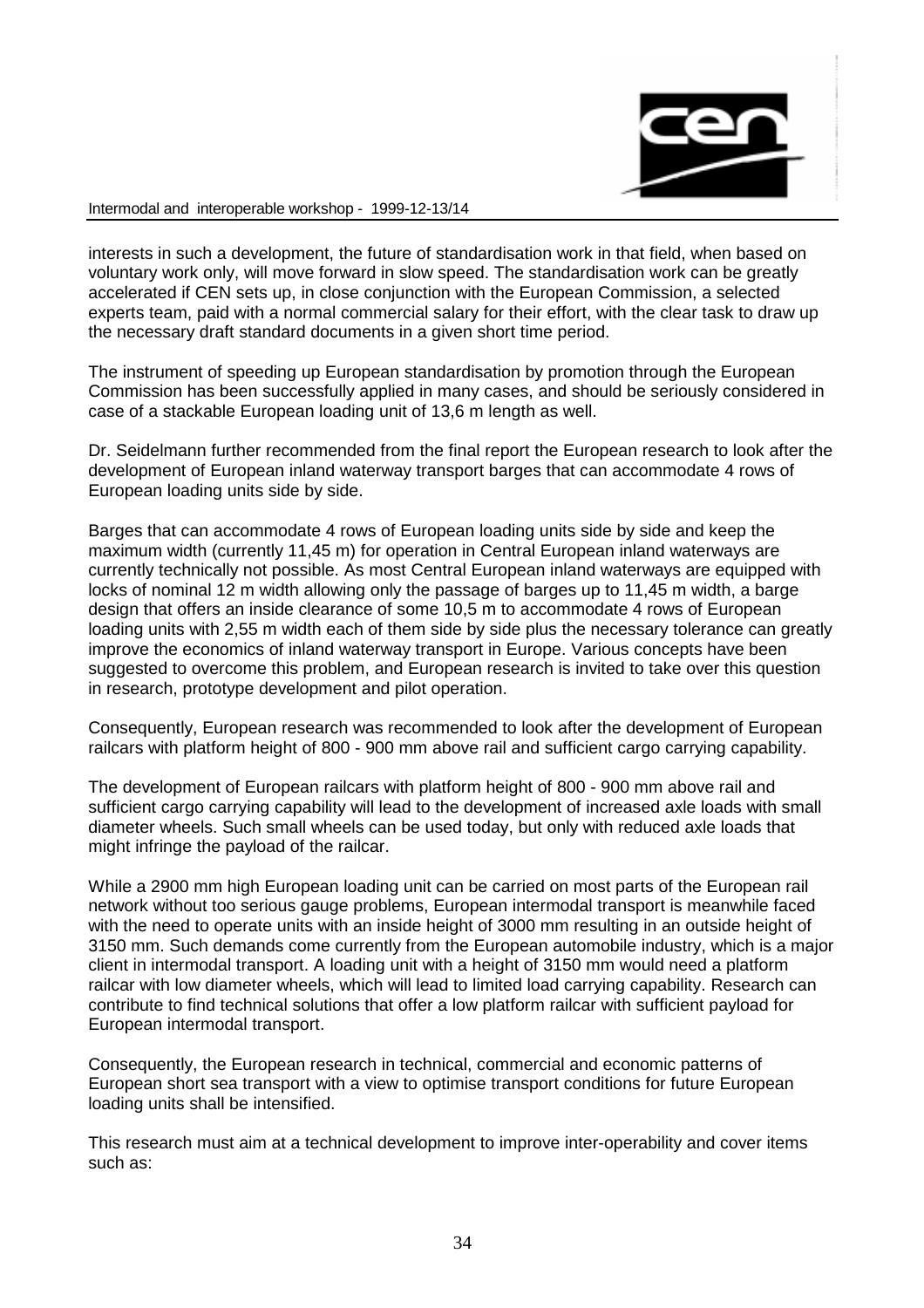

Flexible cellular systems, Ship design in general, Ship propulsion systems, Sea terminal optimisation, especially in ro/ro operation of stackable loading units, Specific design and operation concepts for tri-modal terminals connecting road, rail and inland waterway transport.

Information flow in intermodal road-rail-sea transport systems such as already initiated in the European research projects APRICOT and MARTRANS.

Dr. Seidelmann recommended that the inclusion of small European short sea carriers into harmonised EDI and Internet systems for communication between ocean carrier, terminal operator and forwarder shall be promoted by pilot projects.

While communication using harmonised EDI systems, partly via Internet and partly via current added value services, is state of the art for larger ocean carriers, many of the smaller shipping companies that operate in European short sea traffic have not realised such systems. On the other hand, a harmonised information system will greatly reduce commercial transaction costs, speed up communication between the partners and assist to achieve high quality services. A close look must be taken on the current patterns of such small ocean carriers to determine the reasons why they did not realise such systems up to now and how to promote the use of them in the future.

Dr. Seidelmann concluded with some general considerations on current standardization within intermodal transportation that Intermodal transport is only possible when the various technical features of vehicles, cargo compartments, handling devices and ancillary equipment fit into each other

This harmonisation can be achieved by individual agreement between some parties that decide to establish such a transport system. This approach is normally not to be recommended because it covers only a small part of the total transport and needs many devices that can only be used in the close circuit system.

The multilateral approach is generally more successful. This is normally generated through standardisation. Standardisation, in opposition to a cartel of some parties that arrange for similarities in the offer to the market, is an open process that allows all interested parties to join into the deliberations. This process gives the best guarantee to safeguard competition on the one hand, and to arrange for harmonised interfaces in the various applications.

The intermodal carriers in USA combine overseas import/export container flows and domestic consignments. The big ports at the Pacific coast form major concentration points for import and export container flows, but the related inland terminals serve as well local industry handling domestic units such as semi-trailers and domestic containers. One of the reasons for the commercially successful operation of US railways is their ability to concentrate both flows, the import/export and the locally generated cargo, into one block train system.

These block trains carry both types of units - US domestic containers and ISO containers. With other words: The economically detrimental separation of combined transport flows into ISO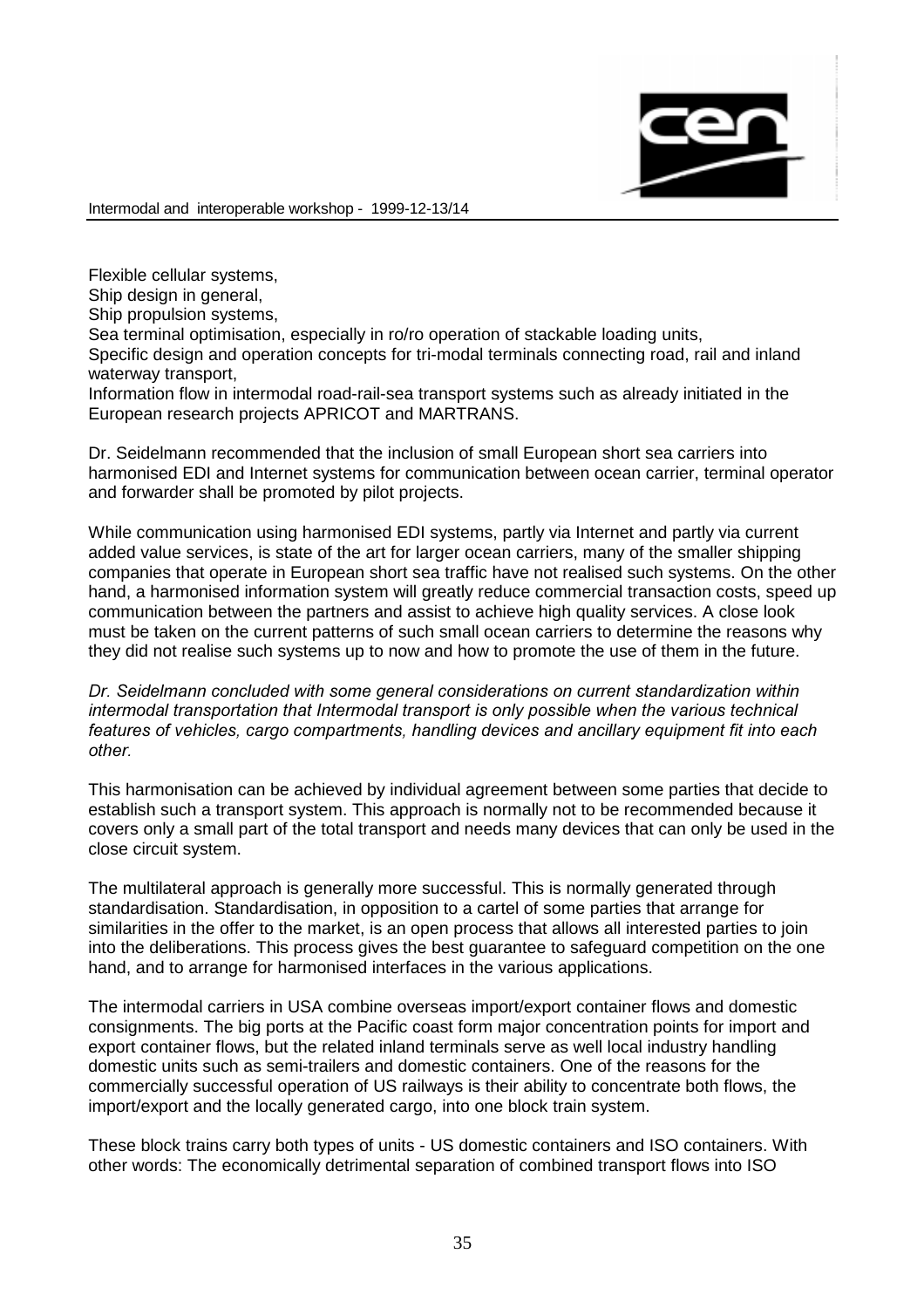

container movement and European swap body movement is not a result of differing container design following differing modular patterns, but of market separation as a strategy of the inland carriers.

Insofar, the conflict ISO container versus ISO pallet and European distribution system remains, but the European industry has obviously well arranged with the dual system. The ISO container does not play any role in European transport. The economic problem of two different types of containers in the European transport system remains. But the main problem is obviously not caused by the physical difference, but by market and product differentiation that tries to keep both units in a separate transport regime.

Conflicts in current intermodal standardization is illustrated in the UTI Final report and can be included in future discussions of the outcome of the CEN workshop 1999-12-13/14.

## Peter Wildschut, IRU

During the following discussion of European transport as such it was informed by Mr. Peter Wilschut, IRU, that the European Council and ministers did not go further in 1998 in the liberalisation of the railroads in Europe. However, in business-to-business discussions it was agreed to promote the convened transport as important for a sustainable development with environmental benefit. The transport prices are nowadays very high and only big operators can succeed to make it profitable in long distance transportation. It should be profitable to make combined short distance transport in Europe as well. To make an attractive market for combined transport would call for easy access to railroad at much cheaper prices

He recommended a horizontal transfer technique in transport systems which should be designed for all transport means (road, rail and sea).

The system should be

- quick, flexible, safe and within fixed schedules
- reliable with low technical complexity
- facilitate small scale terminals
- cost efficient
- involve a low number of personnel

There should be

- gantry crane(s) with counter-balanced truck(s) as backup.
- direct or indirect transhipment throughout the day
- marshalling of wagons instead of transhipment of unit loads
- ISO-containers, swap bodies and semi trailers

The system should

- be able to transport 20- and 40-foot ISO containers and ought to be able to transport swap bodies
- have a high utility to gross weight ration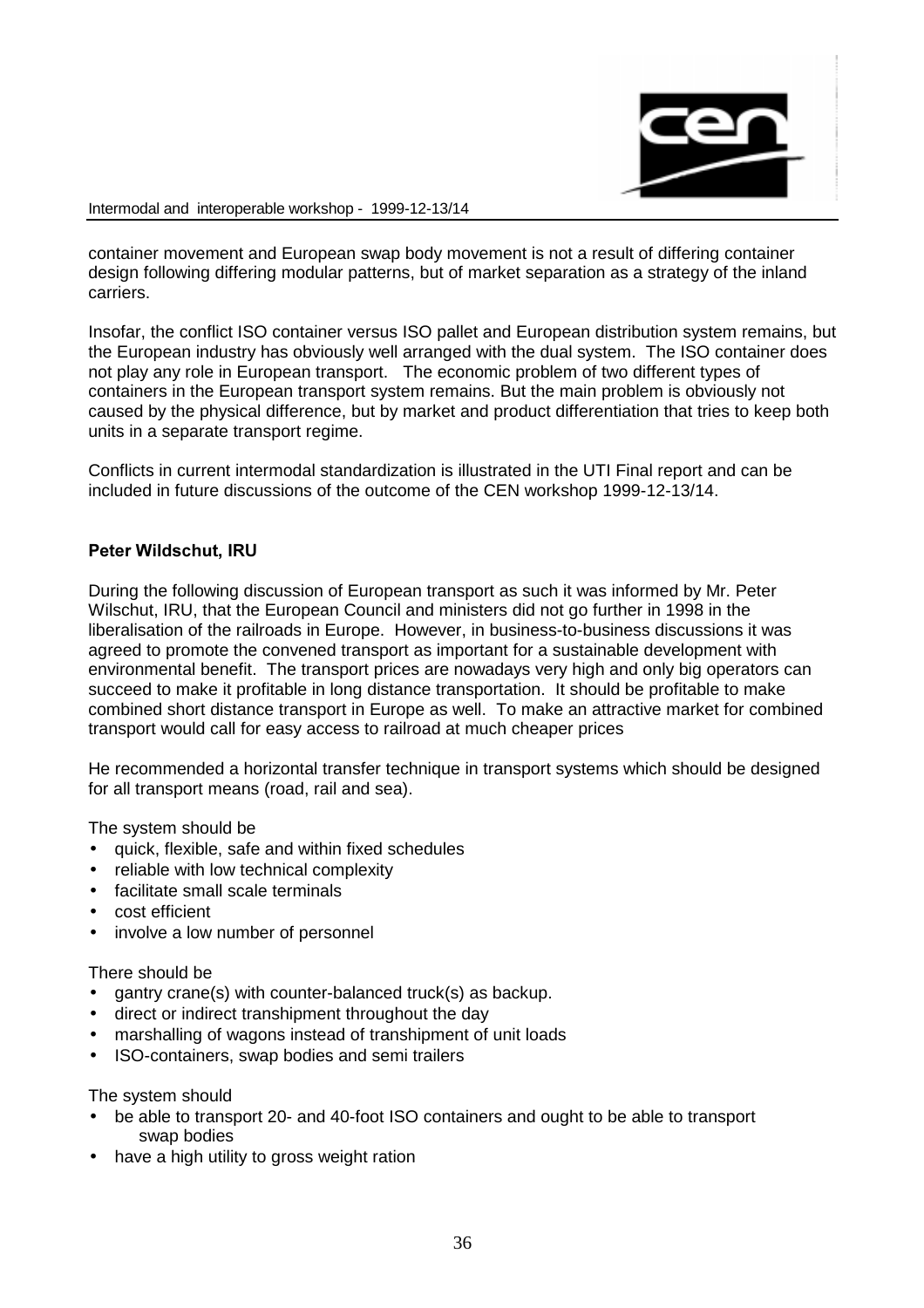

- have a large cube capacity, and
- enable gradual implementation

When looking into the future, the transport would be "business to business".

And if transport Car Con Train there ought to be improved terminal facilities for sliding rail transfer of goods between trailer and rail wagons. The disadvantage is, however, that it is not practiced yet as electricity lines of rail roads shall first be harmonised.

Besides there should be

- direct shuttle trans for large flows
- network modules for small and regional flows
- links between modules at gateway terminals
- flexible use of resources 24 hours a day
- transhipment under the overhead contact line
- accommodate various standards of freight containers and swap bodies

Other improvements on e.g. semi-trailers as vertically adjustable floor as the Stenhagen's system will also optimise the transport by road.

For environmental reasons it is not necessary to use combined transport for short distance transport where the prices are high. To optimise such transports the concepts should be

 $\bullet$  less space and less equipment. It can be obtained through standardization.

Several stakeholders supported the importance of dimensional coordination in relation to optimisation of transport. Furthermore, it was emphasized that a must for multimodular transport is fixed time schedules. The system has to be rationalized on a high value basis but the authorities should not be mixed into the discussions. The need for standardization will come out of the rationalisation being a top need for efficiency.

# Modular coordination

Dr. Seidelmann went on with information from the above study on future standardization needs for intermodal loading units in Europe.

### General considerations

Any European loading unit has to follow certain requirements that are mandatory. The following basic features of European logistics have to be met under almost any consideration: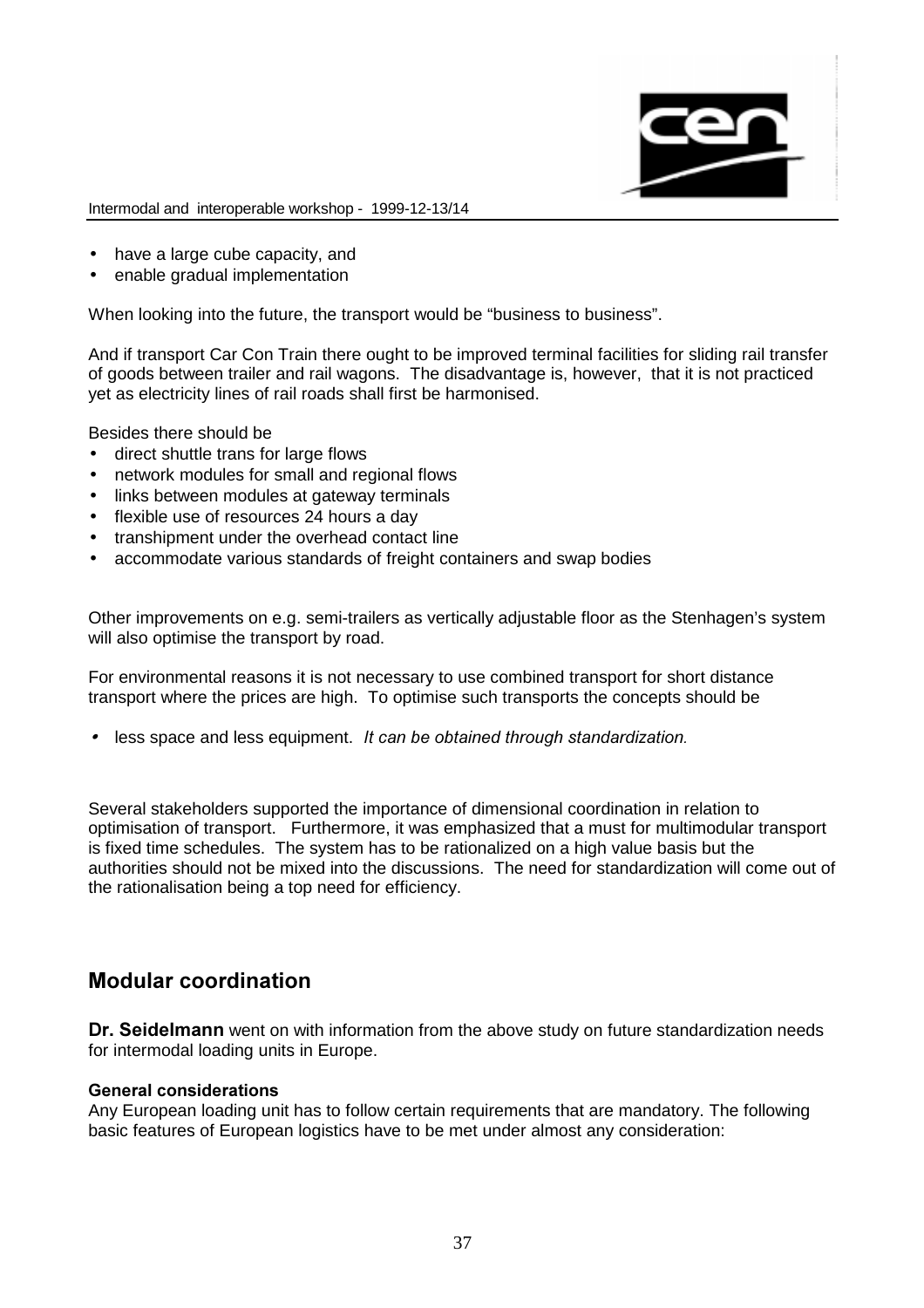

### Considerations from the logistic demand side:

- The European loading unit must offer a good answer to the logistic demand of the European industry.
- The European loading unit must offer as much cubic space as technique and legislation allows.
- The European loading unit must give good loading patterns for European pallets and small load carriers 800 x 1200 mm and 1000 x 1200 mm base dimensions.
- Since the European loading unit operates mainly on short and medium length corridors, it will be loaded and discharged frequently, and it should be designed to offer easy access to the inside loading room.

### Consideration from the side of the transportation industry:

- The European loading unit must keep within the dimensional envelope of European road vehicle legislation.
- The European loading unit must be designed to fit in most of European rail corridors.
- The European loading unit must be designed to fit in most of the important European inland waterway corridors.
- The European loading unit must be designed to fit in European short sea shipping.
- The European loading unit must fit into well established systems of intermodal transport, such as container and swap body transport systems, especially as regards lifting devices and fixing on vehicles.
- The European loading unit must offer a good safety record, as the well established systems of intermodal transport do today.
- The European loading unit must keep within the marking and coding systems used by the established systems of intermodal transport.

# Dimensions - outside and inside - and payload

Length

The length consideration offers many parameters that ask for optimisation:

- European palletised unit loads ask for an inside module of 800 mm, 1000 mm, or 1200 mm.
- European road vehicle legislation allows for an outside load carrier length of the articulated road vehicle of 13 600 mm, and for the road train of  $7.820 + 7.820$  mm.

Transport economics would prefer a system of units, that is modular, i. e. 2 smaller units make up 1 larger unit, e. g. the 2 units that form a road train make up 1 full load of a semi-trailer.

As a rule of thumb, a need of 100 mm for each end wall or end door must be calculated, so that from any selected outside dimension 200 mm have to deducted to arrive at the inside length offered for loading. The actual value for these wall and door construction will finally depend from the strength feature needed for such parts of the unit.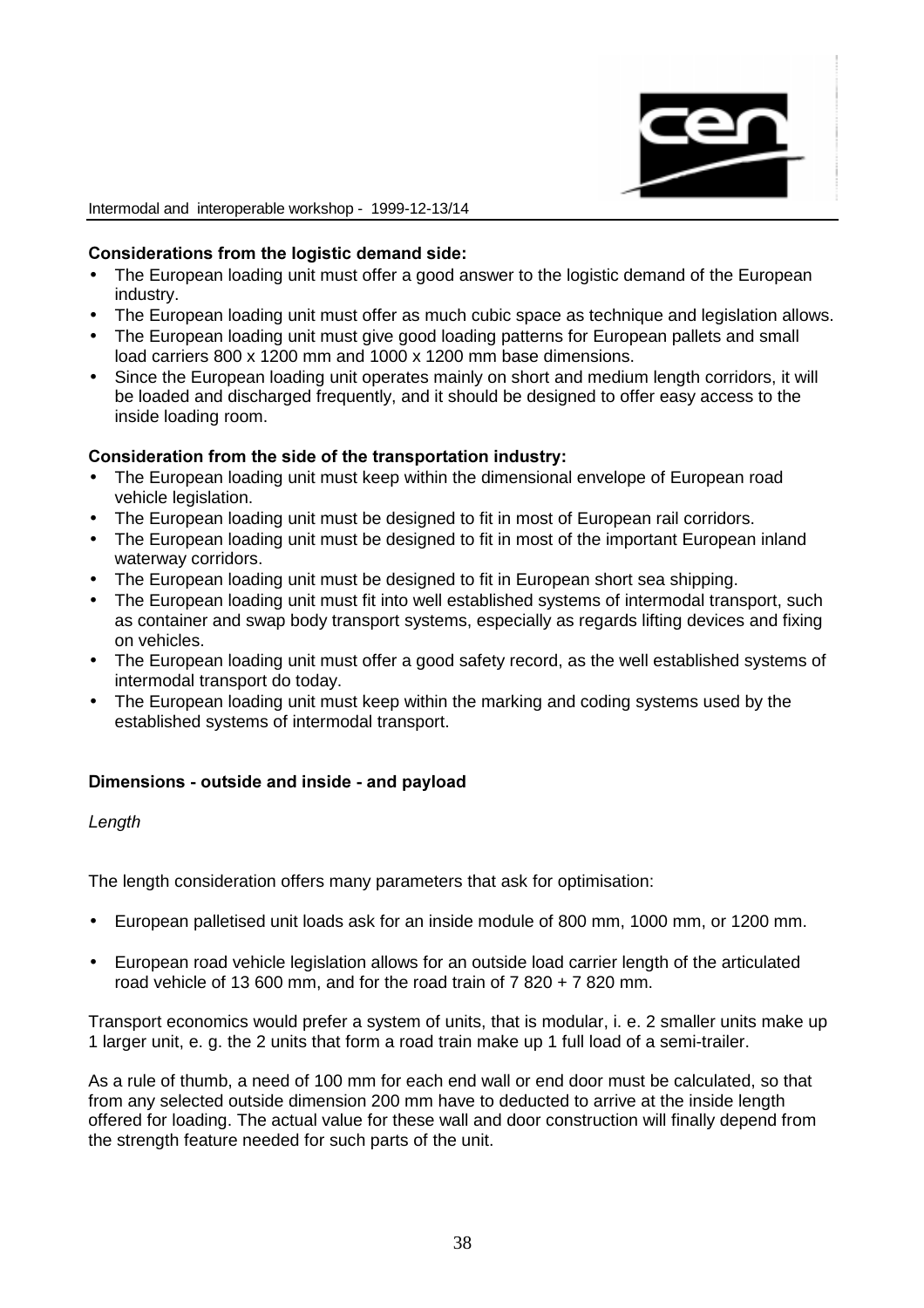

Furthermore, if the inside is organised as a multiple of pallets, one must consider that palletised units loads need a certain plus tolerance for loading, because they might come into transport not correctly stowed, i. e. with an overhang, and the loading operation needs some small side shift to manoeuvre the pallets by fork lift truck. In the end, a need of 10 to 20 mm space between all palletised units and the unit and the side or end wall must be realistically calculated to offer sufficient room to offer accommodation for such needs.

If the 3 pallet dimensions that are mainly occurring in European logistics are taken into account, i. e.

- 800 mm
- 1000 mm
- 1200 mm

the first common denominator is a length of 12 000 mm. 100 to 300 mm further length for space between the pallets + 200 mm additional length for the walls is needed, so the theoretical calculation ends at a need for 12 500 mm outside length to form an optimum in flexibility of accommodation of palletised loads.

If the rigidity of the common denominator is reduced, as one can assume that pallets can be loaded lengthways or transversally in the unit, the optimum must take into account only the 800 or the 1200 mm of the above pallet values, and the calculation ends up with some additional nominal optimums of

- 6000 mm + 50/100 mm space + 200 mm end walls = 6 300 mm
- $\bullet$  8000 mm + 100/200 mm space + 200 mm end walls = 8 400 mm
- 16000 mm + 200/400 mm space + 200 mm end walls = 16 600 mm

If transport operators desire to realise a modular system of European loading units that would best fit into transport optimisation of road trains and articulated road vehicles alike, two possible concepts can be designed:

- 6 250 + 6 250 mm length for the road train, and 12 500 mm length for a semitrailer, or
- 8 300 + 8 300 mm length for the road train and 16 600 mm length for a semitrailer.

These optimum concepts have their shortcomings in current practical life:

- Since road transport carries some 80 % of all European freight volume, we have whatever we do - to consider the compatibility with the legal environment and the infrastructure of road transport as a main issue, said Dr. Seidelmann.
- The 6250 + 6250 mm length for the road train, together with the 12 500 mm length for a semitrailer concept reduce currently possible road vehicles loading length by some 10 %, and decrease overall productivity of the system road transport considerably. Such a concept will not be acceptable for the European economy and for the European Council.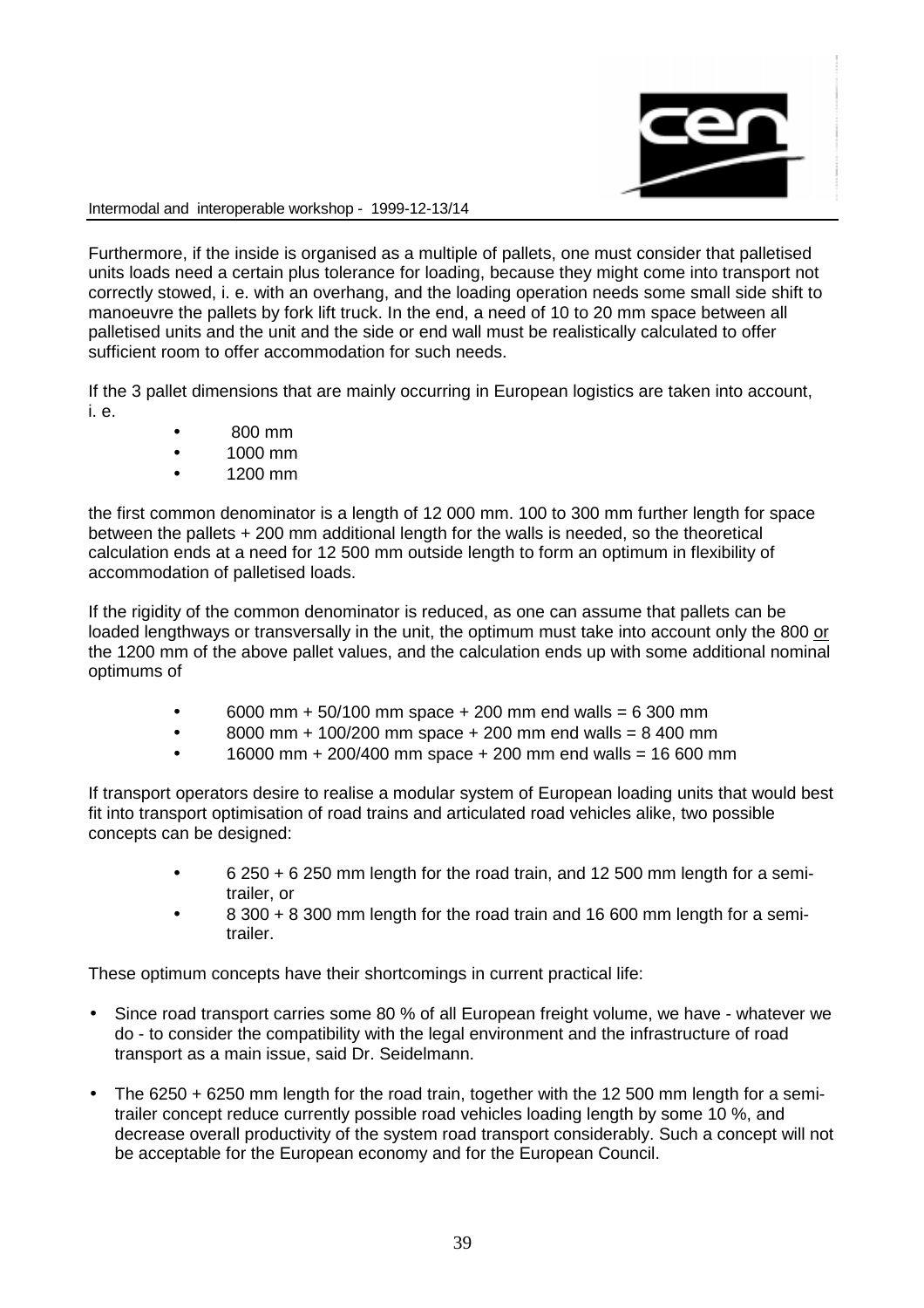

• The 8300 + 8300 mm length for the road train and 16 600 mm length for a semi-trailer ends up at a road vehicle with some 20 000 mm overall length, and this seems currently not accepted by the public and the transport policy. Nevertheless, most modern highways in Europe would be capable to accommodate such units. The main problem from the point of view of infrastructure is the operation of very long road vehicles in downtown areas and in historical villages. The USA allow such length semi-trailer, but it is reported that this size cannot be operated even in certain areas of the USA because it is too long.

Given these considerations, the optimum concept from a view of polarisation must be dropped, and a "second best" solution must be approached. When doing so, the maximum length currently allowed must be checked against the polarisation patterns and the modular concepts.

A European loading unit optimised to European semi-trailer legal length would have an outside length of 13 600 mm, offering an inside length of 13 400 mm. This would allow for pallet loading (including a 15 mm space between the pallets) of

- 13 rows of 1000 mm pallets, resulting in a total loading length of 13 210 mm with a loss of 190 mm, or
- 11 rows of 1200 mm pallets, resulting in a total loading length of 13 380 mm with a loss of 20 mm, or
- 16 rows of 800 mm pallets, resulting in a total loading length of 13 055 mm with a loss of 545 mm
- 33 pallets of 800 x 1200 mm with some pallets loaded lengthways, some sideways.

Summing up: A 13 600 mm long European loading unit loaded at a lengthways loading pattern can achieve a space utilisation of 96 % to 98 % in normal case; this is a fairly good figure that approaches nearly full optimum.

A 45 ft. semi-trailer would offer additional some 120 mm inside loading length; this would not add up in any additional pallet loading. The offer of additional loading length must be further reduced, because for legal requirements such a unit must have placed the front corner posts at a 13600 mm length concept so that any additional lengthways loading space cannot be offered over the full width of the unit.

A European loading unit optimised to European road train dimensions includes a small additional complication: The operator can select a road train with special short coupling device (which is rather costly and cannot be freely coupled to each available trailer) offering a loading length of 2 x 7820 mm, or European road train with a "normal" coupling system offering 2 x 7450 mm loading length. In all cases, the calculation must be based on a solution with 2 similar "twin" European loading units on a road train. This allows to change them freely between lorry and trailer, and it follows a concept that is widely preferred by European road operators that use such road trains.

Taking the 7 820 mm units that offer 7 620 (max. 7 720) mm inside length, this would allow for a pallet accommodation (including 15 mm space between the pallets) of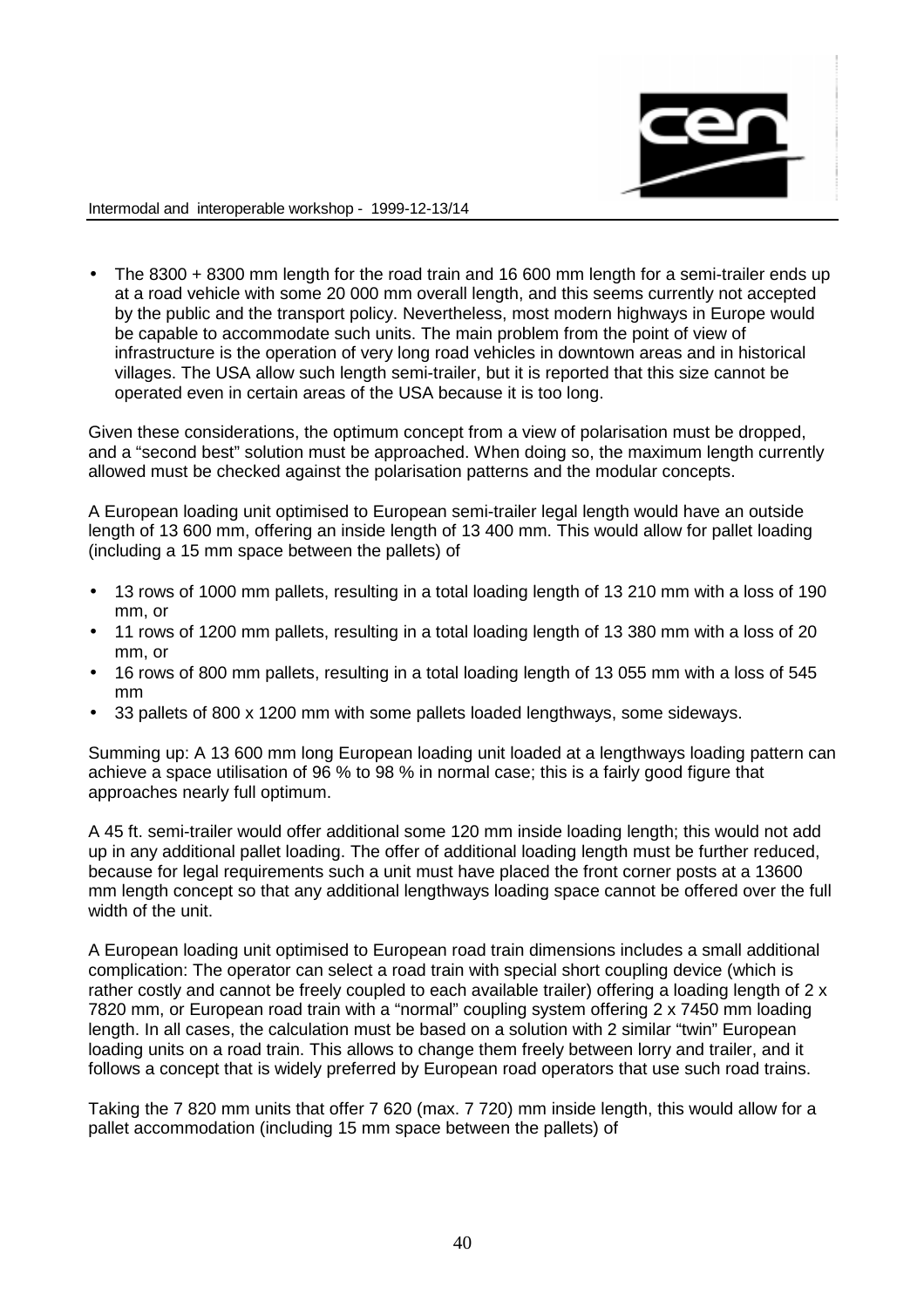

- 7 rows of 1 000 mm pallets, ending at 7 120 mm, having a loss of 500 mm, and achieving a length utilisation value of 93 %,
- 6 rows of 1 200 mm pallets, ending at 7 305 mm, having a loss of 315 mm, and achieving a length utilisation value of 96 %,
- 9 rows of 800 mm pallets, ending at 7 350 mm, having a loss of 270 mm, and achieving a length utilisation factor of 96 %.

# Pallet loading capacity of a 7,15 m swap body

Summing up: The 7 820 mm unit does not offer additional pallet accommodation compared to a 7 450 mm unit with an inside length of some 7 300 mm which can be achieved under realistic strength features. The 7 450 mm box does not need a specific coupling system road train. It can be operated by standard road equipment, and can be basis for a standard solution.

But some cases may occur when an operator has to carry palletised cargo into one direction, and non-palletised high volume items into the other direction. In such a case, the use of a swap body with maximum cube, i. e. a 7820 mm long unit, can be desirable even if such a unit does not accommodate any more pallets than a standard 7450 mm long swap body.

The solution with a class A European loading unit with 13 600 mm length and a class C European loading unit with 7 450 mm length creates a system

- with the disadvantage to be not modular,
- with the advantage to fit into current European legislation on road traffic,
- with the advantage to offer load space utilisation for palletised European loading units between 97 and 100 %.

Possibly, a swap body used for delivery operation might need specific additions such as doors that can be folded upwards, or a hydraulic lift at the end door, which will add to the outside envelope. But as 7450 mm length is not the very limit of European road legislation, there should be sufficient room for such additional features within the envelope legally allowed.

The UTI Study team recommends under current legislation a class A European loading unit with 13 600 mm length and a class C European loading unit with 7 450 mm length.

### Width

The discussion of an optimum width concept will be organised the same way as the consideration with the length question. Basic assumptions are:

• A construction depth for the two side walls of 50 mm each is needed so that the sidewalls use some 100 mm of the total available width. Special sidewall constructions with less thickness are available, but with either less strength or with some infringements for the design. Such sidewalls would end up at a thickness of 35 mm each, and so need a space of 70 mm for the sidewall construction.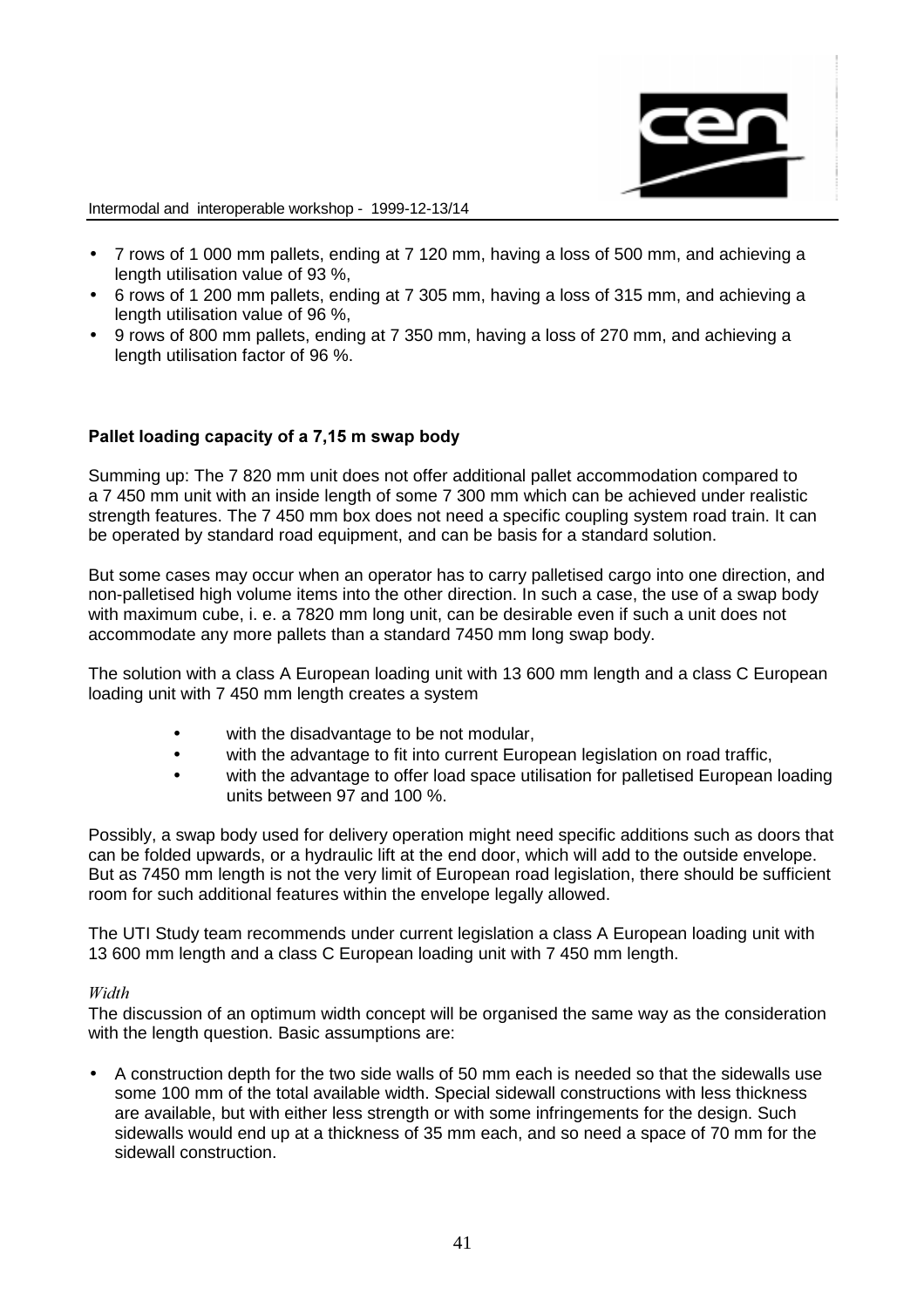

• A 10 - 20 mm space between the pallets and the pallet and the wall is needed, in average 15 mm.

Two 1 000 x 1 200 mm pallets side by side need an available width of 2 445 mm, three 800 x 1200 mm pallets need an available width of 2 460 mm. If 90 mm for the sidewall is added, we arrive at 2550 mm. This value is similarly the legally allowed maximum in European road transport. A design with small thickness sidewalls could save another 20 mm outside width and arrive at a unit of 2530 mm. When reducing the inside possibilities for pallet side shift, possible another 10 - 20 mm width can be saved. Dr. Seidelmann informed that some experts have offered the opinion that especially units that go on short sea routes might preferably built to smaller inside to offer a minimum of space between the pallet loads and so to avoid a side movement of the cargo during sea transport.

In rail transport, most corridors that can accommodate intermodal transport loading units with a height up to 2 900 mm and a width of 2 500 mm, can as well accommodate such units with 2550 mm width. The additional 50 mm upper corner distance has to be checked carefully, but today such units are operated without too much trouble in most parts of the European intermodal rail network. A semi-trailer with full 4 000 mm height can be carried in Central, and East and North European rail networks, and cannot be carried in West and South European networks, whether it is 2 500 mm wide or 2 550 mm wide.

The value of 2 550 mm seems ideal mainly from the point of view of road transport and road/rail intermodal transport, but includes two smaller disadvantages:

- The US domestic system of loading units has introduced a width of 2590 mm, and European thermos-insulated units have a width of 2 600 mm. These variations might create difficulties when later all loading unit systems merge to a world wide system.
- The European inland waterway vessels, as far as they are specially designed to operate in the West and Central European canal network, have to follow the standard width of the locks in these canals and can, under consideration of the need for a free board, not offer more than 10 000 mm inside width, allowing four rows of containers with a width of up to 2 500 mm each. A container of 2 550 mm width could only be accommodated in three rows, this resulting in a capacity loss of some 25 %. This argument does not apply to such container transports that are operated on the Rhine and the Danube, because these two river systems do not have locks, or have wider locks.
- A European loading unit with reduced outside width of 2520 mm might offer some advantages in short sea transport: It might be designed similarly to the current Sea Cell concept and so carried in the cells of a container ship that has been designed to carry containers with 2500 mm width. But the length deviation (ISO 20/40 ft. containers have a length of 6180/12200 mm, the proposed European loading units have a length of 7450/13600 mm) has to be solved anyway, and this will inevitably create the need for either an adaptation of the cell structure or for the design of a flexible cell structure when using cellular ships.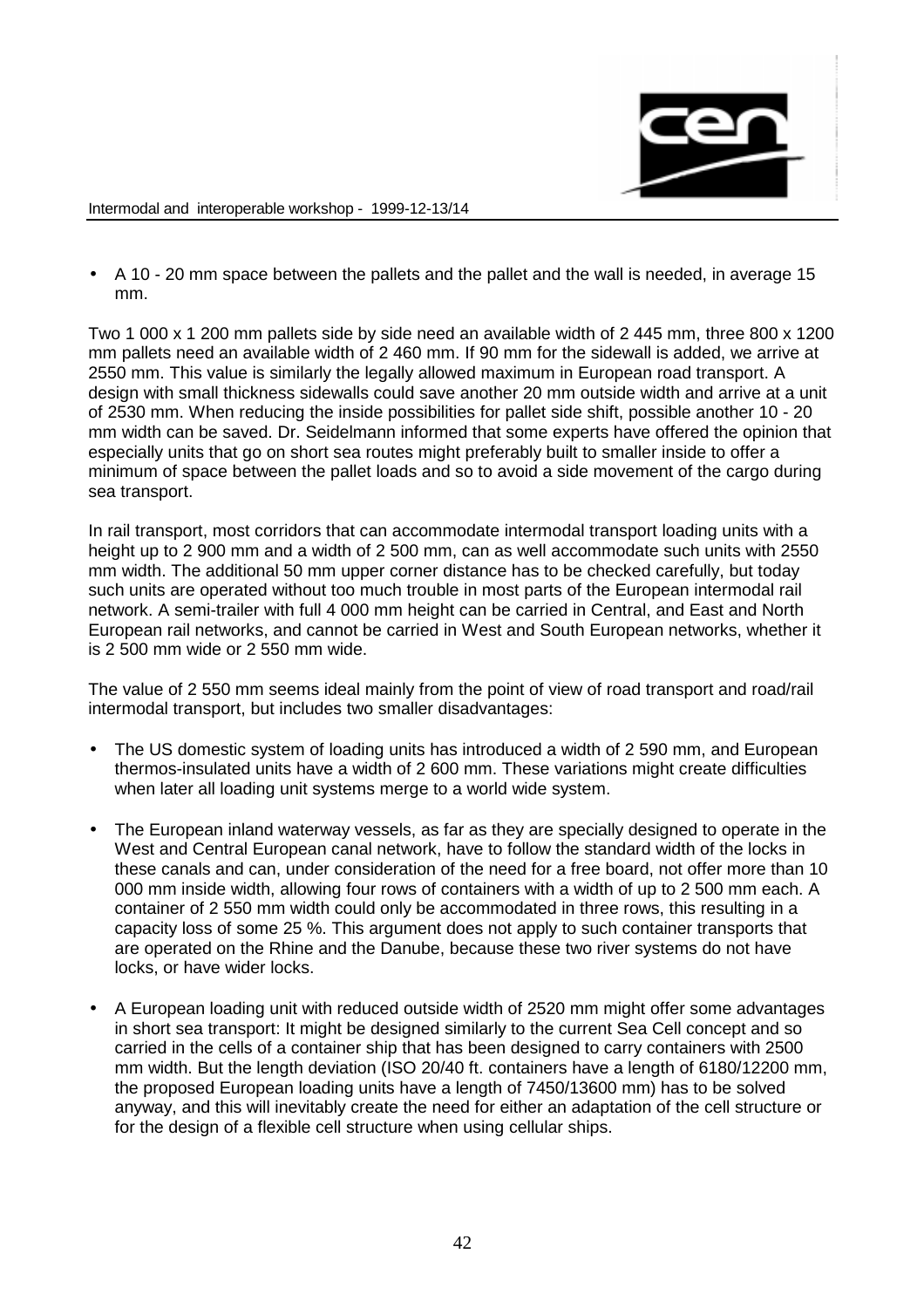

• The UTI study team recommends under current legislation, a loading unit width of 2550 mm .

# Height

When considering the height, the height limits offered in various modes of transport shall be investigated, and the needs of European logistics shall be asked for, basing all these considerations on the obviously everlasting need for additional cube capacity of the logistic service providers.

European road traffic legislation foresees a height limit of 4000 mm. Taking into account bridge underpass height in most European through roads, this height limit reflects the possibilities in large parts of the infrastructure.

The loading platform of a semi-trailer is normally 1000 - 1100 mm above road surface, so road transport as a general rule will be able to move a European loading unit up to 3000 mm height. Platform heights of 800 mm (and even less) seem to be technically possible, but go together with difficulties in design and operation. Special design tractors with very low 5th wheel and low diameter tires that might infringe the load (mass) carrying capacity are needed. These special features will be certainly more costly than normal design vehicles. So we conclude that road will be confronted with some difficulties when loading units exceeding 3000 mm height have to be carried.

Rail is certainly much more infringed. ISO containers of 8 ½ ft. height (2590 mm) can be operated on almost all major European rail corridors. ISO containers with 9 ½ ft. height (2950 mm) can be moved rather freely in Central, North and East Europe, but need very specialised equipment for Italy, France, Spain, and in Alps mountain transit, especially when they are 2 550 mm wide. Units of almost 3 200 mm height have been reported in rail traffic operation between Germany and Spain, so that we may conclude that railcars are available even for the operation of such units on rail. Generally speaking, it seems like that rail can move - sometimes with special equipment needed - a European loading unit with a height up to 2900 mm.

Short sea shipping often transfers two loading units one on top of the other mounted on low bed special trailers on board ship in Ro-Ro operation on some of their decks. Many modern ships are prepared for such type of transfer. These decks are normally equipped with door openings and deck clearance of 7000 mm height that care for the combined height of two containers up to 9 ½ ft. height + the low bed trailer with a 700 mm platform height. Loading units with a height of 3000 mm or more would create difficulties in this type of two layer transfer. They must be moved in one layer on board ship, decreasing the productivity of the transfer operation by almost 50 % for loading and unloading of the decks that allow double height stacking.

It is more difficult to calculate from the outside height to the inside loading height offer, since this calculation includes some far reaching assumptions about the design construction of the unit. If the design of the loading unit is based on a steel frame and full supporting material (e. g. corrugated steel panels) side and end walls, bottom and roof construction need some 150 - 200 mm. If a swap body type design is applied with a floor part to take over alone most of the load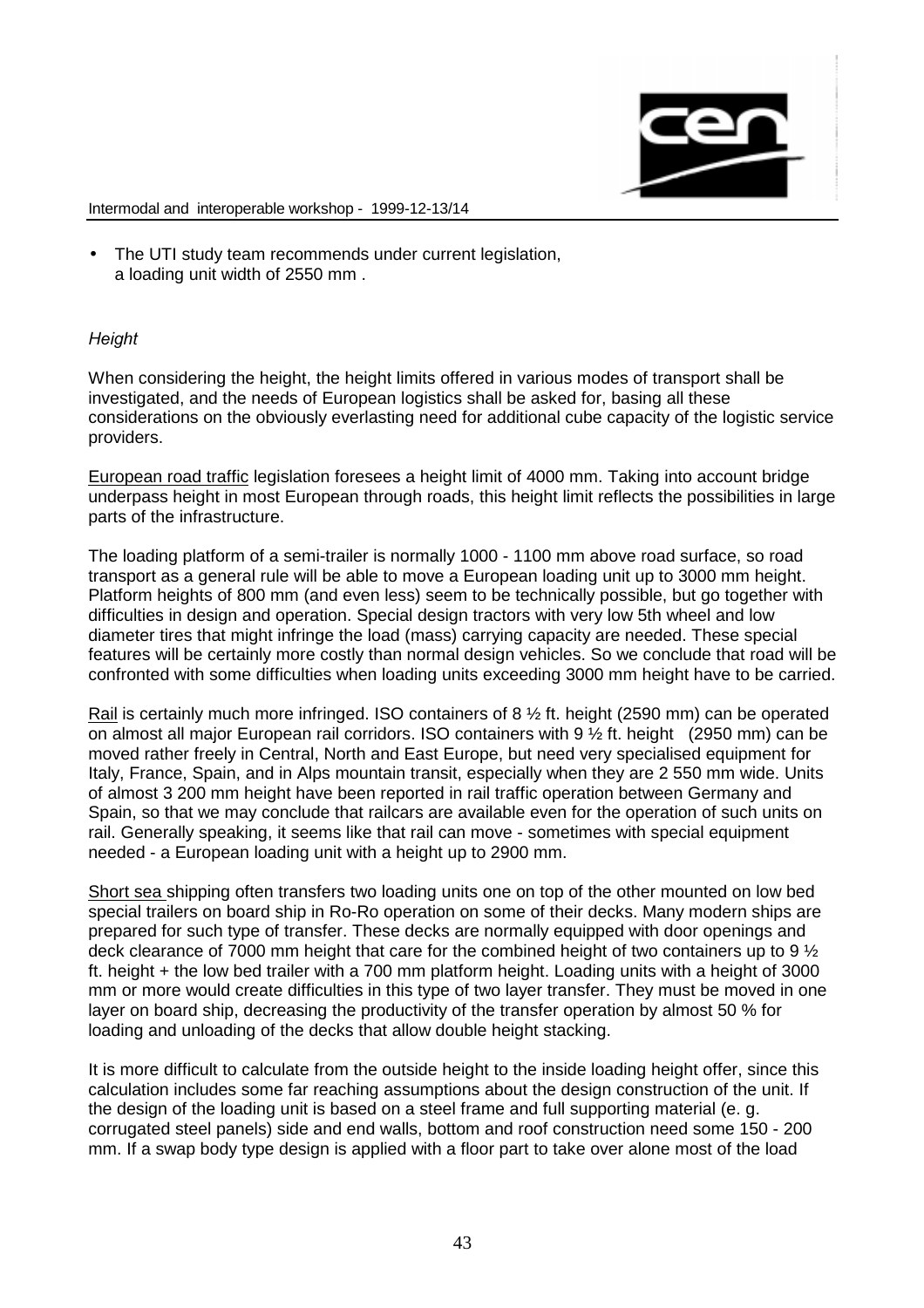

stresses, and eventually a full side wall left open and covered only by a tarpaulin that does not add anything to the strength of the construction, the floor will have to be designed considerably stronger, i. e. with higher longitudinal bearing members resulting in less usable height for the interior. Furthermore, some design of corner fittings in units longer than 40 ft. will result in infringements of usable height in the roof area

• The Study team of UIT recommends an outside height of 2900 mm for the European loading unit. Increasing demand for special European loading units offering an inside loading height of 3000 mm can be foreseen and may have to be accommodated in standardisation in future.

### 5) 1999-12-14 Workshop consensus on new CEN work items

With due regard to COM (97) 243 Final advocating a systems approach to the development of freight transport, and in recognition of the integrated supply chains that are increasingly enabled through transparent IT systems, it is proposed that a forum/workshop is convened to establish just how a fully integrated domestic set of transport standards applicable to continental Europe (inc. short sea), based on intermodality and flexible modularity, may be developed that can be applied to fully utilize the capacity of freight corridors in all nation states. If a satisfactory level of infrastructure is going to be developed in time, it is of vital importance that EU Policy interest is informed of the regulation, harmonization and other instruments needed for this to be achieved.

# 6) 1999-12-14 Workshop consensus on new CEN work items

The workshop recommends to standardize an intermodal unit of European semi-trailer size, stackable and offering optimum internal space for European standard loads, to serve in future European international transport in addition to those units that are today already in service.

### 7) 1999-12-14 Workshop consensus on new CEN work items

The workshop notes the ongoing activity in the European action cost 339 on small containers and recommends considering standardization in this field based on the results of the "cost action"

Mr. H.-J. Molstrand, DS, gave - out of the agenda and after consultation of the CEN/TC 15 secretary, Mr. Mann - a short introduction to standardization activities in CEN and ISO for the maritime industry. The CEN/TC 300 not being represented at the workshop would receive a report after the meeting.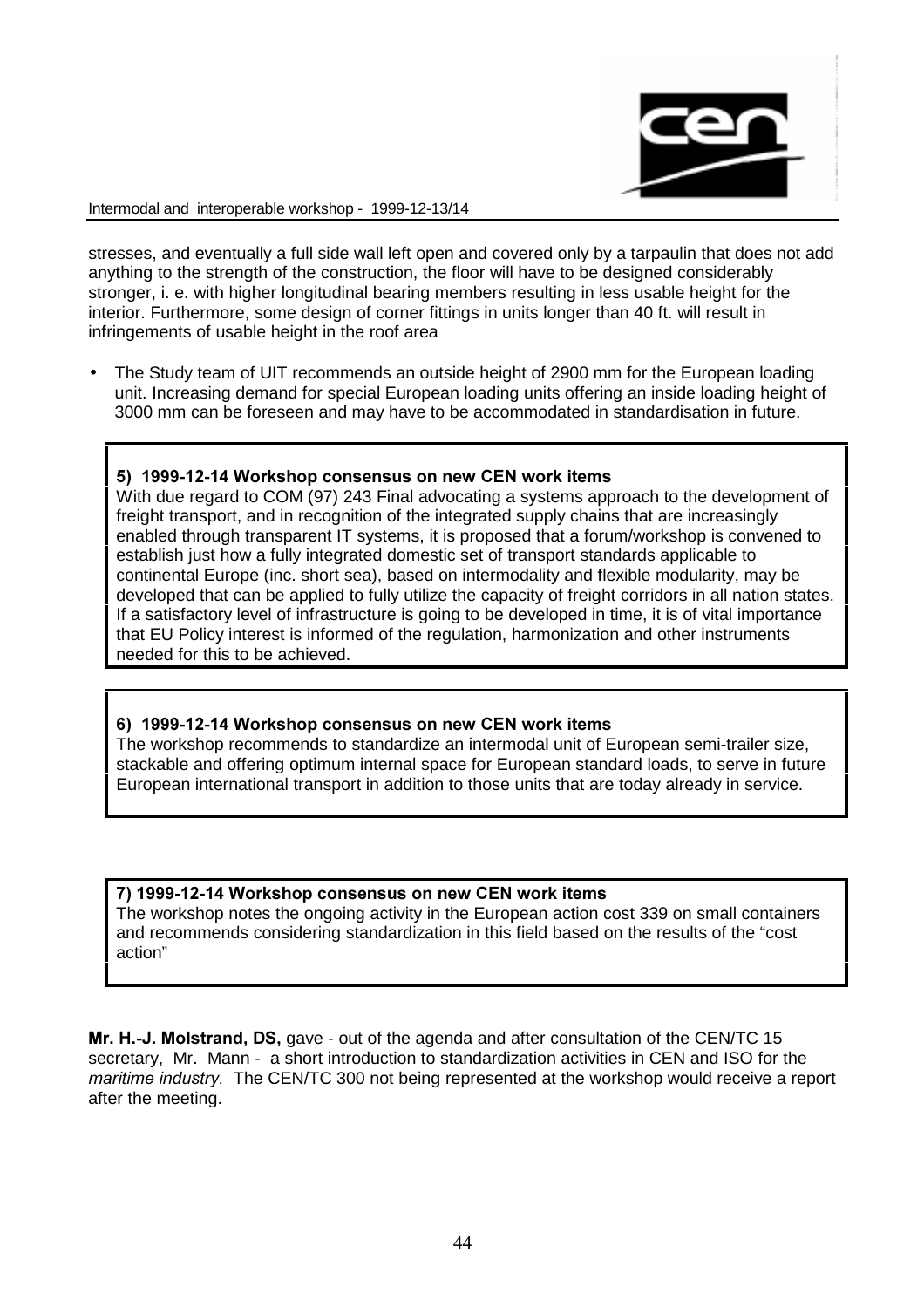

Technical Committees:

| CEN/TC 15<br>Inland navigation vessels |  |
|----------------------------------------|--|
|----------------------------------------|--|

- CEN/TC 300 Seagoing vessels and marine technology
- 
- ISO/TC 8 Ships and marine technology

It is recognized that a number of issues highlighted during this workshop is important also for the maritime industry. Some issues are already included in the work programme of the maritime TCs, and other issues will be reflected in the near future.

What first of all comes to the attention for the specific maritime TCs are the issues of

- environmental impact and emission data
- energy consumption and comparison data
- intermodal transport systems and equipment

As for the first two issues, environmental impact and energy consumption, Mr. Mann who is secretary of TC 15 and present at the workshop, and Mr. Molstrand representing TCs 300, will make the preparatory arrangements in TC 15 and TC 300 in order that these TCs in a coordinated action can prepare standards on these issues and can participate in the broader CEN work with respect to conclusion 1 of this workshop.

In this context, the maritime standardization will make a careful study of the documents developed in the European Ports as reported by Mrs. Le Garrec, ESPO.

As the third issue, intermodal transport system, this issue is already included in the work of maritime standardization by 2 means:

CEN/TC 15 has for some years been working on work items in this respect. The most topical items are:

WI 19 Requirements for reloading facilities

WI 23 Requirements for the transport system "Inland Navigation"

WI 24 Procedures involved in the transport system "Inland Navigation"

This workshop will surely give inspiration to increased efforts on these three work items.

ISO/TC 8 has recently established a new SC11 for intermodal transport.

Title: intermodal and short sea shipping

Scope: Standardization of general issues; principal requirements; design construction and operation of ships and equipment; and technology for intermodal, including ship/port interface and other modes of transportation, and short sea shipping (SSS).

The secretariat and chairman for SC11 is placed in Romania.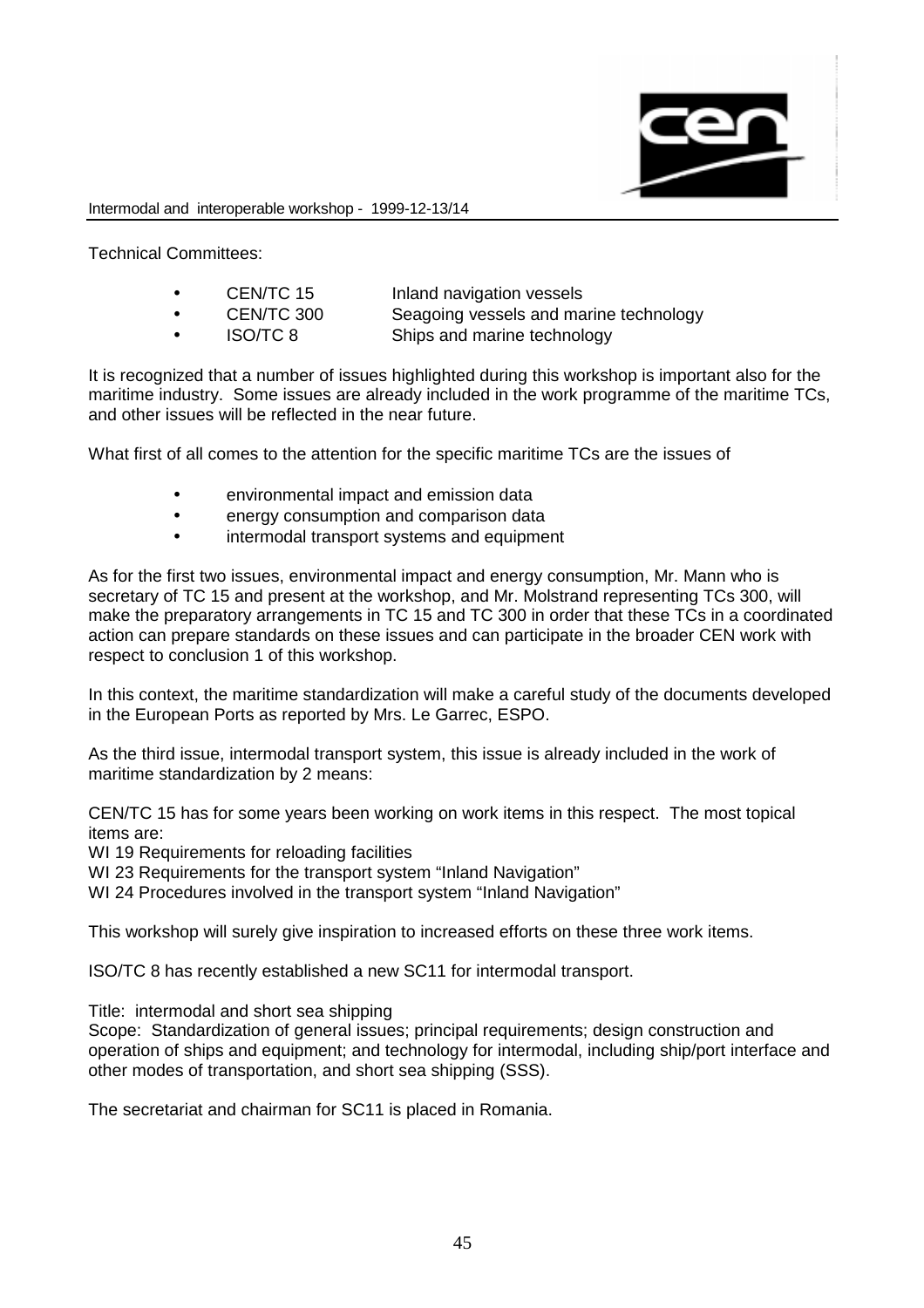

At this background TC 300 will be prepared to take intermodal transport up on its programme, and to offer its results as contribution in ISO/TC 8.

Equipment, handling equipment and terminals will be very much in focus in the effort in the maritime standardization.

Both TCs will look forward to share their efforts for intermodal standardization with other CEN/TCs who are working dedicated at standardization for different aspect of intermodal transport.

Mr. Molstrand found that the workshop had identified the need for some kind of coordination of these efforts. He took the opportunity to clarify the situation why CEN/TC 15 and CEN/TC 300 are both needed as independent TCs in CEN.

TC 15 Inland Navigation Vessels are developing European standards for river and canal transport. The Technical Regulations for this field is first of all set by the Rhine Danube Commission and by a European Directive for specific inland waterways. Further, and also important, Inland Navigation vessels are not covered by the International Maritime Regulations set by IMO.

CEN/TC 300 covers Seagoing vessels and maritime technology. A wide range of technical regulations is set by IMO, the International Maritime Organisation. The international counterpart as for standardization is ISO/TC 8 Ships and Marine Technology. The European Directive for Marine Equipment is current for sea-going vessels.

Finally, the work in TC 15 and TC 300 has for many years been coordinated quite sufficient by two means:

- The secretariats for both TCs are placed at NSMT in DIN, located in Hamburg. (TC15: Mr. Mann. TC 300: Mr. Schade).
- Many national standards institutes in Europe have one single national committee for maritime standardization as mirror committee for both CEN TCs.

Why the work in the two TCs is coordinated both at the administrative level and at the operational level, including the technical content of the standards. The following conclusion was made by the workshop:

### Conclusion 3 (1999-12-14)

The workshop identified the need for improved co-ordination of efforts in separate CEN/TCs on different aspects of intermodal transport systems, in order to obtain a coherent set op European **Standards**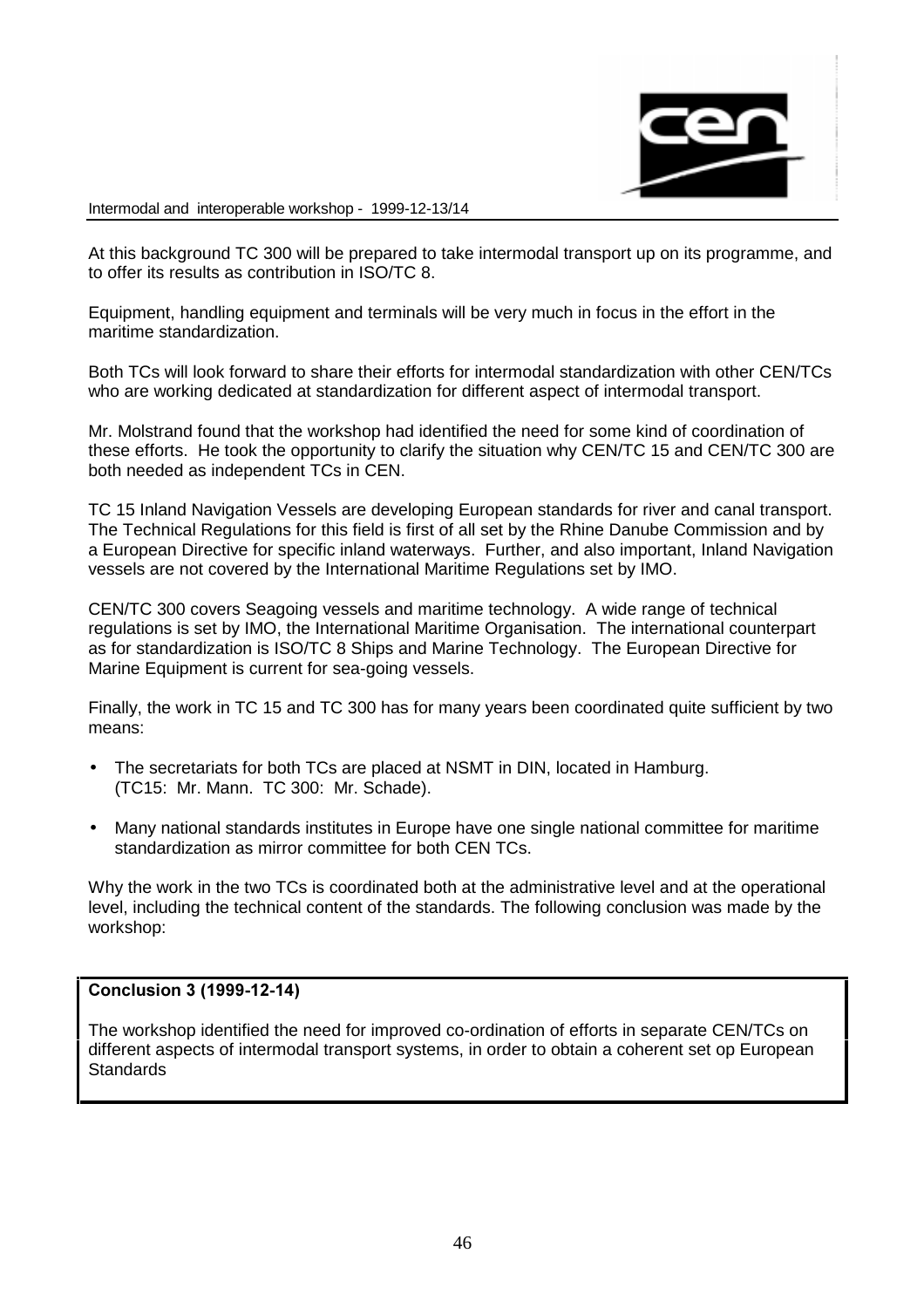

# Conclusion 5 (1999-12-14)

The workshop concludes that there is a need for a closer dialogue between CEN and the Commission, in order to evaluate the merits for standardization within the Commission's work on infrastructure charging and notably the application of social marginal costs (infrastructure damage costs, congestion and scarcity costs, environmental costs and accident costs etc.).

# **Terminals**

• Mr. Ernst Demand, former chairman of the Austrian standardization working group on terminals

He introduced the seven parts Austrian national standards on transhipment of goods.

During the later discussion it was informed that ISO has some activities on procedures in relation to container terminals as such. However, it was important to keep the item on the CEN agenda in relation to intermodal transport ensuring flexibility and the exchange of information between parties.

Alignment between standardization may be necessary and it is not about competition; the market wants to operate, promote and integrate interests, taking the exchange of information between parties in account.

In relation to navigation vessels, requirements for port facilities should be discussed from the angel of best practices. A collaboration of standardization efforts was recommended.

**Conclusion 4 (1999-12-14)** The workshop recognizes the needs for information on performance on EU terminals and will consider to establish a code of best practice on the basis of ongoing projects.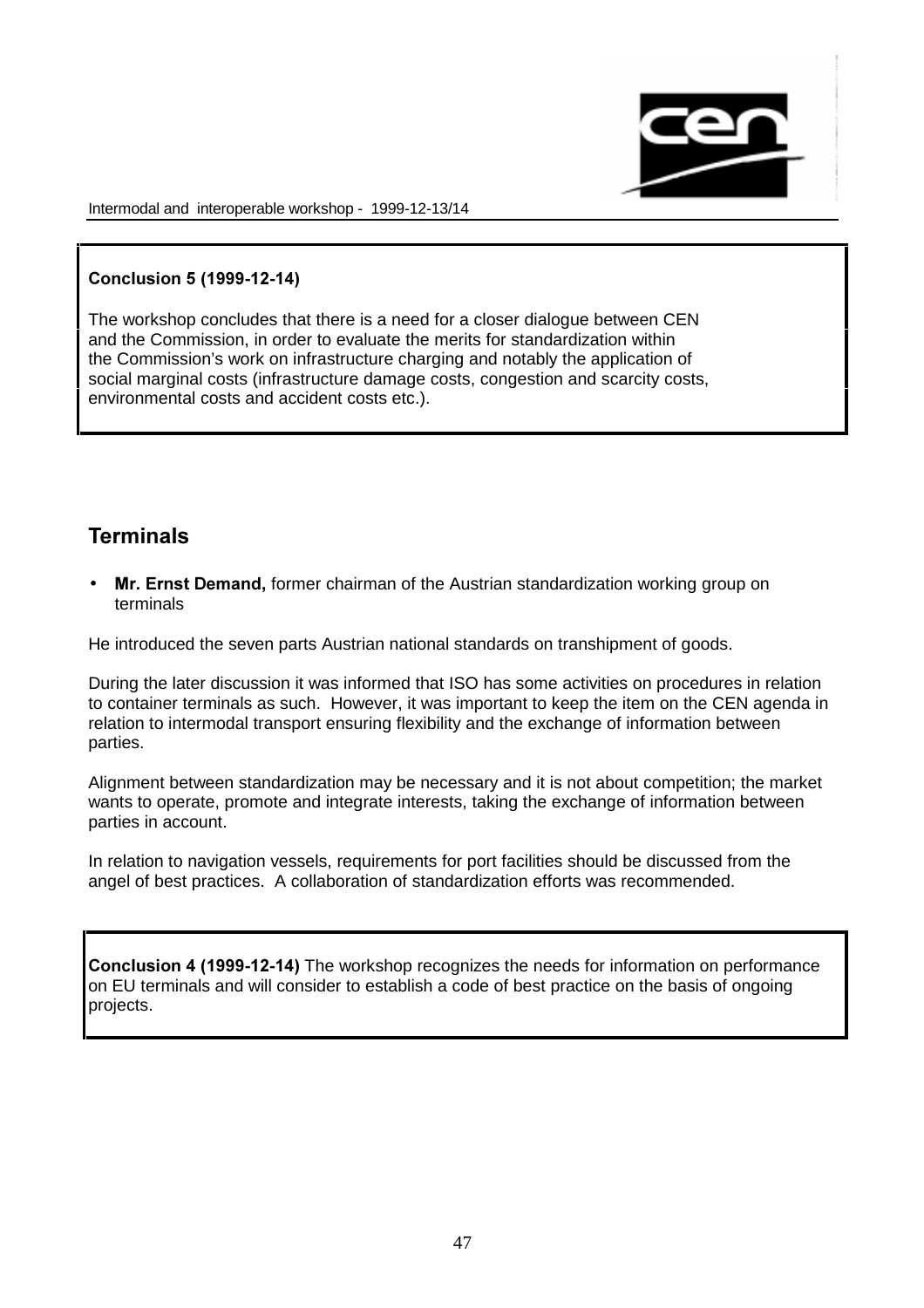

# Public regulation and pricing

# External effects of transportation

# • Mr. Keith Keen. EC DG7

informed on current pricing policies emphasizing that to collect the charges is easy. He emphasized that most charging systems do not consider social and environmental aspects, which raises costs for business, government and society. The European community is facing financial pressures constrain infrastructure investment. The different approaches to charging distorts competition between Member States and distorts competition between modes (raises costs for operators, managers, and users).

He referred to the European dimension - the single market on transport which gives different perspectives:

- European-wide transport costs
- The subsidiary principle
	- to provide a framework rather than centralised charges
	- to apply to international transport flows
	- to require non-discriminatory charging
	- to require transparency
	- to improve "territoriality"

And recommended the users pays principle as "Users should be charged according to the costs they impose at the point of use", including:

- Infrastructure damage costs
- Congestion and scarcity costs
- Environmental costs
- Accident costs

The 1998 White Paper on "Fair Payment for Infrastructure Use" gives 3 key aspects of transport charging:

- Distort competition between member states and modes
- Raises costs for operators, managers, users
- Raises costs for business, government and society

Phase one of the implementation is:

- Eurovignette agreement
- EFC communication published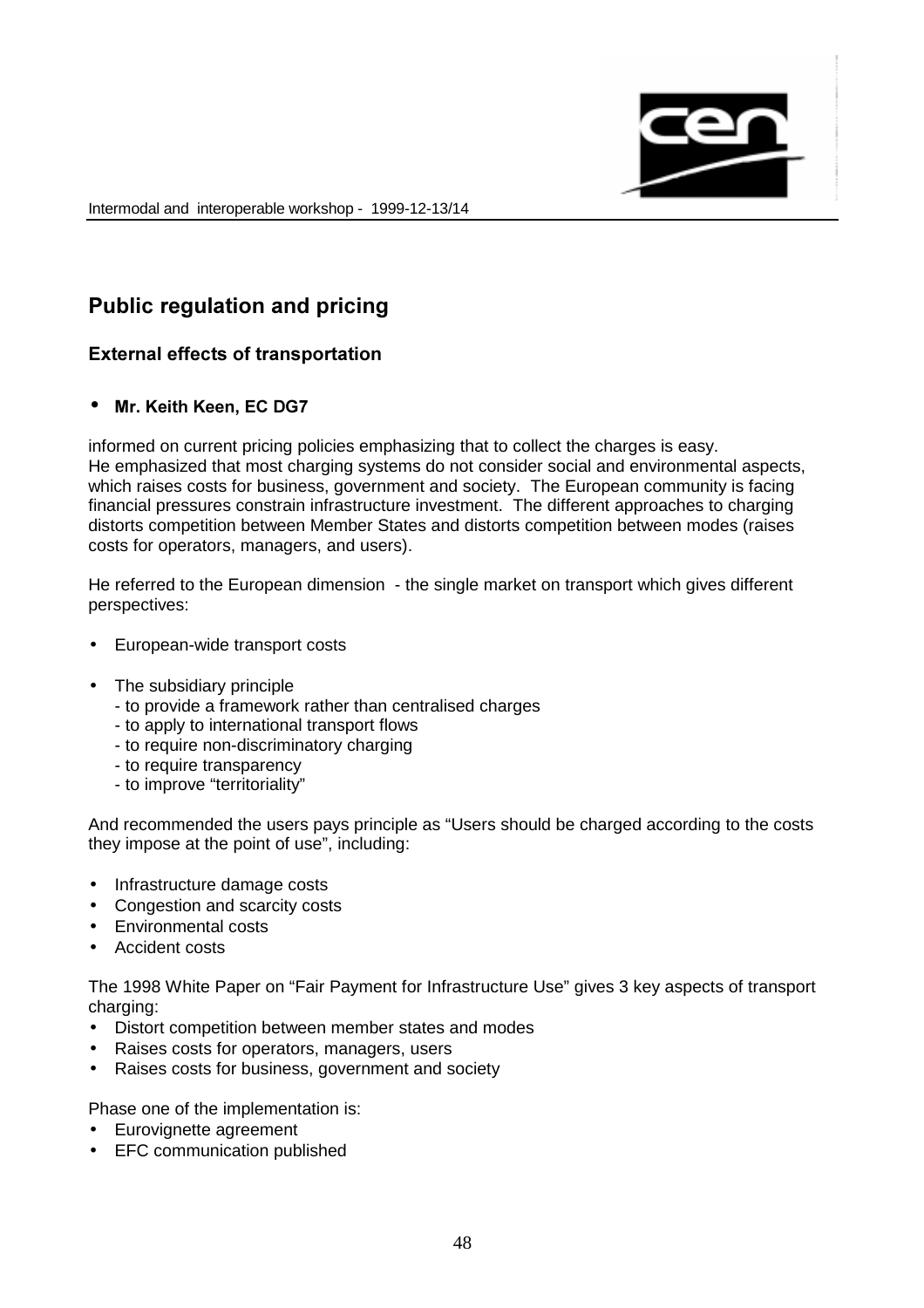

- Railway directives before Council
- The ports costs survey with Member States
- Airport charging proposals before Council
- Aviation charges under review

Mr. Keen informed that there were no legislative aspects in the  $5<sup>th</sup>$  Framework Research Programme. Further that the Committee of Government Experts on infrastructure charging, a High Level Group on infrastructure charging which has given three reports: in 1998 on pricing principles, in May 1999 on cost estimation techniques, and in September 1999 on charging options.

To determine the cost drivers – starting with

- defining costs
- defining cost categories
- determining impact and causal links (cost drivers)
- cost attribution
- calculating monetary value
- considering charging mechanisms

the need for standardization as a tool for each of these boxes should be considered. But it is difficult to recommend standardization as an instrument in the EC policy, if the Commission does not precise the tasks.

When reflecting the market costs the High Level Group questions what should charges look like? Should they effectively reflect marginal social costs? Or, should they contain full appraisal requirements as

- effectiveness in achieving the polity goal
- the degree of transparency and simplicity
- compliance and enforcement
- the acceptability of the policy to differing views the cost of implementation, operation, information and transactions?

If reflecting marginal social costs, greater territoriality, variability and differentiation shall be taken into account.

Mr. Keen concluded that the need for standardization as an instrument in the EC policy would be discussed with member states, stakeholders, and the European Parliament. It could furthermore be considered in relation to the Fifth framework research programme and member states pilot studies, and in relation to future revision of legislation (e.g. the Eurovignette Scheme 2002).

In the following quality dialogue on environmental issues the importance of harmonising the presentation of efficiency data was emphasized by Mr. Poul Bruun, ITD, as an effective tool of competitivity for the transport industry. As the public regulation and pricing was very different in EU the industry needs simple and effective data models as management input. Tools that cover the whole transport sector and which generate data with indication of some levels. Up till now the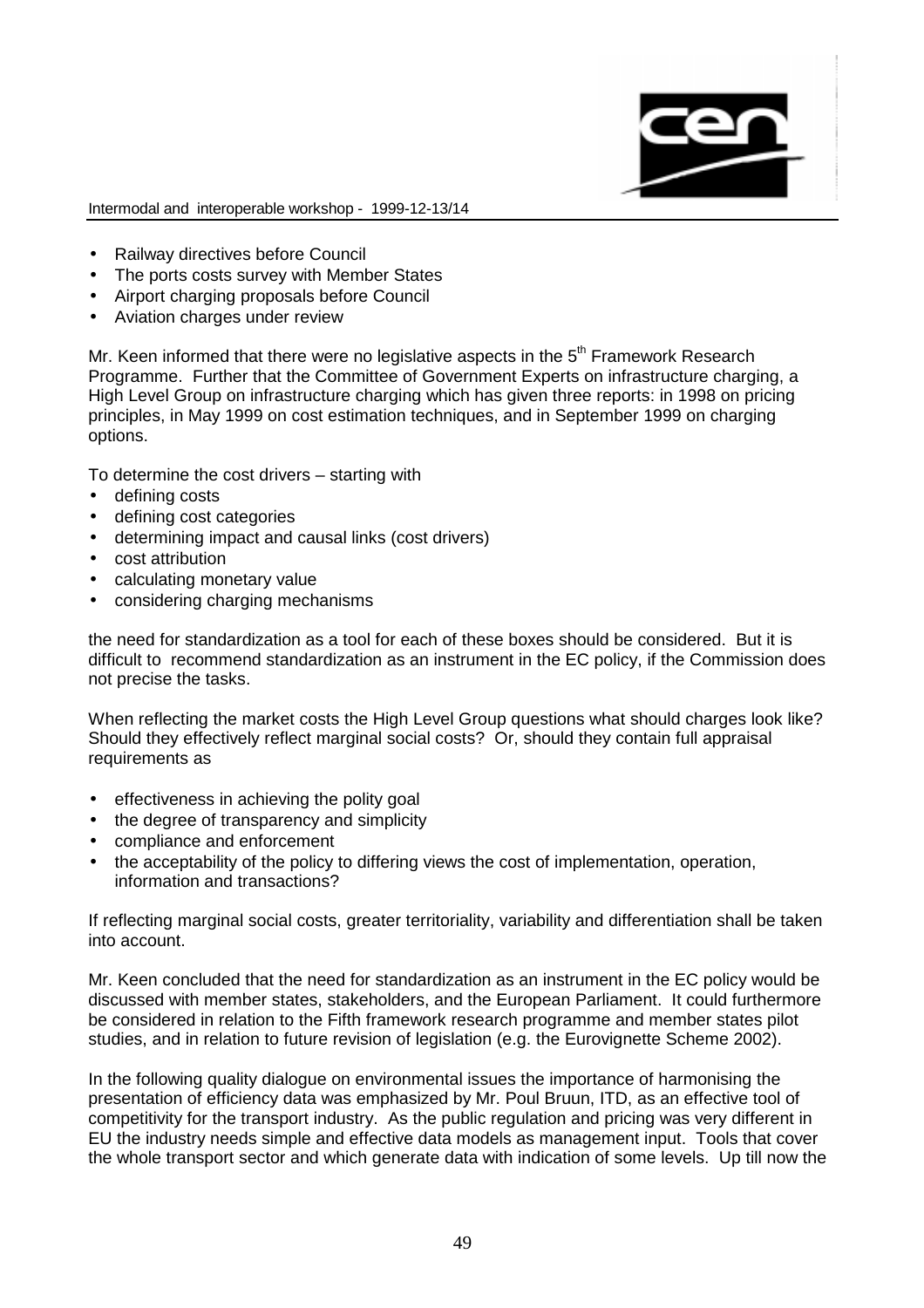

CEN/TC 320/WG2 has worked on this issue as informed previously in the workshop. The application of green electricity in the railway sector is not included in this work.

The standardized evaluation of the emission data from transport on road, air and see should be part of a code of better practice for shippers and carriers.

# Labour conditions

### Mr. Finn Zoëga, The Danish Technological institute

The manual handling in the supply chain is a topic for discussion in Denmark for retailers, authorities and labour organisations. Especially the heavy burdens give problems, but limits are at the same time regulated by the Danish law.

There are different limits for the carrying weight depending on the character of carriage. If the ergonomic lifting rules are taken into consideration there are no limits in Denmark for number of lifts of a package of 3 kg; for burdens above 3 kg the following limits are valid according to the Danish labour rules and regulations valid for both men and women.

- 10 tons/day/close to the body.
- 6 tons/day/in horizontal forearm 30 cm from the body.
- 3 tons/day/in horizontal forearm 45 cm from the body.

The limits of weight are  $<$  3-7-11 kg.

It was informed that the problem of "Heavy burdens in the Supply Chain" during 1998-999 under the title "Working Environment" has been discussed in a forum of the Grocery Manufacturers of Denmark (DLF) and all major Retailers in Denmark. The subject was "all products in Grocery".

The following observations were noted:

- Little or no automation in the supply chain
- All manual handling terminals and shops
- Problems have been solved individually in each company
- No survey in the Supply Chain
- Very little benchmarking on problems and solutions among partners in the Supply Chain
- Positive development in reducing unit weights 15 kg
- Many problems could be solved by using standardised modular spaces and unit loads - Packaging and Transportation

The following problems were registered:

- All product groups, but especially fruit, vegetables and dog food, are:
	- in heavy units
	- odd measurements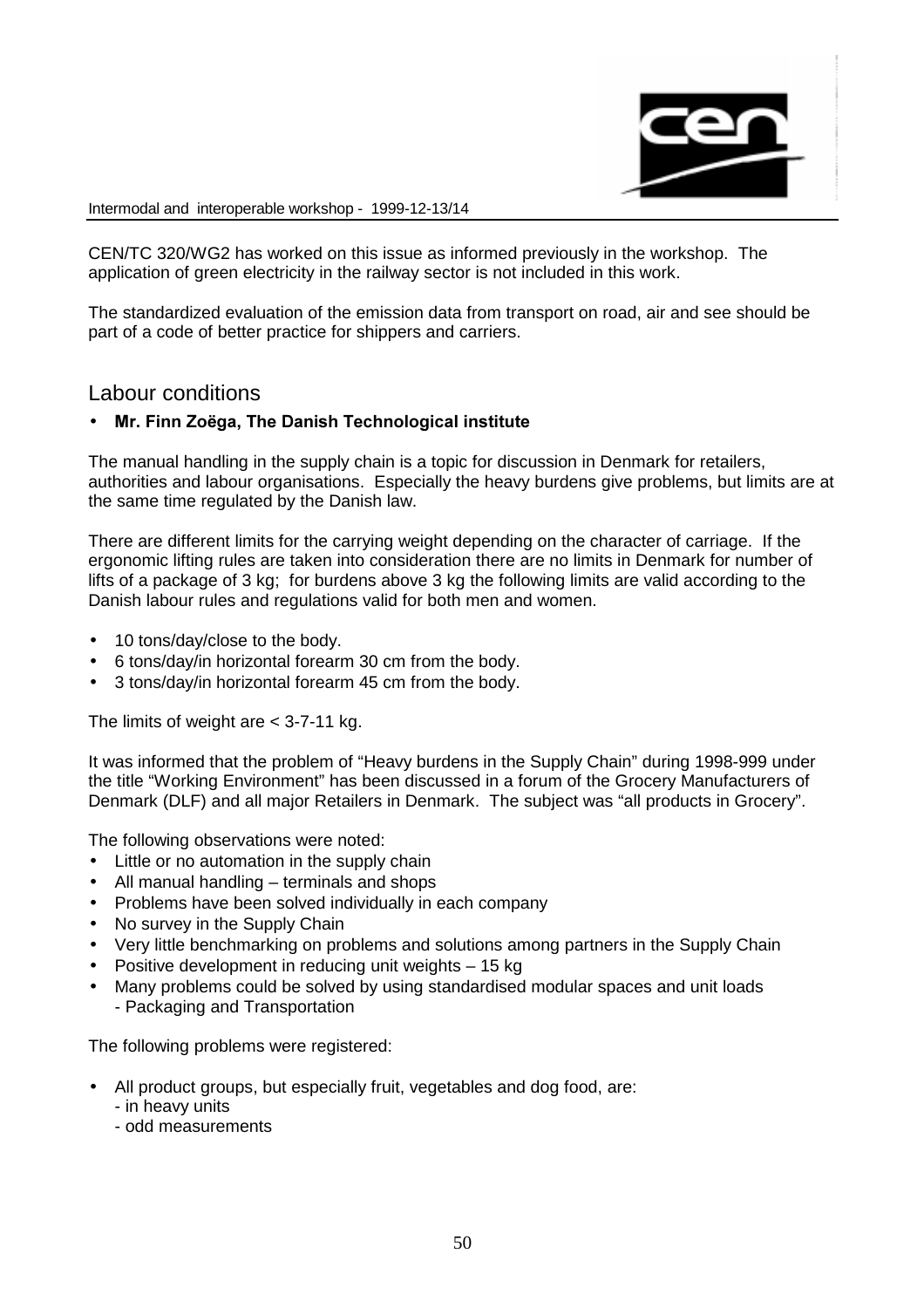

- Bottles, beverages
- High stacking of pallets
- Lorries, trucks and containers
	- different rules
	- little development in working environment
- Standard pallets all of which in modular types
- Standard recycle boxes

Concerning the transport the project recommended space improvement by minimizing air, optimising each unit up to standardization modules and eventually subdividing the carriage in two trailers connected to one truck. This is a good solution, but unfortunately for the environment very seldom in practice.

The conclusion of the project was that it is cost effective from a commercial interest to develop standards. However, in relation to the Danish project on working environment the existing standardization is up-to-date, but this standardization shall be applied and respected by all stakeholders of the logistic chain.

# Conclusion 6 (1999-12-14)

The workshop notes that there are problems in manual handling, and concludes that many problems can be solved by using existing standardization.

# Legal Conditions

# • Professor, Dr. of Law, Ralph De Wit, the University of Brussels

1. Definition of Multimodal Transport cf. art. 1, §1 of the Multimodal Convention 24<sup>th</sup> May 1980: "International multimodal transport" means the carriage of goods by at least two different modes of transport on the basis of a multimodal transport contract from a place in one country at which the goods are taken in charge by the multimodal transport operator to a place designated for delivery in a different country.

Dr. De Wit informed that the same definition is given in the New Dutch Civil Code and the new German transport law. But the legal response to a complete "International multimodal transport" is practically non-existing. The European legal framework is not up to date.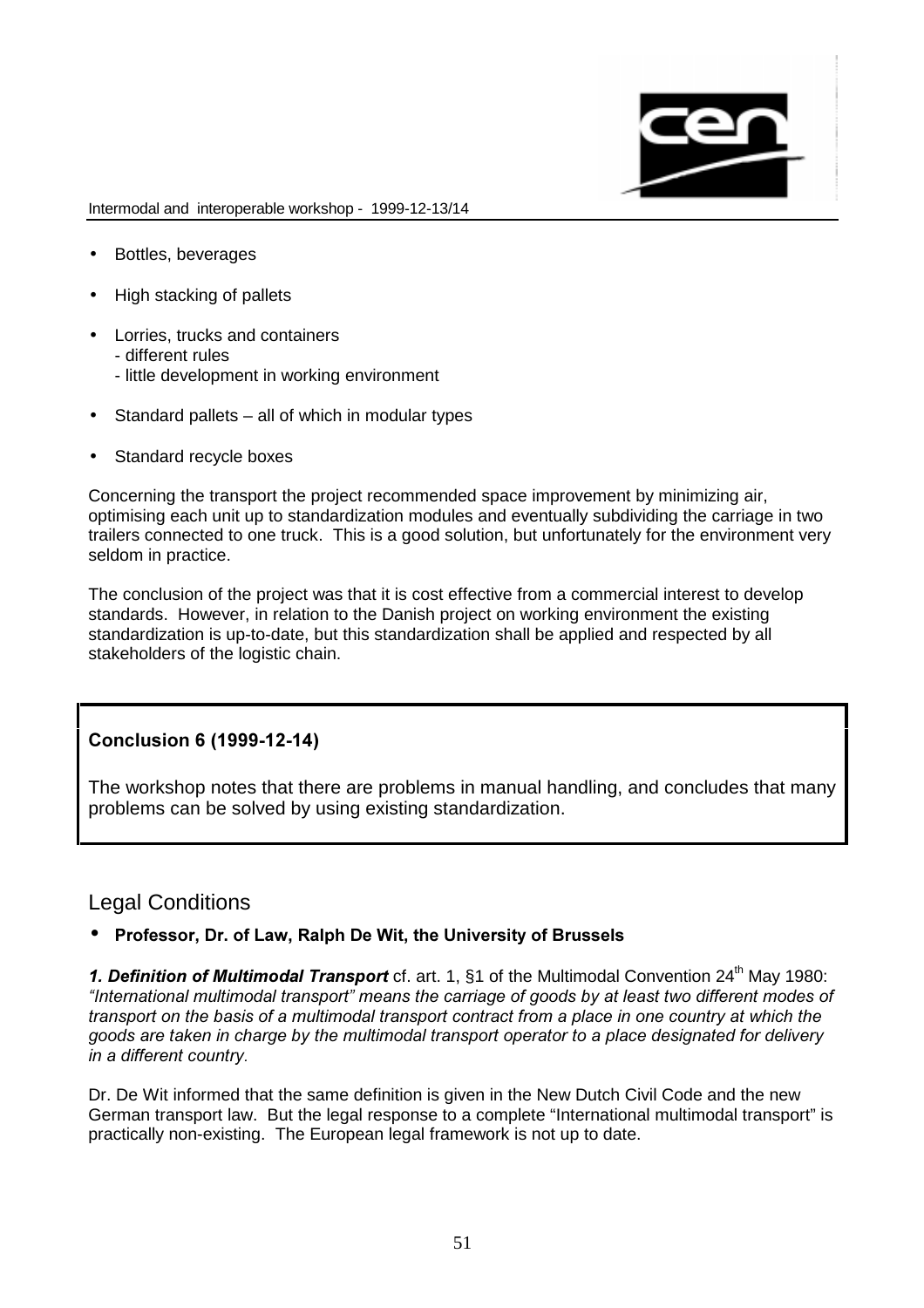

2. Transport integration: The enormous developments of container transport and of combined or multimodal transport have changed the face of the law of carriage of goods considerably. It is most certainly so that the ever increasing use of containers has promoted the development of combined transport to a very large extent and this has had a direct reflection upon the traditional role of the freight forwarder. Briefly said, a forwarder was primarily looked upon as an agent who acted for a principal in the organisation of a transport operation. The above developments have brought about the integration of transport operations to a very large extent. With this, the traditional view of the freight forwarder has changed as well.

In order to clarify the evolution, which a forwarder has gone through, this integration process in itself merits some attention. Provided that the technical possibilities are present (which nowadays is largely the case at least in the industrialised nations), ideally one person will be acting as carrier for a complete carriage from beginning to end and accepting responsibility for the goods throughout. This is a relative newcomer on the transport scene. The multimodal transport operator (M.T.O.) or combined transport operator (C.T.O.). In many cases, this is a traditional carrier who, as one of the original participants in the chain of transportation, extends his activities to other links in the chain. A frequent example is a sea carrier who offers hours-to-house carriage. He may sub-contract the land trajectories or, taking the integration process a step further, he may develop his own land-carriage activities, for instance by acquiring an existing trucking company. This process may also work the other way round, although this is less frequent because of the enormously capital-intensive character of sea carriage. Nevertheless, in the United States there is at least one widely publicized case where a privately owned rail carrier has acquired a shipping line in order to integrate its transport activities. But, and this is where freight forwarding comes in, he may be a non-participant in the original transportation chain, i.e. a freight forwarder who has made the transition to carrier.

A third, less important, integration model is where an actual M.T.O. is still contacted by a freight forwarder acting as intermediary.

Model A, the freight forwarder organizes the whole transport. He acts as a carrier and often performs part of the carriage himself. In an ideal situation, he will also accept full liability for the carriage from end to end. In other words, he acts as a principal, although precisely this point will often be the cause of serious problems, which will be treated further on. For the sub-contracting carriers, this situation may be somewhat disadvantageous from an economic point of view, since their direct contacts with relatively numerous cargo interests are replaced by contacts with relatively few freight forwarders. These will try to control the market as much as possible, reducing the actual carriers' ability to negotiate with cargo interests.

Model B, the whole transport is organized by one carrier, who has extended his activities to other modes of transport. The added value that is provided by the freight forwarder in model A, consisting of the organization of door-to-door package which is offered to cargo interests, here reverts to the carrier as well.

Model C, the freight forwarder acts as a simple intermediary between cargo interests and one carrier offering integrated services. There are various reasons for such a situation to develop. For instance, one freight forwarder may be in charge of the carriage of the goods of one consignor to a large number of destinations. For those destinations for which integrated transport services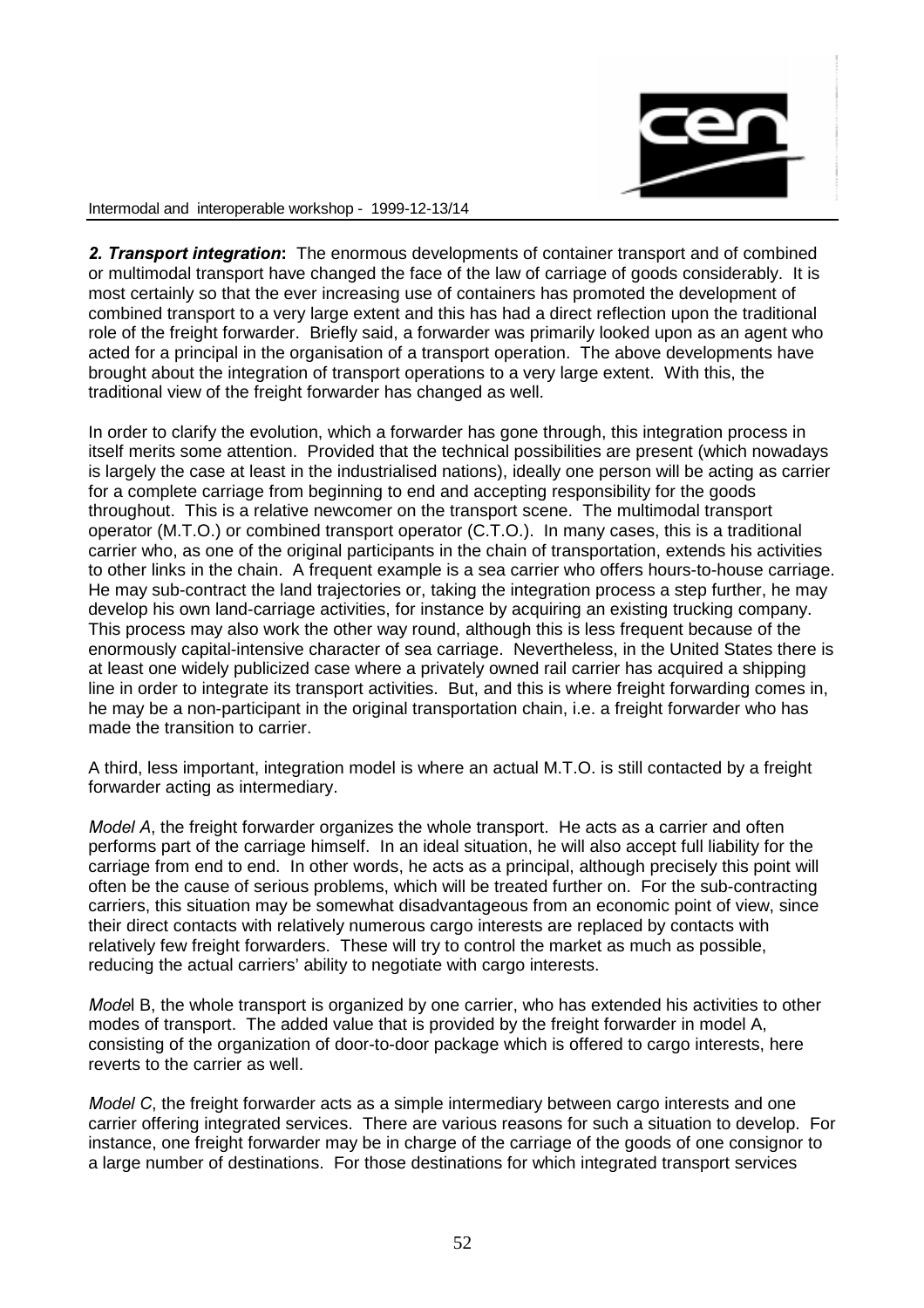

exist, he need not bother organizing the door-to-door carriage himself. Furthermore, the freight forwarder will locally often have a better marketing position than the carrier offering integrated services. He will simply be "easier to reach": He may have offices in several cities in the same country and he may advertise more widely, whereas the carrier's sale organization is necessarily stretched out more thinly over a much larger area. The freight forwarder will often also be capable of offering a more personalized and flexible service.

Model D, the freight forwarder in his traditional role; as the architect of the carriage operation, but no more than that. He acts as an agent for the cargo interests and does not himself assume any carrier liability.

3. Definition of freight forwarding: A freight forwarder must be clearly distinguished from the other legal entities described above, and furthermore, his role in the transport network, must be clearly defined. In other words, it must be established whether in a given set of circumstances he is acting as principal or agent. This may give rise to considerable difficulties in practice.

As was already briefly mentioned above, traditionally a freight forwarder is not a carrier, but an auxiliary person, a professional intermediary between the cargo interests and the carrier, who arranges and organizes the carriage of goods from departure to destination, but who does not undertake a carry himself and who does not accept liability as a carrier. The freight forwarder's position is often humorously summarized in the slogan "we forward all you like, but we do not carry it".

Traditionally, therefore, the freight forwarder acts as an agent and contracts only to arrange carriage, acting on behalf of the cargo interests. In the common law systems, he is under a duty to exercise reasonable skill and care. He must perform the undertaking and to this end, he must select qualified personnel, otherwise he will be quilty of a so-called *culpa in eligendo*. He must follow instructions and may not exceed his authority. This general statement is also true in continental law.

In Dutch law, the freight forwarder may represent the cargo interests directly or indirectly. Direct representation means that the forwarder acts in the cargo interests' name and for their account. Indirect representation means that he acts in his own name, but for the cargo interests' account; the principal remains undisclosed. (In Belgian and French law, the freight forwarder is generally a commissionaire, meaning someone who contracts in his own name but for the account of his client; again, the principal remains undisclosed. He may also contract in the cargo interests' name, thus disclosing his principal, but this would appear to be fairly rare. In German law, the freight forwarder is under a legal duty to contract in his own name but for the cargo interests' account; in other words, he is not allowed to disclose his principal.

The principle, therefore, seems simple enough. A carrier undertakes to carry goods. A freight forwarder undertakes to *arrange for the carriage* of goods. However, uncertainty arises because of two major reasons.

First, the changing nature of carriage of goods, and more precisely the advent of the above described intricately organized door-to-door transport networks and multimodal transport in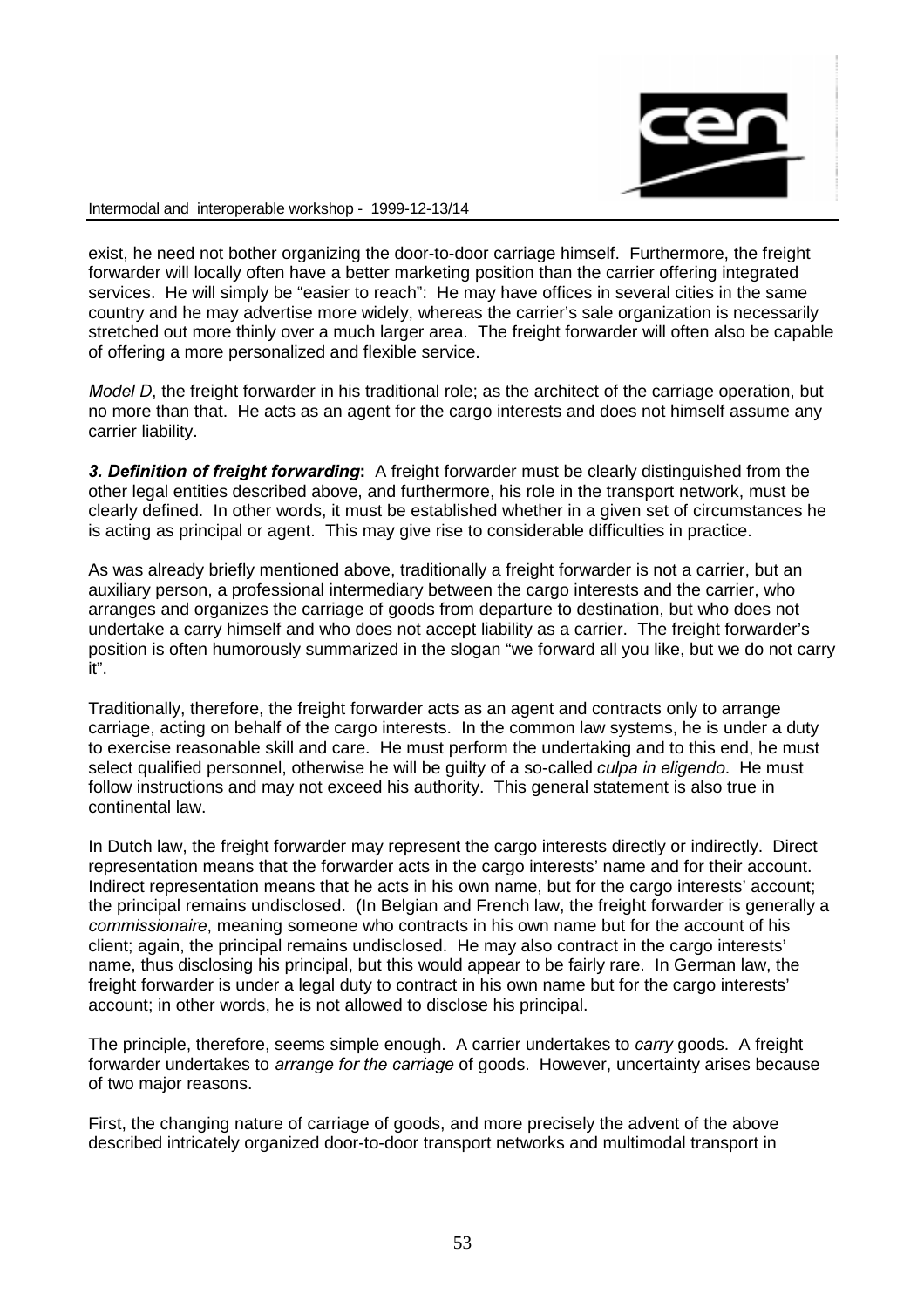

general, has induced many freight forwarders to take on greater responsibilities. This was illustrated above with the so-called integration model A.

Secondly, some freight forwarders tend to create the impression that they are acting as carriers, while they are actually only acting in their traditional role of agents. For instance, the freight forwarder may charge a fixed sum for the carriage, thus suggesting, perhaps unwillingly, that he will perform the carriage himself, instead of a percentage on all freight, the amount of which should be disclosed to the consignor. From a commercial point of view this may be desirable in order to impress an inexperienced customer, but it may lead to disastrous results. Furthermore, the activities that freight forwarding encompasses are not really clear. Taken in its narrow sense, freight forwarding simply means the arranging of transport and nothing more. Taken in its broad sense, a host of other activities may be included, such as tallying, weighing, packing, warehousing, pick-up and delivery, physical distribution, performing customs formalities, and so on.

The distinctions as between carrier and forwarder, so straightforward in theory, are immensely important in practice. A carrier is mostly subject to mandatory rules imposing a minimum standard of liability in relation to the goods that he carries. Usually, he cannot contract out of this regime. A freight forwarder is in a more comfortable position. As the status of freight forwarder is not regulated by any international convention and only in a few domestic laws, he retains a considerable amount of contractual freedom, which allows him to use exemption clauses to a much larger extent than any carrier. Consequently, the basis practical issue will almost invariably be whether exemption clauses, which are contained in the contract passed between the cargo interests and the person purporting to be a freight forwarder, will become void or voidable because of this person's subsequent qualification as a carrier.

4. Caveat: commissionaire de transport. In continental law, the matter is complicated even further, because a third, separate entity exists in some legal systems. This is the commissionaire de transport in French and Belgian law, and the transportondernemer in Dutch law. He is situated in between the freight forwarder and the carrier. The *commissionaire de transport* is not a carrier as such, he lets goods be carried. In fact, he is a contractual carrier who sub-contracts the whole carriage to an actual carrier. Because of this physical inactivity, he is sometimes called a "paper carrier". The distinction as such is rather meaningless, unless , as is the case in French law, a separate legal regime is attached to it.

In Belgium, the *commissionaire de transport – vervoercommissionaire* still exists, but he has been made subject to the same regime as an actual carrier. Consequently, the only remaining important distinction is that between freight forwarders and carriers. The situation is the same in The Netherlands, where the qualification of *transportondernemer* has been deliberately left out of the New Civil Code. In German law, the distinction has never been made.

French law has taken a totally different direction. A commissionaire de transport, a contractual carrier who independently organizes the transit of goods without actually carrying them, is subject to a specific and quite complicated legal regime. His responsibilities are much more comparable to those of a carrier than those of a freight forwarder. Although a *commissionaire de transport* retains his contractual freedom to insert exemption clauses into the contract of carriage (whereas a carrier cannot do so), he is in principle strictly liable for loss of or damage to the goods.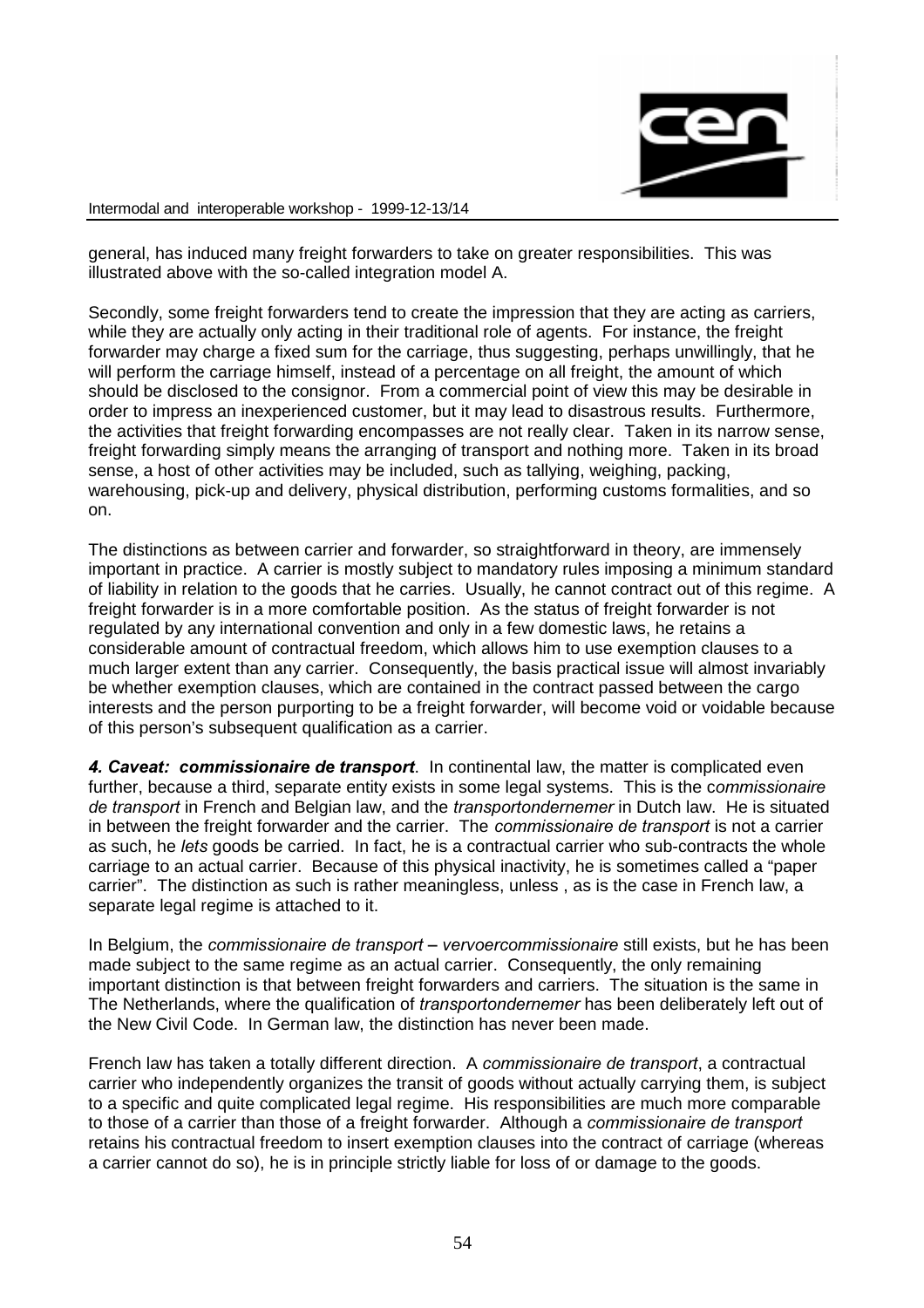

Furthermore, he is vicariously liable for the fault or neglect committed by servants, agents and independent contractors employed by him. Obviously, this status is much less attractive than that of simple agent, a *transitaire* (an agent whose activities relate to the transit of goods) or a mandataire. But the possibilities for a freight forwarder to be recognized as such in French law are very remote indeed. The freight forwarder must then act under close instructions from his principal. He does not have any freedom whatsoever in the organization of the carriage, in the choice of the mode of carriage and in the choice of the individual carriers.

In the majority of cases, however, the typical activity of a freight forwarder will cause him to be qualified as a *commissionaire de transport*. The criteria, which are used to arrive at this qualification, are applied very liberally by the courts, making a different outcome rather unlikely. A full review of these criteria and of the commissionaire de transport's liability is beyond the scope of this speech.

Due to the particular nature of the commission de transport, a multimodal transport operator (whether he intended to act as a carrier or as a freight forwarder) will almost be qualified as a commissionaire de transport whenever French law is applicable. Under certain circumstances, the commissionaire may be subject to an action in tort.

5. N.V.O.C.C. A specific kind of intermediary is the so-called non-vessel-operating common carrier or N.V.O.C.C. Although it is a United States creation, this expression is commonly encountered in Europe as well. It should be clearly noted that it has no real legal meaning outside the United States and certainly not on the European continent, where the concept of common carrier as such does not exist.

An N.V.O.C.C. is an intermediary between the shipper of the goods and the operator of the ship that is to carry these goods. He fulfils basically the same function as a groupage operator: he combines the goods of various shippers into a single shipment (usually in a sealed container), contracts with an ocean carrier for the carriage of the goods, and delivers the goods to the ship. An N.V.O.C.C. is defined by statue as a "common carrier that does not operate the vessels by which the ocean transportation is provided, and is a shipper in its relationship with an ocean common carrier" (46 U.S.C. app. §1702(17).

On the other hand, a N.V.O.C.C. is a carrier in his relationship with the shipper of the goods. Both an N.V.O.C.C. and a freight forwarder who issue separate bills of lading to cargo interests may incorporate the provisions of the Carriage of Goods by Sea Act 1936 by means of a suitable paramount clause, and thus be subject to the same rules of liability as a sea carrier.

The N.V.O.C.C. construction does not particularly help to remedy the confusion between freight forwarders and carriers. An N.V.O.C.C. may act as freight forwarder, as agent pure and simple for the cargo interests, so the distinction is not made any simpler.

### Limited freedom of contract:

The current situation regarding carrier liability in combined transport operations presents a picture of far greater uncertainty and confusion than is the case with the various forms of unimodal carriage.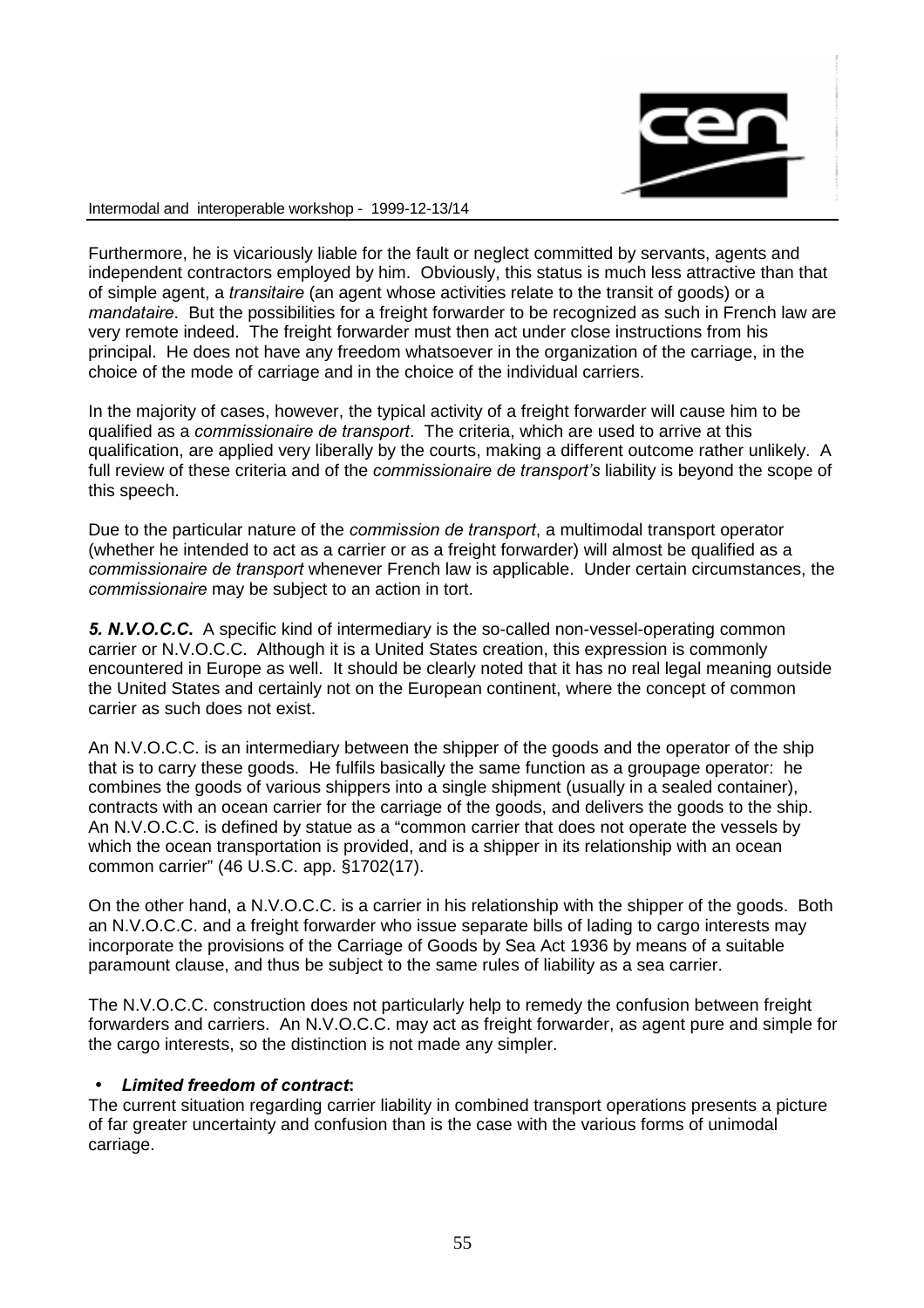

The main reason for this confusion is that at the present time multimodal carriage presupposes on the carrier's part a voluntary assumption of responsibility, the will to "contract in". This has in the unimodal forms of carriage been largely displaced by a framework of mandatorily applicable rules, which were usually established, though with varying degrees of success, by way of international conventions. Some of these have been almost universally adopted, such as the original 1924 Hague Rules on carriage of goods by sea under a bill of lading and the original 1929 Warsaw Convention on international carriage by air. Other conventions have only a limited scope of application *ratione loci*. In Europe, the prime examples are the C.M.R., which governs international carriage of goods by road, and the C.O.T.I.F., which governs international carriage by rail. By way of parenthesis, it is a disturbing tendency in the law of carriage of goods that the unification and harmonisation, which was thus realised (albeit only per mode of transport), is increasingly breaking down because (sometimes much-needed) changes in the international regimes are much less widely adopted than the original Conventions. The foremost example of this fragmentation is the Warsaw System, which has been subject to numerous changes, each one even less successful than the previous one. If no international convention is applicable to a certain unimodal carriage, the contracting parties will still be bound by whatever mandatory rules are contained in the national law which their contract is subject to.

### **Network and uniform system.**

Multimodal carriage is, as such, at the present time not subject to any international convention, until the entry into force of the Multimodal Convention. On the other hand, it cannot be said that contractual freedom in multimodal carriage is at the same level as in, for instance, carriage of goods by sea in the  $19<sup>th</sup>$  century, when ocean carriers seemed to have turned the inventing of large numbers of incredibly far reaching contractual exemption clauses into their favourite pastime. This is so because very often the appropriate rules, which would govern the various modes which constitute a particular multimodal transport were it to be a series of subsequent unimodal contracts, will also govern, to some extent, the multimodal transport itself. These rules are mostly mandatory and the carrier performing a multimodal transport cannot escape their operation. Thus the carrier is already, by force of law, subject to an embryonic form of pure network system. Under such a *network system*, the existing legal rules governing unimodal carriage are combined in such a way that wherever loss of or damage to the goods occurs, it will fall into one of the mazes of the net, which will then provide an immediately applicable solution that is totally consistent with the one that would have been reached were the transport a unimodal one. The system has also aptly been baptised the *chameleon system*, because the multimodal transport operator changes colour, as it were, each time the mode of transport by which the contract is performed changes. For instance, in a road-sea-rail combination, the operator will be treated as a road carrier during the first leg of the transport, as a sea carrier during the second, and as a rail carrier during the third, although technically speaking, he may be neither of these three, or only one or two of them.

Nevertheless, if a carrier cannot escape these mandatory rules, it remains in each particular case to be established first of all, that the person performing the contract is indeed a carrier and not freight forwarder. And secondly, if the performing party is indeed acting as carrier, it still retains considerable freedom in establishing contractual liability rules and exemptions for non-localised loss and damage (i.e. loss or damage of which its is not known during which leg of the transport is occurred and to which consequently no mandatory regime applies automatically) and for those stages of the multimodal transport that are not governed by any mandatory regime, such as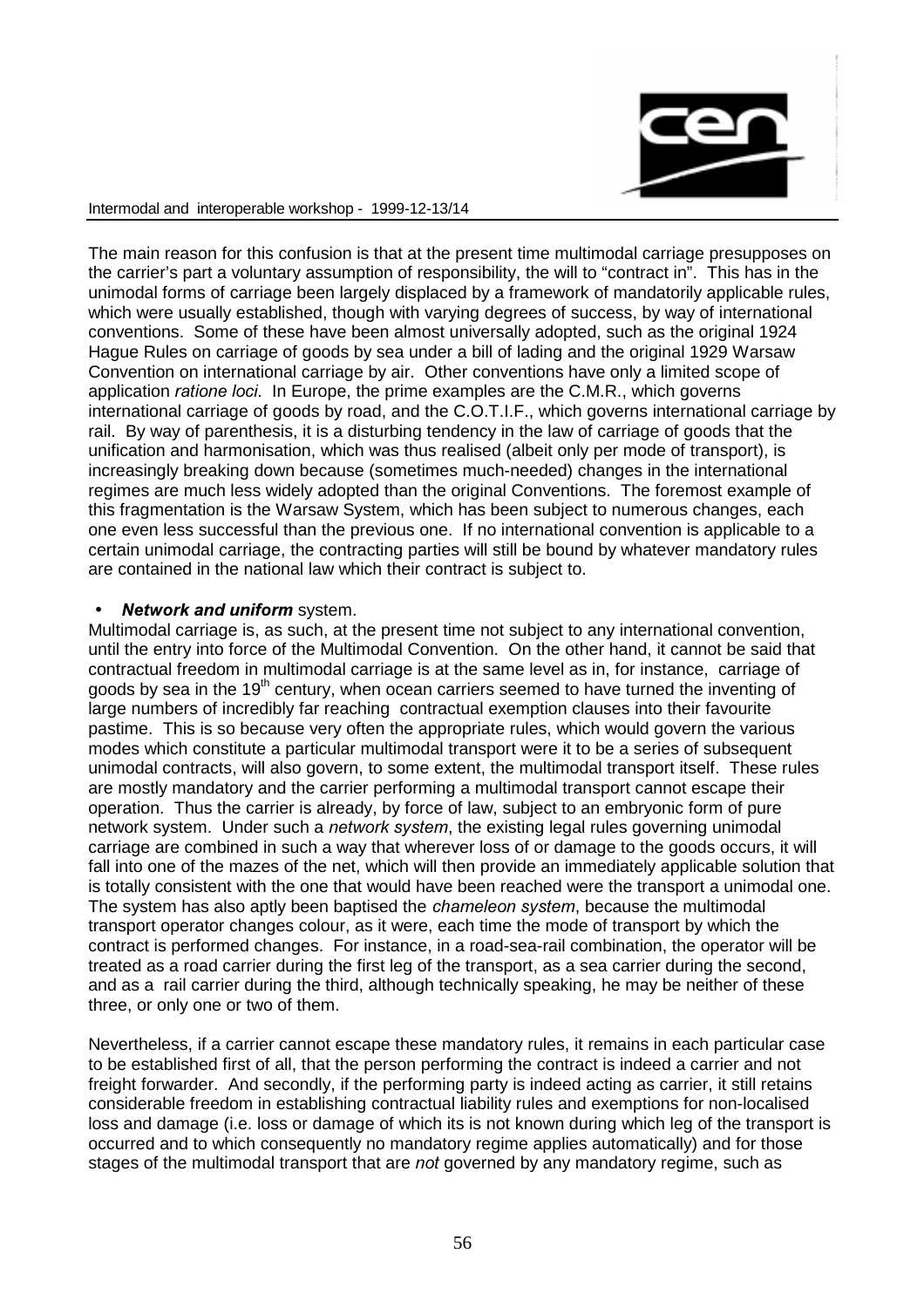

warehousing, transport over inland waters, and often loading, discharging and delivery of the goods. Therefore, contracts for multimodal carriage may vary considerably, leaving cargo interests uncertain as to exactly what rights and liabilities they are incurring. In other words, the network system is modified and adapted by contractual stipulations: hence its name, the modified network system. In contrast to this, the Multimodal Convention basically contains a *uniform liability* svstem.

8. Practical applications. Several practical applications have been made of the abovementioned theoretical solutions. On the one hand, an attempt has been made to create a mandatory international convention concerning multimodal transport. After extremely elaborate and lengthy negotiations, the 1989 U.N. Multimodal Convention was concluded. It tries to combine the advantages of both the uniform and modified network solutions. As this Convention is still inoperative, there is no case law to illustrate its working or gauge its effectiveness and its treatment here would serve no apparent practical purpose.

However, in 1992 a new set of model Rules was drafted by UNCTAD together with the International Chamber of Commerce, which are based to a large extent upon the Convention. These Rules are currently used by FIATA, the international organization of freight forwarders. in 1995, BIMCO – The Baltic and International Maritime Council – responded with the Multidoc 95, which is a more traditional document based upon a modified network structure. Before the coming about the Multimodal Convention, at an earlier stage one of its drafts was adopted by the International Chamber of Commerce as a non-binding set of Rules for drafting a combined transport documents. These 1973 ICC Rules (modified in 1975) are also based on the modified network system.

# II The Model Rules of the International Chamber of Commerce

9. **UNCTAD/I.C.C. Rules 1992**. Until some time ago, the International Chamber of Commerce recommended the use of model Rules, which had been drafted in 1973 and slightly modified in 1975, for incorporation into multimodal transport documents. These Rules were relatively recently replaced with a new set, drafted in close cooperation with UNCTAD and based upon the Multimodal Convention. What follows here is only a selective review of some marked differences between the old and the new Rules.

# 10. Applicability

The 1975 Rules applied only if a combine transport document as defined in these Rules was issued. The 1975 Rules adopted, in this respect, the formality requirement, which was first introduced in the T.C.M. Draft Convention. The UNCTAD/I.C.C. Rules do not contain this formal requirement any more. Incorporation of the UNCTAD/I.C.C. Rules into a contract of carriage is based solely upon the parties' will and does not require the fulfilment of any formalities whatsoever. Thus, incorporation of the Rules into the contract may be done in writing, orally or otherwise. "Otherwise" may be, for instance, through certain actions or behaviour by one of the parties, which indicates clearly, and unequivocally its intention of indeed incorporating the Rules. Thus, consent may be deduced from a party's conduct.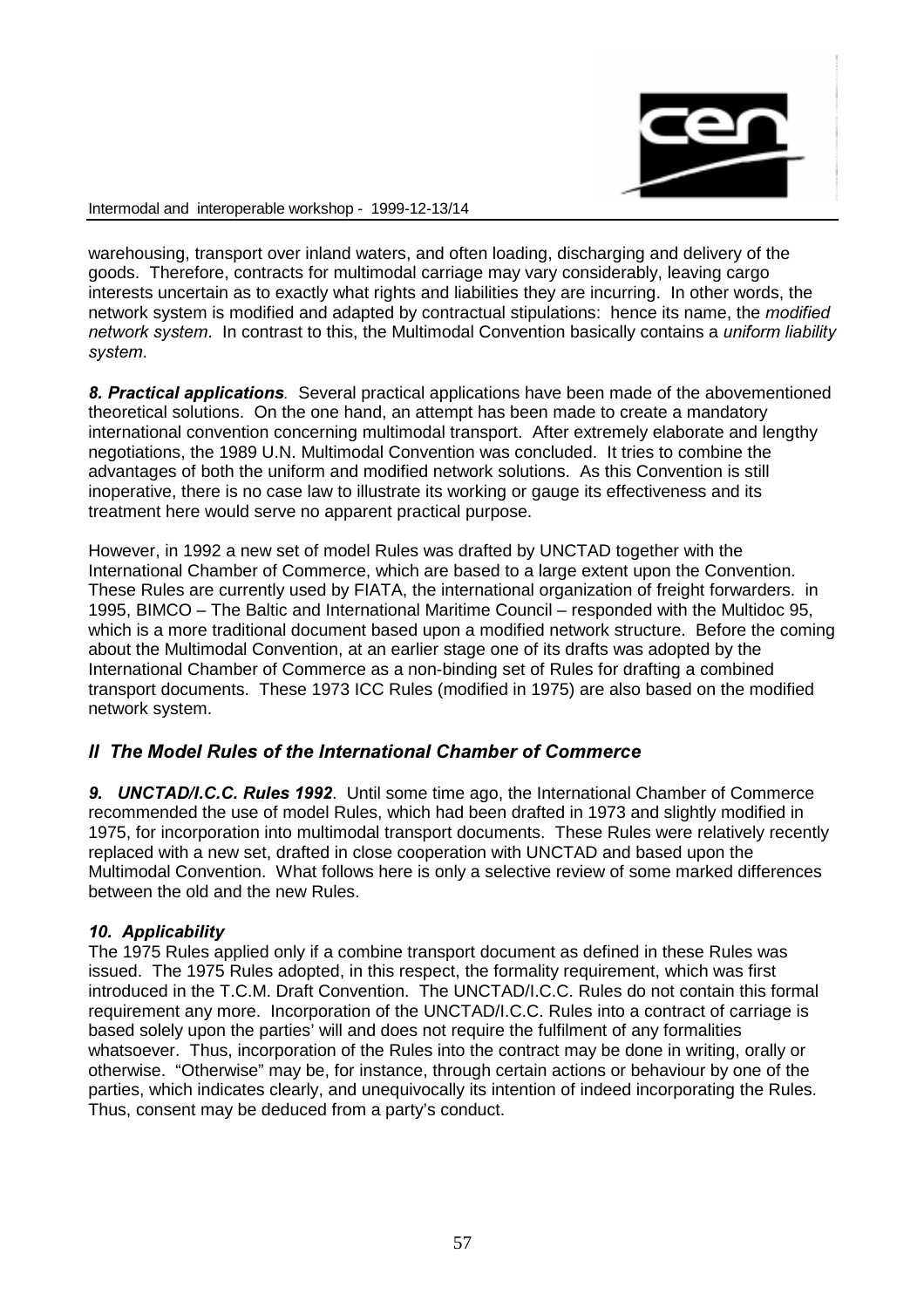

All this is no more than an application of the general rules of the law of contact.

As to how the UNCTAD/I.C.C. Rules may be incorporated, Rule 1, §1 clearly states that simple reference is sufficient. Therefore, a party to the contract cannot escape application of the Rules by invoking the fact that it did not know the contents of the Rules and that consequently it could not have accepted them. This seems a useful addition to the 1975 Rules as not all legal systems contain the same requirements as to knowledge and acceptance of contractual terms.

Furthermore, the general idea of Rule 1, *litt.* c of the 1975 Rules is conserved in the new Rule 1, §2: The Rules supersede any additional terms of the contract which conflict with them, except to the extent that they increase the multimodal transport operator's duties or responsibilities. There is no express mention any more of the nullity of such conflicting stipulations. The new Rules simply use the word "supersede"; no provision is necessary any more as to the effect of the nullity of one contractual stipulation upon the whole of the contract. The language is simpler, and the result remains exactly the same. The basic idea of Rule 1, §2, of course, is the same as in any other convention on international carriage of goods: a minimum standard of liability which is mandatory for the carrier but which may be increased should the carrier wish to do so.

11. Definitions. The list of definitions contained in Rule 2 of the 1975 Rules has grown considerably longer in Rule 2 of the new UNCTAD/I.C.C. Rules. Rule 2, §1 defines the multimodal transport contract in the classic manner as a single contract for the carriage of goods by at least two different modes of transport. In the explanatory memorandum to the new Rules the draftsmen remark, quite correctly, that the definition should indeed focus on the multimodal transport contract and not, as was the case in the 1975 version, on multimodal (combined) transport as such. Without disregard for the importance of precise draftsmanship, this semantic improvement does not seem to have any practical consequences.

Rule 2, §2 defines a multimodal transport operator as any person who concludes a multimodal transport contract and assumes responsibility for the performance thereof as a carrier. This definition differs substantially from the one given in Rule 2, *litt. b* of the 1975 Rules. The difference is of course brought about by the abovementioned fact that an operator is no longer required to issue a multimodal document in order for the Rules to apply. The final phrase ("... and assumes responsibility for the performance thereof as a carrier") seems to indicate that it would be possible to conclude a multimodal transport contract without assuming such liability. It has already been submitted above that this is impossible – it is a contradiction in terms. It is of course possible to conclude a contract in which no multimodal transport operator liability is undertaken, but this would rather go towards a freight forwarding contract. Therefore the abovementioned phrase is unfortunate. By concluding a multimodal transport contract the contracting party who will perform the carriage is automatically liable as a carrier, and not as freight forwarder. It was probably inserted only to clarify the extent of the notion of multimodal transport operator, but it may give rise to doubt.

In Rule 2, §3, "carrier" is defined as the person who actually performs or undertakes to perform the carriage, or part thereof, whether he is identical to the multimodal transport operator or not. This definition is included simply to distinguish any performing carrier – not identical to the operator – from he operator himself, who is the contracting carrier.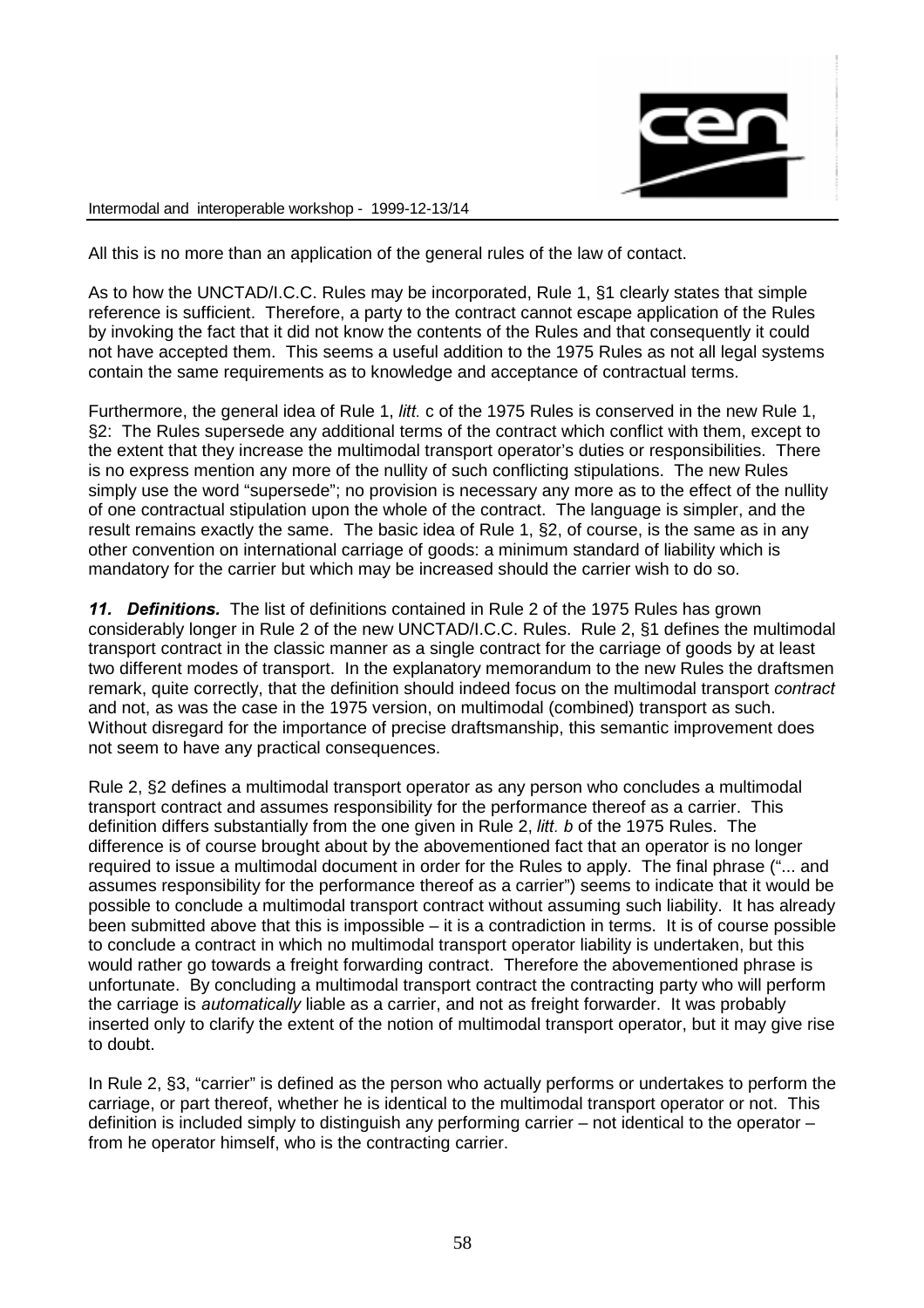

The definitions in rule 2, §§4 and 5 of consignor and consignee are self-explanatory: "consignor" means the person who concludes the multimodal transport contract with the multimodal transport operator; "consignee" means the person entitled to receive the goods from the multimodal transport operator.

The definition of a multimodal transport document is substantially shorter in Rule 2, §6 than in Rule 2, *litt.* c of the 1975 Rules, but it is not fundamentally different. The document may be issued either in negotiable or in non-negotiable form. New, however, is the express reference to E.D.I. Rule 2, §§7 and 8 define the taking in charge and delivery of the goods. These paragraphs correspond to rule 2, *litt. d* of the 1975 Rules, which only defined delivery. The definition of taking in charge is again self-explanatory: it simply means that the goods have been handed over to and accepted for carriage by the multimodal transport operator. The definition of delivery has been largely expanded and, above all, clarified in comparison to its counterpart in the 1975 rules. Delivery may now have three distinct meanings. First, it may retain its colloqical significant; it is then simply the handing over of the goods to the consignee – one might add, of course, at the agreed destination. Secondly, it may mean the placing of the goods of the disposal of the consignee in accordance with the multimodal transport contract or with the law or usage of the particular trade applicable at the place of delivery. Obviously, this part of the definition refers to clauses in the contract of carriage by which the parties mutually agree to consider that delivery takes place at a given moment, whether or not the consignee is present. These so-called "delivery clauses" are quite common in bills of lading for carriage by sea. Local custom may also play an important role. Thirdly, delivery may mean the handling over of the goods to an authority or other third party to whom, pursuant to the law or regulations applicable at the place of delivery, the goods must be handed over. This last phrase refers to ports where direct delivery to the consignee or his agent is impossible because local law requires the goods to be delivered either to customs or to a nationally controlled stevedoring monopoly (which is a very common situation). All in all, this definition is much more precise than the one in the 1975 Rules.

The unit of account of the Rules is the S.D.R., as defined in Rule 2, §9. It replaces the franc of Rule 2, *litt.* f of the 1975 Rules. And finally, Rule 2, §10 defines "goods" as any property including live animals as well as containers, pallets or similar articles of transport or packaging not supplied by the operator, irrespective of whether such property is to be or is carried on or under deck. This definition is probably included to avoid any confusion with the Hague and Hague Visby Rules, which contain special rules as to the abovementioned categories of goods – confusion which might possibly arise because of the decades of practical use of Hague Rules wording.

12. Evidentiary effect of the multimodal transport document. As to the evidentiary effect of the multimodal transport document, Rule 3 follows the same line of reasoning as the Hague Visby Rules, which was already present as well in rule 9, in fine, of the 1975 Rules. Rule 3 states that the information in the document shall be *prima facie* evidence of the taking in charge by the operator of the goods as described by such information, unless a contrary indication, such as "shipper's weight, load and count", "shipper-packed container" or similar expressions, has been made in the printed text or superimposed on the document. The wording of the exception seems doubtful, however. it seems to imply that a pre-printed formula such as the abovementioned would suffice to take away the document's evidentiary value. This is hardly desirable and has hitherto never been accepted.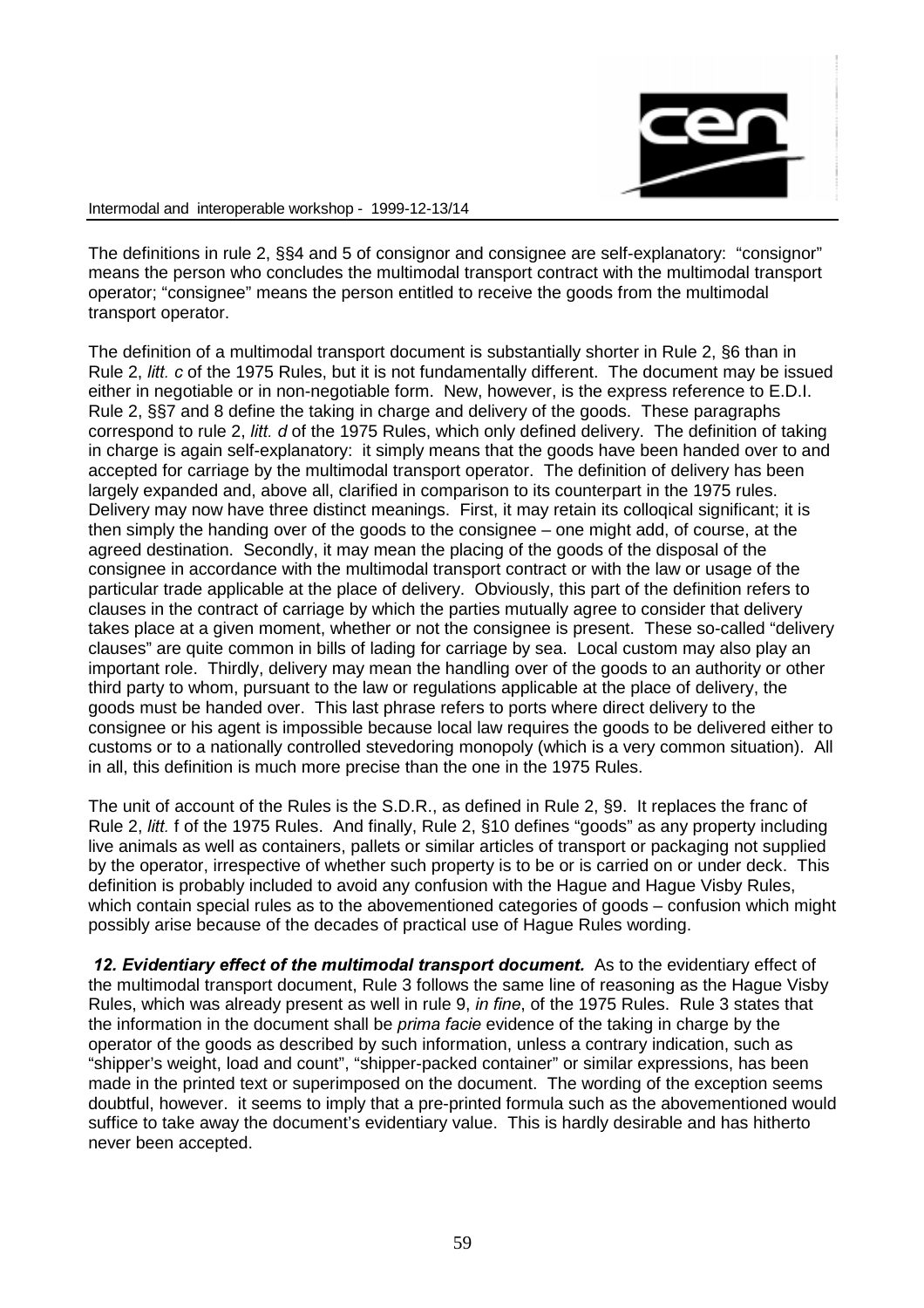

Furthermore, Rule 3 reiterates the idea first elaborated in the Visby Amendments to the Hague Rules, in stating that proof to the contrary shall not be admissible when the document has been transferred, or the equivalent electronic data interchange message has been transmitted to and acknowledged by the consignee who in good faith has relied and acted thereon.

The basic idea is that of the Visby Amendments, but whereas Rule 9 of the 1975 I.C.C. Rules used exactly the same wording as the Visby Amendments ("(...) when the document is issued in negotiable form and has been transferred to a third party acting in good faith", the new Rules contain slightly different language. First, there is no mention of a "negotiable" document any more – the text only concerns itself with the transfer of the document as such. This would seem to include the non-negotiable documents as well. Normally the idea behind a truly negotiable document is that it represents the goods and is therefore a document of title which may confer upon its holder better rights than his predecessor had. A non-negotiable document, however, does not represent the goods  $-$  it does not act with regard to the law of the property  $-$  and it is therefore not a document of title.

The Hague Visby rules concern only bills of lading, which are documents of title anyway. But conferring the same protection upon a simple instrument of proof goes quite a bit further. It amounts to a change of the structure of the contract of carriage, since in both legal systems (common law and continental law) proof to the contrary is normally admissible. Furthermore, by referring to the "transfer" of such documents, it is unclear what transfer is meant exactly. If the draftsmen mean the transfer from the consignor to the consignee, then this is no transfer in the actual sense of the word as the consignee is the named party in the document, who becomes a party to the contract of carriage, but who never has better rights than his predecessor. If, however, transfer to another party is meant, then this would mean recognition of the possibility of transfer not of the document, but of the whole contract. This technique, though not impossible, differs considerably in various legal systems and would best be avoided in the case of a contract of carriage.

# 13. Multimodal transport document as document of title under model rules.

Under the UNCTAD/I.C.C. Rules, as well as under the 1975 I.C.C. Rules, it is perfectly possible to issue a negotiable multimodal transport document (Art.4, §3 UNCTAD/I.C.C. Rules). Such a document has many of the characteristics of a bill of lading. It possesses the necessary easy transferability; it may be transferred by endorsement and delivery, if it has been issued to order (Art. 4, §3, *litt.b*, UNCTAD/I.C.C. rules; Rule 3, *litt. b*), and by delivery without endorsement if it is made out to bearer (Art. 4, §3, *litt* a UNCTAD/I.C.C. Rules: Rule 3 *litt.c*). The UNCTAD/I.C.C. Rules even provide for the issue of a named document with an order clause (Art. 4, §3, litt.c UNCTAD,/I.C.C. Rules). The document legitimates its holder: delivery of the goods may only be demanded from the multimodal transport operator against surrender of the document (Art. 4, §3, litt. a-c./I.C.C. Rules; Rule 3 litt. f, 1975 I.C.C. Rules). The 1975 I.C.C. Rules contained an express provision for cases where the document was issued in a set of more than one original, discharging the multimodal transport operator upon delivery of the goods in good faith against one of such originals (Rule 3, *litt.* g, 1975 I.C.C. Rules).

This provision has disappeared in the new version, but the solution is, it is submitted, still the same, which comes implicitly from the fact that the operator is discharged upon delivery to a person surrendering one original (Art. 4, §3, *litt.* a-c,UNCTAD/I.C.C. Rules). The literal character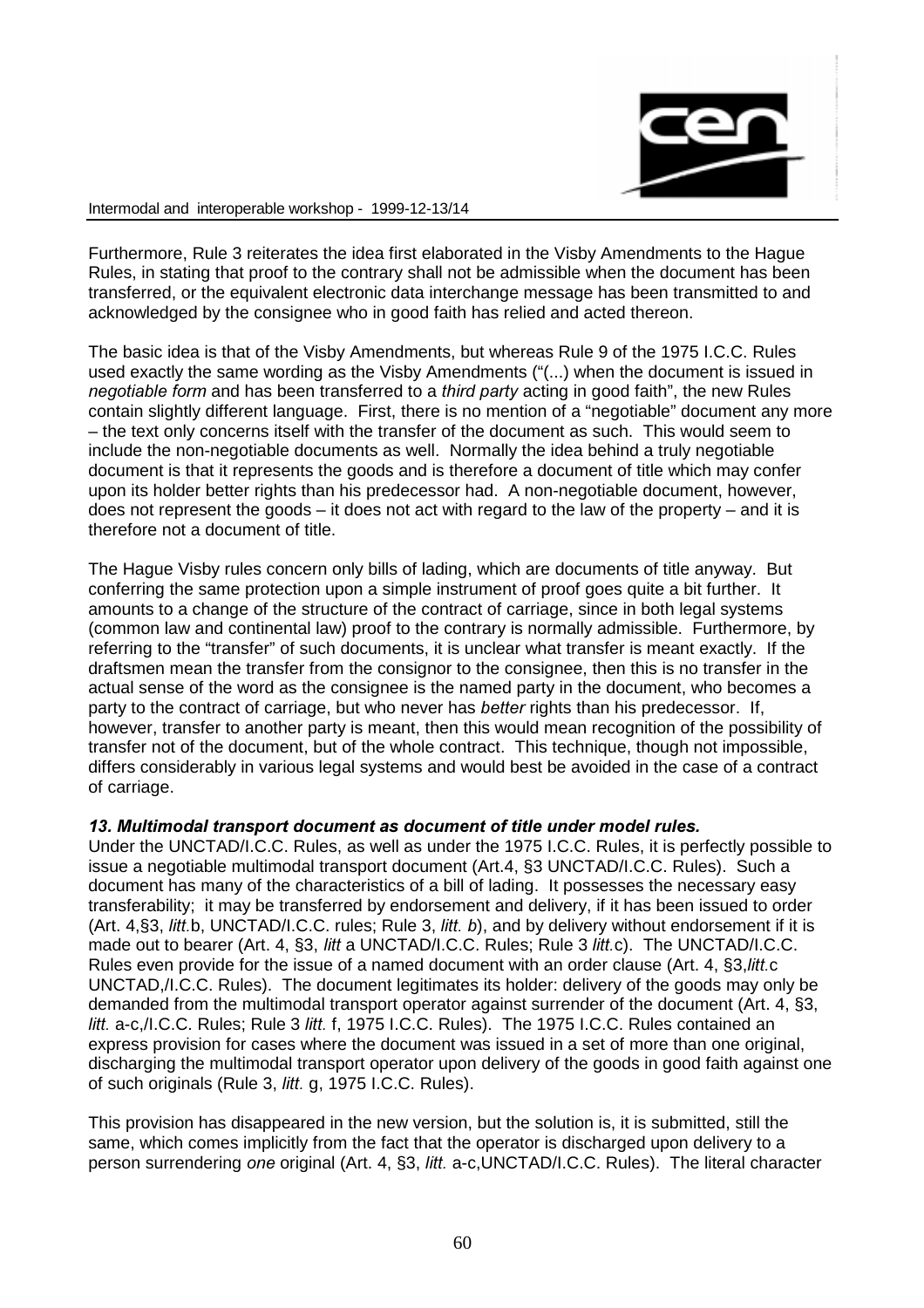

of the document, protecting third party holders (Art. 3 UNCTAD/I.C.D.. Rules; rule 9 1975 I.C.C. Rules), poses no problem in the continental law systems. Whether it can actually overrule the document's status as "transferable" and not really "negotiable" at common law, would appear doubtful, but it is submitted that the operator's undertaking in the document not to prove against its contents may create an estoppel. As the Rules only have the force of contract and not of law, the mere fact of their incorporation will not of itself confer upon the multimodal transport document the characteristics of a document of title at common law, but it may be evidence (if sufficiently widespread) of a custom having that effect. In German law, too, such a document cannot always be a document of title.

### International conventions:

| Carriage by sea    | Hague Rules 1924<br>Hague Visby Rules 1968<br>Hamburg Rules 1978 |
|--------------------|------------------------------------------------------------------|
| Carriage by air    | Warsaw System (i.e. 1929, 1955, 1961)                            |
| Carriage by road   | C.M.R. 1956 (Europe)                                             |
| Carriage by rail   | C.O.T.I.F. (C.I.M./C.I.V.) 1980 (Europe)                         |
| Inland waterways   | -                                                                |
| Terminal operators | O.T.T. 1991 (not in force)                                       |

### Regulation of multimodal transport

- Uniform rules for a multimodal transport document:

Model rules based upon network system for voluntary incorporation into multimodal transport contracts, drafted by I.C.C. In use since 1973 and changed in 1975

- U.N. Convention on International Multimodal Transport of Goods Drafted by UNCTAD. Mandatory rules for

multimodal transport based upon uniform liability system. Drafted in 1980, not yet in force.

- UNCTAD/I.C.C. Rules for Multimodal Transport Documents

Model rules based upon the Multimodal Convention, for voluntary incorporation into

multimodal transport contracts, drafted by UNCTAD and I.C.C. in use since 1 January 1992.

Concerning limitation Mrs. Lise Skovby from the University of Copenhagen informed that in relation to sea transport you would only have the value of the goods. She remembered of the London and the Brussels conventions. The bill of lading will always be negotiable. Furthermore, that the definition of bill of lading and multimodal is of importance to negotiability of the bill of lading. In this respect the national laws will be the source.

She informed that in the old German law you will have the right to choose the regime if you cannot determine the place where the cargo was damaged.

In the circular indemnity clause, the responsible person does not refuse liability, but he repeats this liability to the agent and this one again to the user.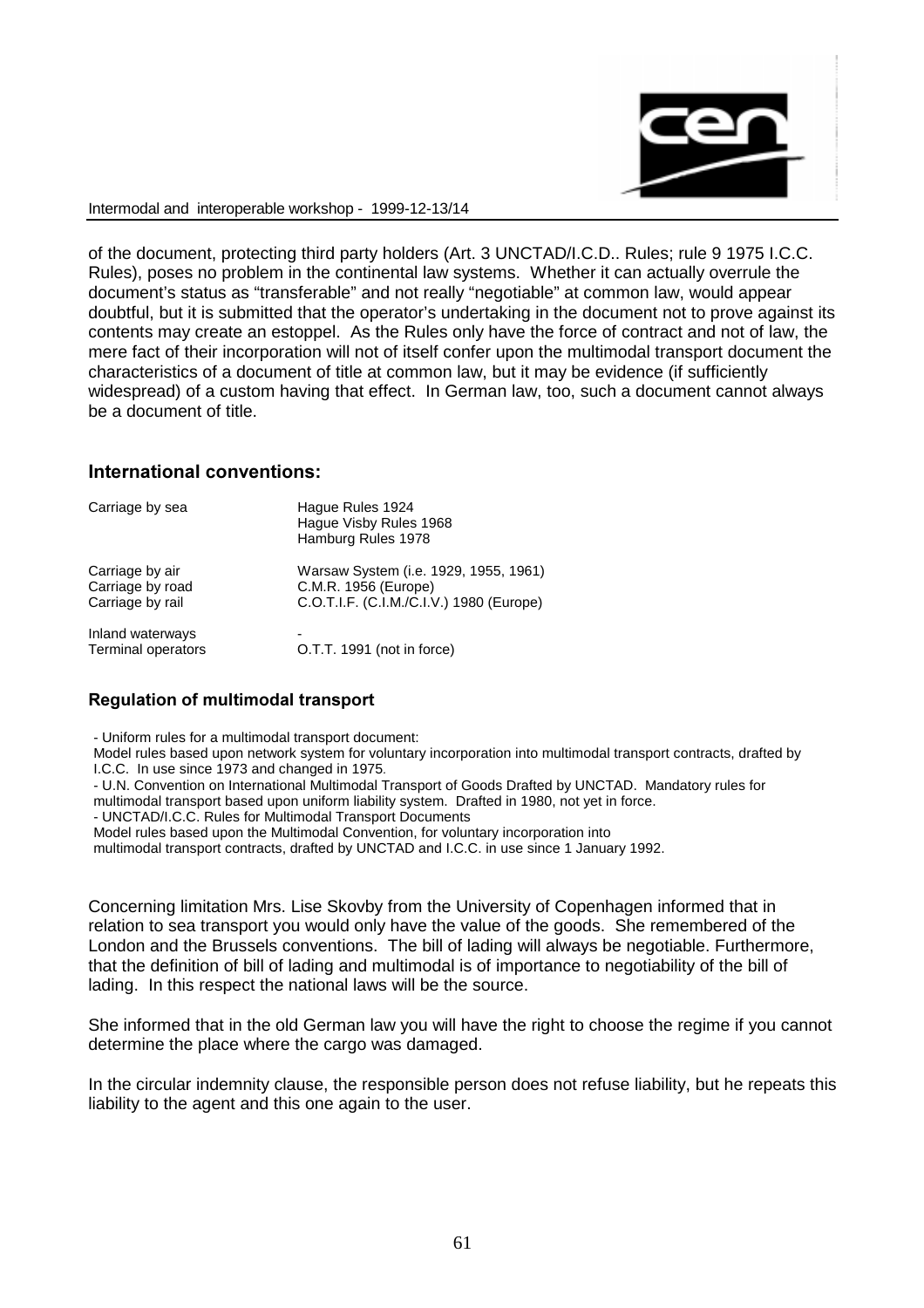

Concerning "supply chains": Rationalisation of the due processes some of those things, which are transnational. In European terms support is needed. It was recommended Dr. de Wit to suggest to CEN what issues are to be standardized.

Dr. de Wit answered that the experiments with electronic data interchange were obstacles to the legal possibility to have a negotiable transport document which represents the goods.

Systems that duplicate will result in the fact that only the consignee may receive the goods; concerning the Bolero project, documents were the difficulties with the specific nature of the bill of lading has been overcome by electronic notes. A kind of a central register; an electronic documentation will be the way forward.

In relation to fares conditions they depend on different jurisdictions and the common law – problem of the non-physical operations – are different from country to country. You can imagine a complex of problems when you have the cargo insured over the borders.

De Wit concluded that the lawyer's dream to the future is to have only one transport law in Europe, as with all the different national laws you never get the expected result.

It was commented that the Commission has recognized the importance of differences in national laws for the promotion of multimodal transport. Europe is in the process with economic issues and legal issues; stay of economics; and the use of insurance of the cargo within different liability regimes. It was questioned if it was possible by standardization to make changes to national laws? The answer for Europe is: if there is a Directive and the new approach standards are harmonised. In case of national laws and regulations they may as well refer to standards as valid parts of the national laws and regulations. Furthermore, if a contract refers to a standard it thereby is juridical part of the contract.

It was suggested that the paper of Dr. De Wit should be used as model for presentation of transport juridical problems in Europe and recommended the EU Commission to deal with this the biggest problem of the workshop.

Mr. Patrizio Grillo, DG7 informed that the most useful would be to go through the Commission and ask for taking the paper of Dr. de Wit in good account. He settled the workshop with a main conclusion for more dialogue between EC DG7 and CEN expressing his contempt with the two days presentations, discussions and decisions and with the hope to see all stakeholders again for the next CEN workshop on public passenger transport, to take place during Spring 2000.

# Conclusion 7 (1999-12-14)

After a presentation of a large number of legal problems both in single modal and multimodal transport, the workshop concluded that the Commission is the most appropriate body to address this problem without undue delay.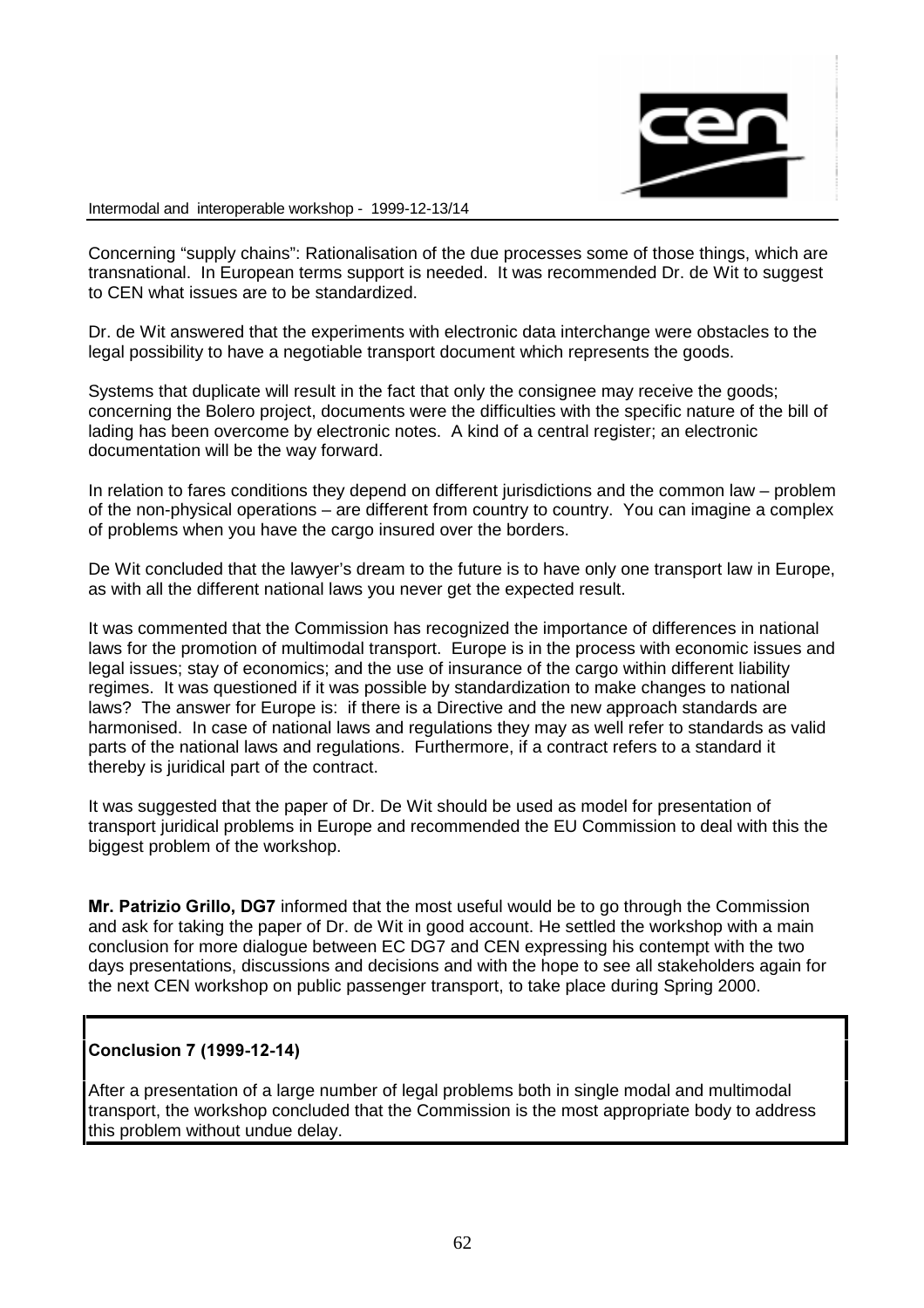

# Workshop consensus and conclusions

# 1) 1999-12-13 Workshop consensus on new CEN work items

Recognizing a European need for harmonization, the workshop proposes the following new work items to be discussed in the CEN system:

- Procurement methods for documentation of environmental performance of transport systems in transport chains.
- Food hygiene self-assessment control system (according to Directive 93/43/EEC on hygiene and foodstuffs).
- Transport of living animals

# 2) 1999-12-13 Workshop consensus on new CEN work items

Recognizing a European need for harmonization within freight transport in urban areas, the workshop recommends to consolidate all information in a city logistic forum, from all stakeholders and then consider the position, including evaluation of the needs for small loading units in the intermodal chain.

# 3) 1999-12-13 Workshop consensus on new CEN work items:

Recognizing the overlapping scopes of the CEN/TCs within the field of logistics and transportation, the workshop recommends the CEN Management Centre to start up an integration process, involving all concerned TCs.

4) 1999-12-13 Workshop consensus on new CEN work items: The workshop proposes to organize a forum for investigation of the future standardization requirements for freight transport service and logistics systems

# 5) 1999-12-14 Workshop consensus on new CEN work items

With due regard to COM (97) 243 Final advocating a systems approach to the development of freight transport, and in recognition of the integrated supply chains that are increasingly enabled through transparent IT systems, it is proposed that a forum/workshop is convened to establish just how a fully integrated domestic set of transport standards applicable to continental Europe (inc. short sea), based on intermodality and flexible modularity, may be developed that can be applied to fully utilize the capacity of freight corridors in all nation states. If a satisfactory level of infrastructure is going to be developed in time, it is of vital importance that EU Policy interest is informed of the regulation, harmonization and other instruments needed for this to be achieved.

# 6) 1999-12-14 Workshop consensus on new CEN work items

The workshop recommends to standardize an intermodal unit of European semi-trailer size, stackable and offering optimum internal space for European standard loads, to serve in future European international transport in addition to those units that are today already in service.

# 7) 1999-12-14 Workshop consensus on new CEN work items

The workshop notes the ongoing activity in the European action cost 339 on small containers and recommends considering standardization in this field based on the results of the "cost action".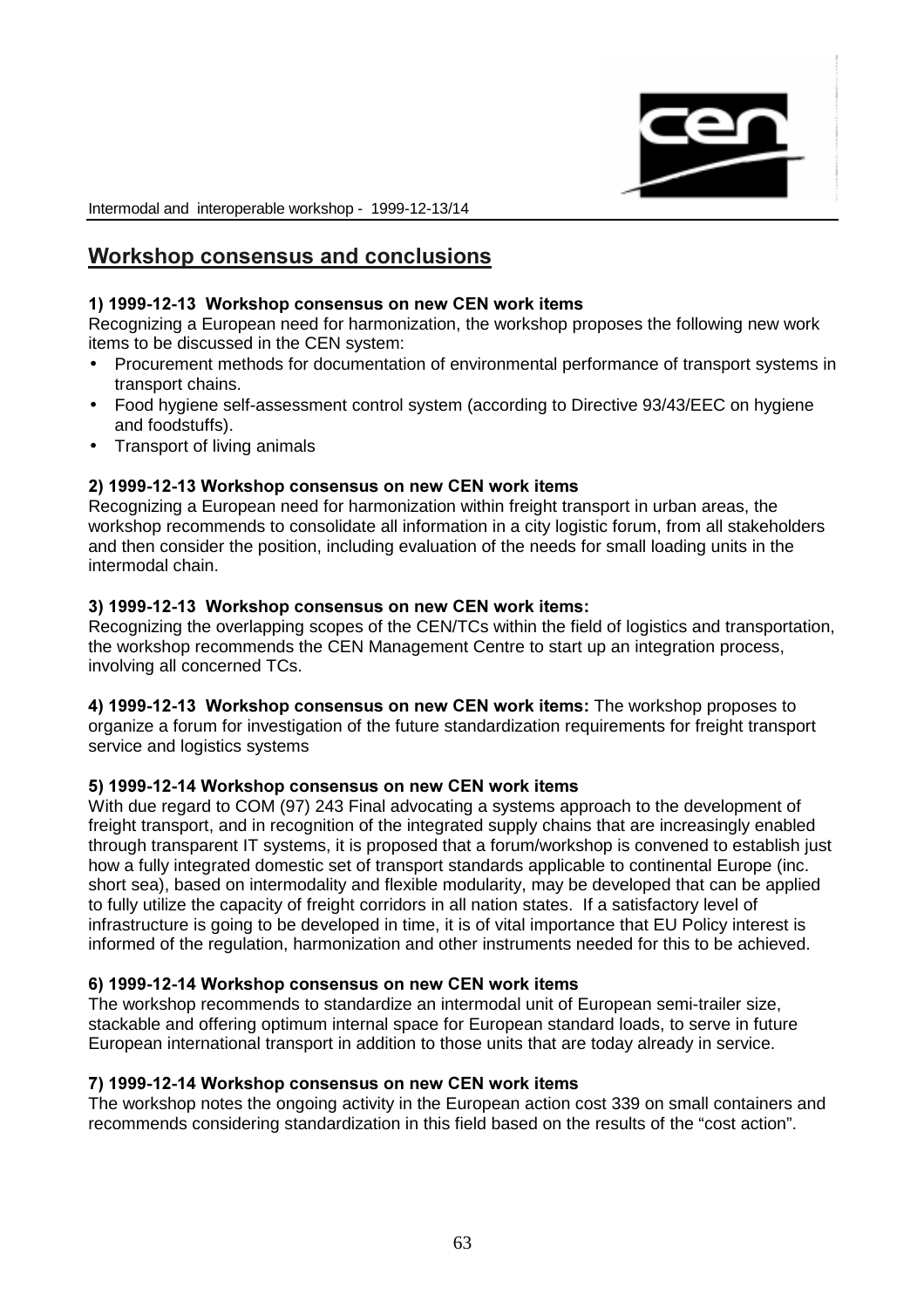

### 8) 1999-12-14 Workshop consensus on new CEN work items

The workshop notes the ongoing activity in the European research project on horizontal transfer and recommends to consider standardization in this field based on the results of this research project (IN.HO.TRA).

---------------------------------------------------------------------------------------------------------------------------------

Conclusion 1 (1999-12-13) Recognizing a number of practical and legal problems identified through the workshop, it is recommended that the interested parties take part in and ensure the coherent ongoing standardization of freight transport IT.

**Conclusion 2 (1999-12-13)** Recognizing a number of practical and legal problems identified through the workshop, it is recommended that a new workshop is convened to discuss improving and the full integration, the full visibility of freight flow such that the freight can be managed more effectively.

**Conclusion 3 (1999-12-14)** The workshop identified the need for improved co-ordination of efforts in separate CEN/TCs on different aspects of intermodal transport systems, in order to obtain a coherent set op European Standards

**Conclusion 4 (1999-12-14)** The workshop recognizes the needs for information on performance on EU terminals and will consider establishing a code of best practice on the basis of ongoing projects.

Conclusion 5 (1999-12-14) The workshop concludes that there is a need for a closer dialogue between CEN and the Commission, in order to evaluate the merits for standardization within the Commission's work on infrastructure charging and notably the application of social marginal costs (infrastructure damage costs, congestion and scarcity costs, environmental costs and accident costs etc.).

Conclusion 6 (1999-12-14) The workshop notes that there are problems in manual handling, and concludes that many problems can be solved by using existing standardization.

**Conclusion 7 (1999-12-14)** After a presentation of a large number of legal problems both in single modal and multimodal transport, the workshop concluded that the Commission is the most appropriate body to address this problem without undue delay.

----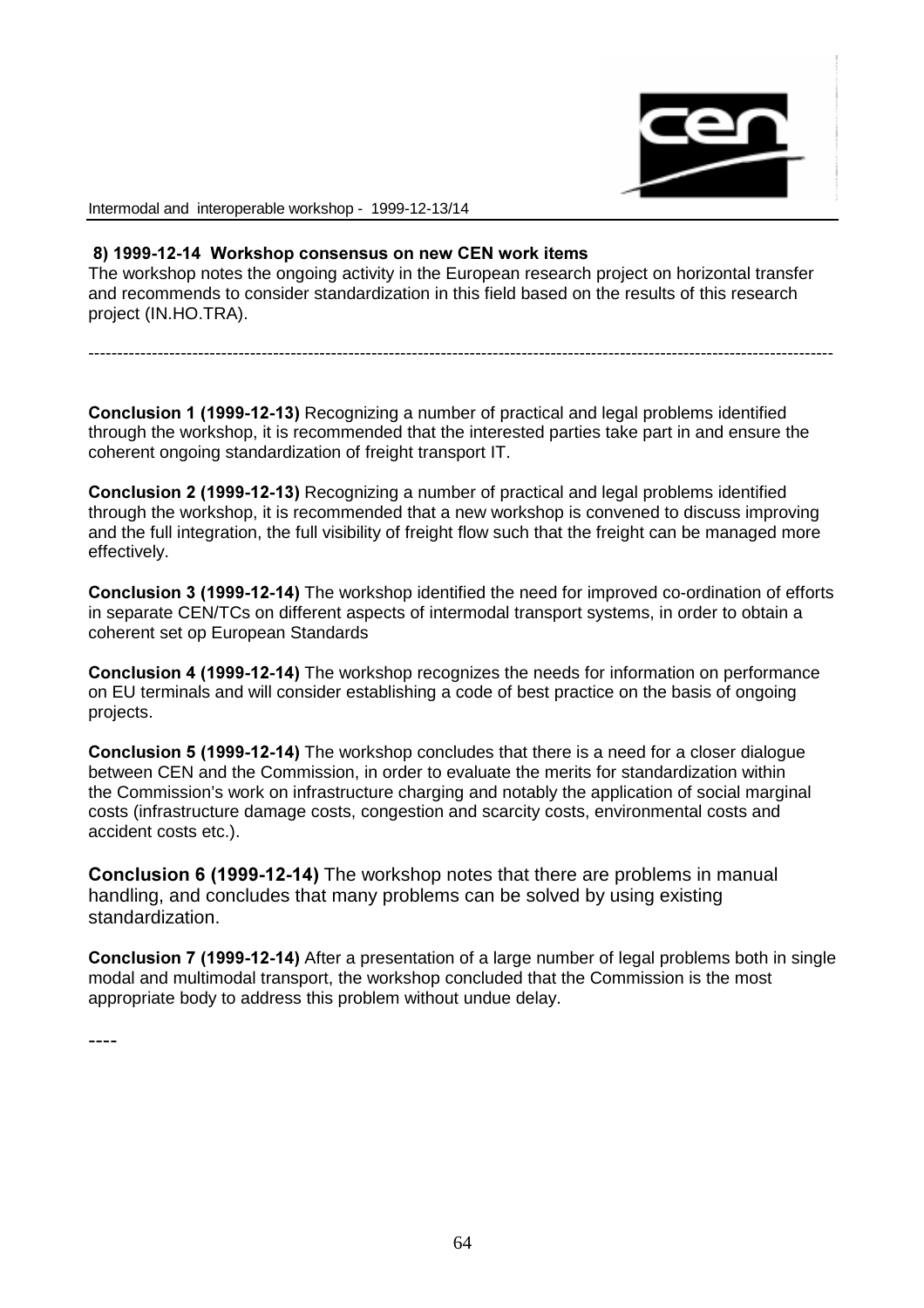

# **Attendance list**

| Mr. Jacek 'Zak<br>Institute of Logistics & Warehousing<br>6, Estkowskiego St.<br>PL-61 755 Poznan                             | Ms. Claudia Adamy<br><b>Czech Railways Office in Brussels</b><br>c/o CER<br>bld. de L'Impératrice, 13 - Bte 11<br>B-1000 Brussels |
|-------------------------------------------------------------------------------------------------------------------------------|-----------------------------------------------------------------------------------------------------------------------------------|
| Ms. María Alfayate<br><b>European Commission</b><br><b>DG Transport</b><br>Rue de la Loi, 200<br>DM28 7/76<br>B-1049 Brussels | Mr. Hervé Arki<br><b>European Commission</b><br>Rue de la Loi, 200<br>DM 28 4/81<br>B-1049 Brussels                               |
| Mr. Aschpalt                                                                                                                  | Mr. Algirdas Baranauskas<br>Lithuanian National Road Carriers Association<br>(LINAVA)<br>Basanaviciaus, 45<br><b>Vilnius</b>      |
| Mr. Michael Beard<br>3T Design Limited<br><b>Tactics Group</b><br><b>Hill House</b><br>8, Warwick Road<br>UK-CV47OHN Southam  | Mr. Zontan Bende<br>KTI - Institute for Transport Sciences Ltd.<br>P.O. Box 107<br>Than Karoly u. 3-5<br>H-1119 Budapest          |
| Mr. Lars Bentzen<br>Nordisk Transport Udvikling (NTU)<br>Rue de Tréves, 49-51<br>B-1040 Brussels                              | Mr. I.G. Black<br><b>CCLT</b> – Cranfield University<br>UK-MK 43 OAL Bedford                                                      |
| Mr. Derek H. Bliss<br>Compass Logistics International Ltd.<br>43, The Bury<br>Pavenham<br>UK-MK 437 PY Bedford                | Mr. James Boyd<br><b>CEN/ISSS</b>                                                                                                 |
| Mr. Jacques Braems<br>Port Autonome De Dunkerque<br><b>Terre-Plain Guillain</b><br>M.P. 6534<br>F-59385 Dunkerque Cedex 1     | Mr. Ton Braud<br>A. Braud Consultants<br>Boterkorfhoek, 97<br>NL-7546 JD Enschede                                                 |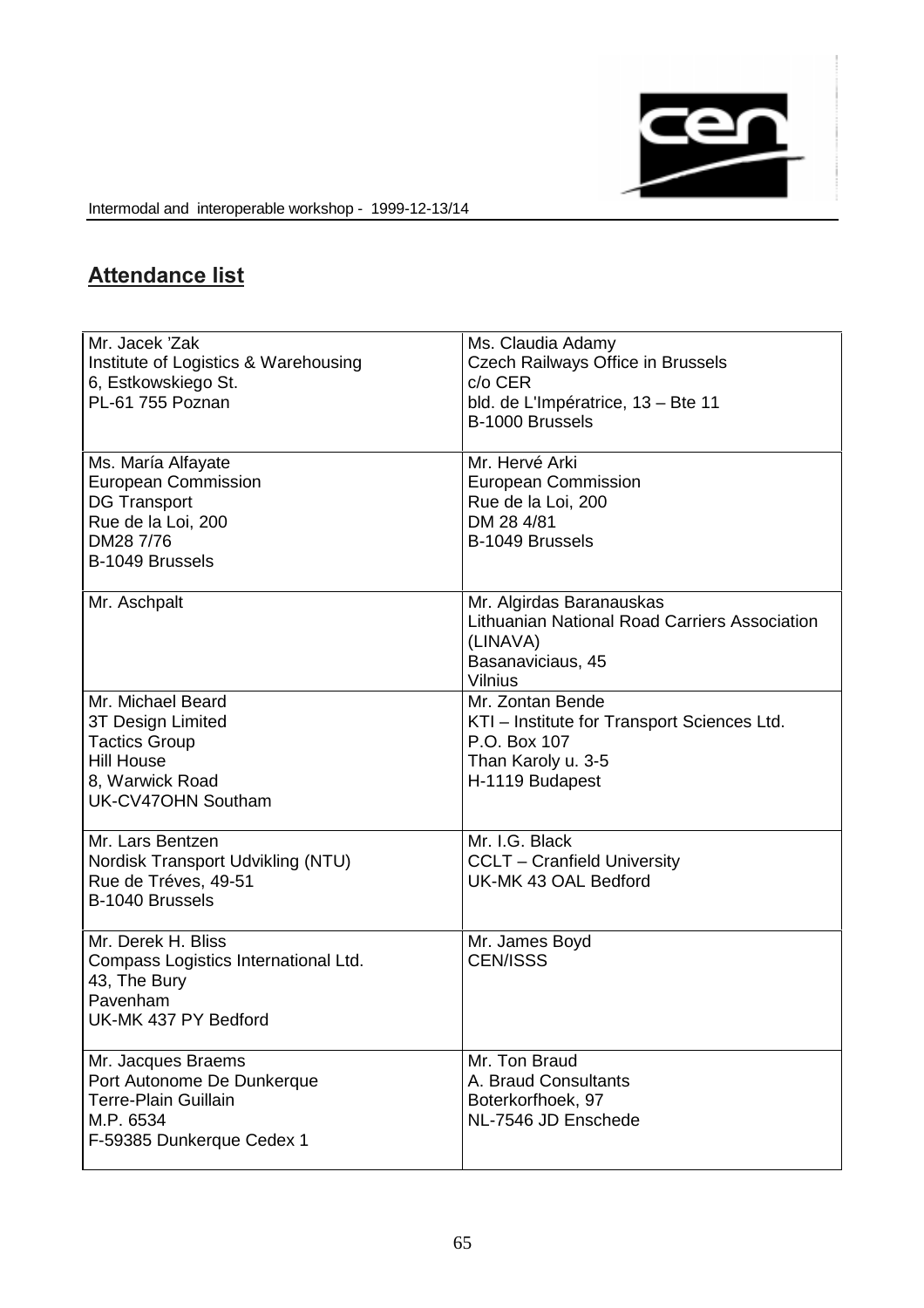

| Mr. Poul Bruun                              | Mr. Martin Burkhard                         |
|---------------------------------------------|---------------------------------------------|
| <b>ITD</b>                                  | <b>UIRR</b>                                 |
| Omfartsvejen 1                              | Rue Montoyer, 31 - Bte 11                   |
| DK-6330 Padborg                             | B-1000 Brussels                             |
| Phone: +45 74 67 12 33                      |                                             |
| Fax: +45 74 67 43 17                        |                                             |
| Email: pb@itd.dk                            |                                             |
| Mr. Torsten Caesar                          | Ms. Ans Teresa Caetano                      |
| Siemens Electro Com                         | Portuguese Research Liaison Office (PRELO)  |
| Bücklestrasse, 1-5                          | Rue de la Concorde, 60                      |
| D-78459 Konstanz                            | B-1050 Brussels                             |
| Mr. Arthur Carlebur                         | Mr. Giovanni Caruso                         |
| <b>NNI</b>                                  | Ministero Dei Trasporti E Della Navigazione |
| Kalfjeslaan, 2                              | Dipartimento Dei Trasporti Terrestri        |
| NL-2600 Delft                               | Via Caraci, 36                              |
|                                             | Roma                                        |
|                                             |                                             |
|                                             |                                             |
| Mr. Jean-Claude Ceroni                      | Ms. Eleonora Cesdini                        |
| <b>SETRA</b>                                | <b>AWAS</b>                                 |
| F-92225 Bagneux Cedex BT 100                |                                             |
|                                             |                                             |
| Mr. Bernard Chenevez                        | Mr. André Corbeel                           |
| Ministere Equipement - Transport - Logement | E.I.A.                                      |
| Arche de la Défense                         | Rue Ravenstein, 60                          |
| 3A Roi Sud                                  | B-1000 Brussels                             |
| F-92055 La Defense Cedex                    |                                             |
|                                             |                                             |
| Mr. Eduardo Correia                         | Mr. Peter N. Cunningham                     |
| Instituto Portugues Da Qualidade            | SY-KON International Ltd.                   |
| Rua António Giáo, 2                         |                                             |
| P-2829 513 Caparica                         |                                             |
|                                             |                                             |
| Mr. A. De Angelis                           | Mr. René De Bondt                           |
| <b>ITALFERR SpA</b>                         | <b>EVO</b>                                  |
| Fax: +39 64 97 52 623                       | Kadelaan 6                                  |
|                                             | NL-2725 BL Zoetermeer                       |
| Mr. Ron De Graaf                            | Mr. Alex De Lijster                         |
| Ministry of Economic Affairs                | P & O Nedlloyd                              |
|                                             |                                             |
| P.O. Box 20101                              | Senior Advisor                              |
| NL-2500 EC The Hague                        |                                             |
|                                             |                                             |
| Ms. Karin De Schepper                       | Mr. Ralph De Wit                            |
| <b>EFIP</b>                                 | University of Brussels                      |
| Place des Armateurs, 6                      | Lange Gastsstraat, 27                       |
| B-1000 Brussels                             | B-2000 Antwerpen                            |
|                                             |                                             |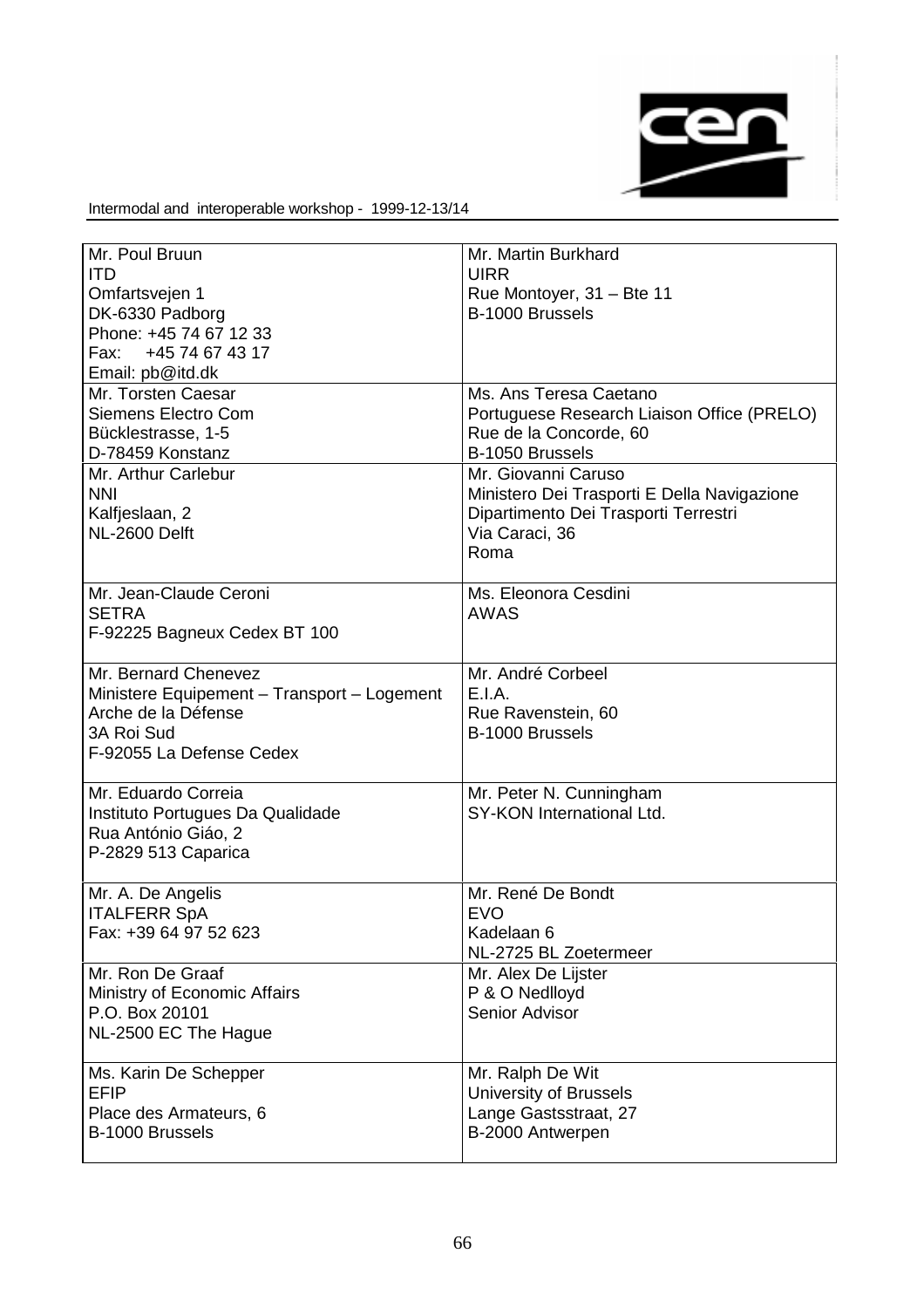

| Mr. Ernst Demand             | Ms. Suzel Devaux                        |
|------------------------------|-----------------------------------------|
| Vienna                       | <b>CAT Consulting in Logistics</b>      |
| Phone: +43 14 79 22 73       | 8 Bis, Rue de la Rochefoucauld          |
|                              | F-92100 Boulogne Billancourt            |
|                              |                                         |
| Mr. Hugues Duchateau         | Mr. Fabien Durand                       |
| Stratec S.A.                 | West of England in Europe               |
| Bld. Reyers, 156             | Rue Breydel, 36                         |
| B-1030 Brussels              | B-1040 Brussels                         |
|                              |                                         |
| Mr. Eugene Durr              | Mr. Michel Dussart                      |
|                              | <b>CAT Consulting in Logistics</b>      |
|                              | 8 Bis, Rue de la Rochefoucauld          |
|                              | F-92100 Boulogne Billancourt            |
| Mr. Otto Eberhard            | Ms. Ceri Edmonds                        |
| Kommunalverband Grossraum    | <b>European Commission</b>              |
| Hannover/Fachbereich ÖPNV    | Rue de la Loi, 200                      |
| Postfach 66 49               | DM 28 6/77                              |
| D-30066 Hannover             | B-1049 Brussels                         |
|                              |                                         |
| Mr. Herbert Essler           | Mr. Knut Evensen                        |
| DB Cargo                     | Q-Free ASA                              |
| CIN <sub>6</sub>             | P.O. Box 3974                           |
| Rheinstrasse, 2              | N-7443 Tronheim                         |
| D-55116 Mainz                |                                         |
| Mr. A. Farahmand-Razavi      | Mr. Marcus Feller                       |
| <b>Farabi Limited</b>        | <b>European Commission</b>              |
| 6, South Bar                 | Rue de la Loi, 200                      |
| UK-0 169 AA Banbury          | DM 28 6/71                              |
|                              | B-1049 Brussels                         |
| Mr. Carsten Riis Fredriksen  | Mr. Carsten Friedrichsen                |
| Danish Standards Association | <b>PLS Consult A/S</b>                  |
| Kollegievej 6                | Olof Palmes Allé 20                     |
| DK-2920 Charlottenlund       | DK-8200 Aarhus N                        |
|                              |                                         |
| Mr. Gilberto Galloni         | Ms. Sylvie Gervis-Gochard               |
|                              | <b>European Commission</b>              |
|                              | Rue de la Loi, 200                      |
|                              | DM 28 6/84                              |
|                              | B-1049 Brussels                         |
| Mr. Alfred Gonaus            | Mr. Frazer Goodwin                      |
|                              | European Federation for transport & the |
|                              | environment (T&E)                       |
|                              | Bld. de Waterloo, 34                    |
|                              | B-1000 Brussels                         |
|                              |                                         |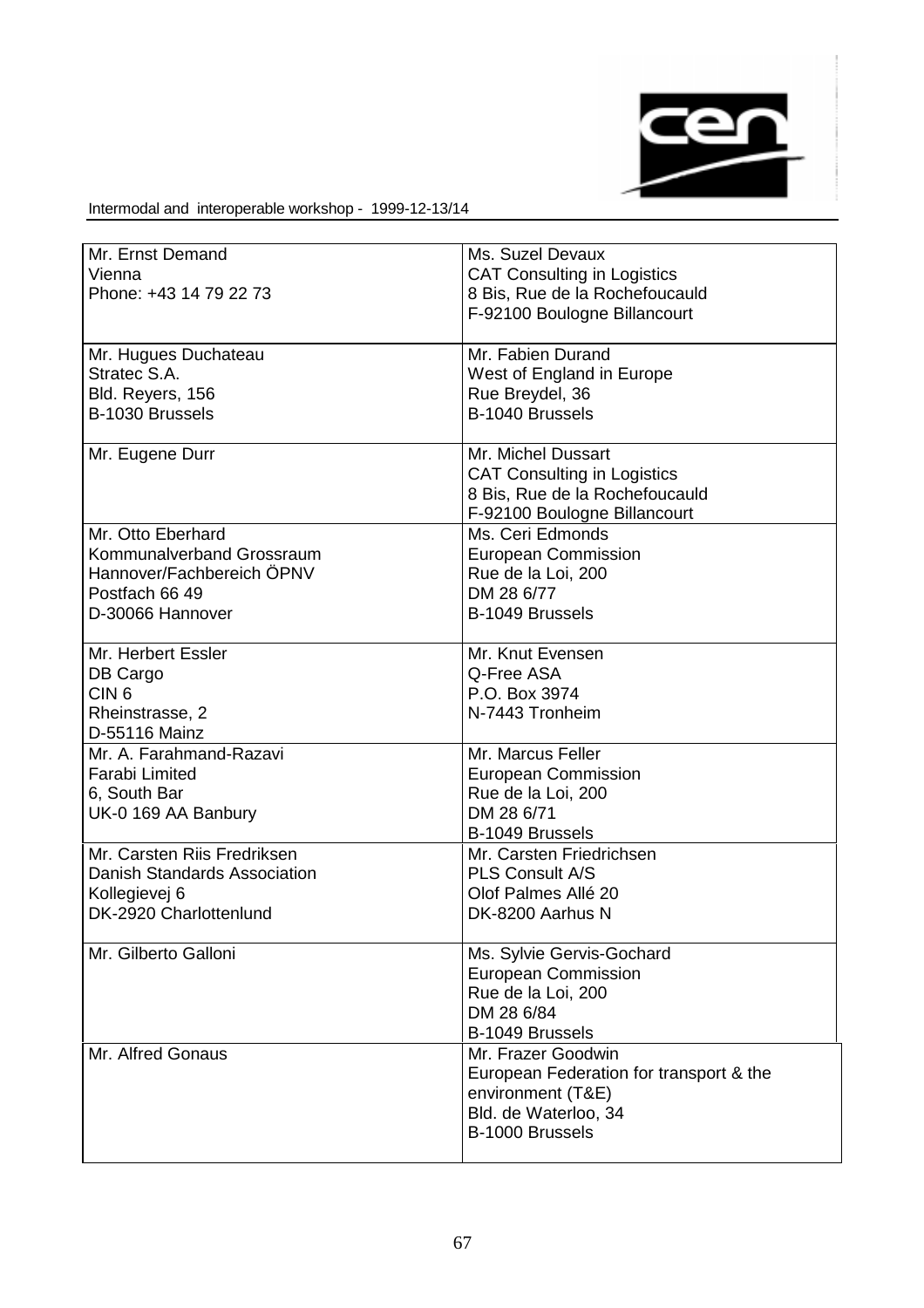

| Mr. Athanassies Goumas<br>Bureau de la Region de L'empire (GR)<br>Rue Breydel, 36<br>B-1040 Brussels                                      | Mr. Jani Granqvist<br>VTT Communities and Infrastructure<br><b>Transport and Urban Planning</b><br>P.O. Box 1901<br><b>FIN-02044 VTT</b> |
|-------------------------------------------------------------------------------------------------------------------------------------------|------------------------------------------------------------------------------------------------------------------------------------------|
| Mr. Lothar Gregel<br><b>DIN</b><br>CEN/TC 256 secretariat<br>Panoramaweg 1<br>D-34131 Kassel W                                            | Mr. Patrizio Grillo<br><b>European Commission</b><br>Rue de la Loi 200<br>DM 28 6/50<br>B-1049 Brussels                                  |
| Ms. Anne Grünkorn<br>POLIS - European Cities & Regions Networking<br>For New Transport Solutions<br>Square de Meens 18<br>B-1050 Brussels | Mr. Peter J. Guha<br>Peter J. Guha AG<br>Scheuchzerstrasse 8<br>CH-8006 Zurich                                                           |
| Mr. Anders Hagen<br>Q-Free SA<br>P.O. Box 3974 Leangen<br>N-7443 Trondheim                                                                | Mr. Jürgen Hambuck<br>Verkehrsverbund Rhein-Ruhr GmbH<br>Bochumer Strasse 4<br>D-45879 Gelsenkirchen                                     |
| Mr. Andrea Heid-Mann<br>Verband der Chemischen Industrie E.V.<br>Karlstrasse 21<br>D-60329 Frankfurt am Main                              | Mr. Gerard Hoogendoorn<br><b>GE Capital TIP</b><br>Amsteldijk 166<br>Box 7425<br>NL-1007 JK Amsterdam                                    |
| Mr. Heinz W. Hübner<br><b>BAM</b><br>Unter den Eichen 44-46<br>D-12203 Berlin                                                             | Ms. Gyrithe Ibsen<br>Danish Standards Association<br>Kollegievej 6<br>DK-2920 Charlottenlund                                             |
| Mr. Kai Jakobs<br><b>Technical University of Aachen</b><br>CoSc - Informatik IV<br>Ahornstrasse 55<br>D-52074 Aachen                      | Mr. Ronald Jorna<br><b>NEI Transport</b><br>K.P. van der Mandelelaan 11<br>NL-3062 MB Rotterdam                                          |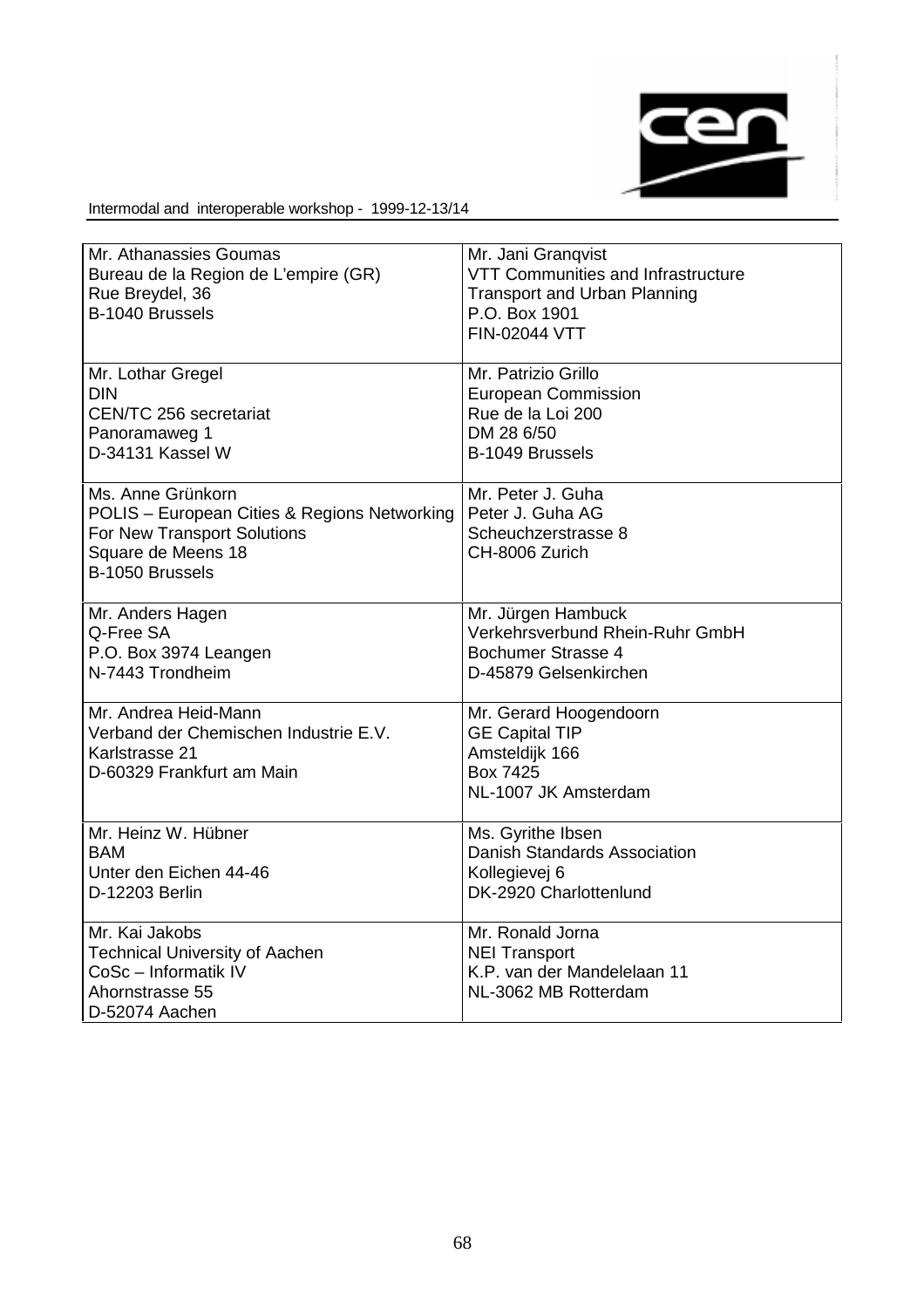

| Mr. Jan Katgerman                            | Mr. Keith Keen                        |
|----------------------------------------------|---------------------------------------|
| <b>RUPS - Innovation Consultants</b>         | <b>European Commission</b>            |
| P.O. Box 878                                 | Rue de la Loi 200                     |
| NL-3100 AW Schiedam                          | B-1049 Brussels                       |
| Mr. Detlef Keiler                            |                                       |
| <b>SIEMENS</b>                               |                                       |
| Mr. Frank Knoors                             | Ms. Helga Kräftner                    |
| Sequoyah International Restructuring N.V.S.A | NÖ Landesregierung                    |
| Mr. Miroslav Kubasek                         | Ms. Helena Kyster-Hansen              |
| <b>Transport Research Centre</b>             | New Thinking-Business Development ApS |
|                                              | P.O. Box 46                           |
|                                              | DK-3250 Gilleleje                     |
| Mr. Pavel Lamacz                             | Ms. Pamela Le Garrec                  |
| <b>Czech Railways General Management</b>     | <b>ESPO</b>                           |
| Nábrezi Ludvika                              | Av. Michel Ange 68                    |
| Svobody 1222/12                              | B-1000 Brussels                       |
| CZ-1 Prague                                  |                                       |
| Mr. Per Leander                              | Mr. Thierry Legrand                   |
| <b>Transrail Sweden AB</b>                   | <b>CEN Management Centre</b>          |
| Flöjelgatan 7                                | Rue de Stassart 36                    |
| S-16765 Bromma                               | B-1050 Brussels                       |
|                                              |                                       |
| Mr. Patrick Lemesle                          | Mr. Skjoldulf P.G. Lihoug             |
| <b>SNCF</b>                                  | Norway Post                           |
| Direction du Fret                            | Dronningens gate 15                   |
| Unité Transport Intermodal et Messagerie     | Postboks 1181 Sentrum                 |
| 10, Place de Budapest                        | N-0107 Oslo                           |
| F-75436 Paris Cedex 09                       |                                       |
|                                              |                                       |
| Ms. Vanessa Locchi                           | Mr. Søren Lund                        |
| <b>Artec Group</b>                           | DFDS Dan Transport Group A/S          |
| Av. Milcamps 8                               | Park Allé 354                         |
| B-1030 Brussels                              | DK-2605 Brøndby                       |
|                                              |                                       |
| Mr. Rolf-Dieter Mann                         | Mr. H. Manshoven                      |
| <b>DIN</b>                                   | <b>Project Octopus</b>                |
| <b>Braunfelder Strasse 164</b>               |                                       |
| D-22305 Hamburg                              |                                       |
|                                              |                                       |
| Mr. Massimo Parciani                         | Mr. Rémi Mayet                        |
| <b>FIT Consulting srl</b>                    | <b>European Commission</b>            |
| Via P. Acclaresi 8                           | Rue de la Loi 200                     |
| I-00157 Roma                                 | DM 28 7/18                            |
|                                              | B-1049 Brussels                       |
|                                              |                                       |
|                                              |                                       |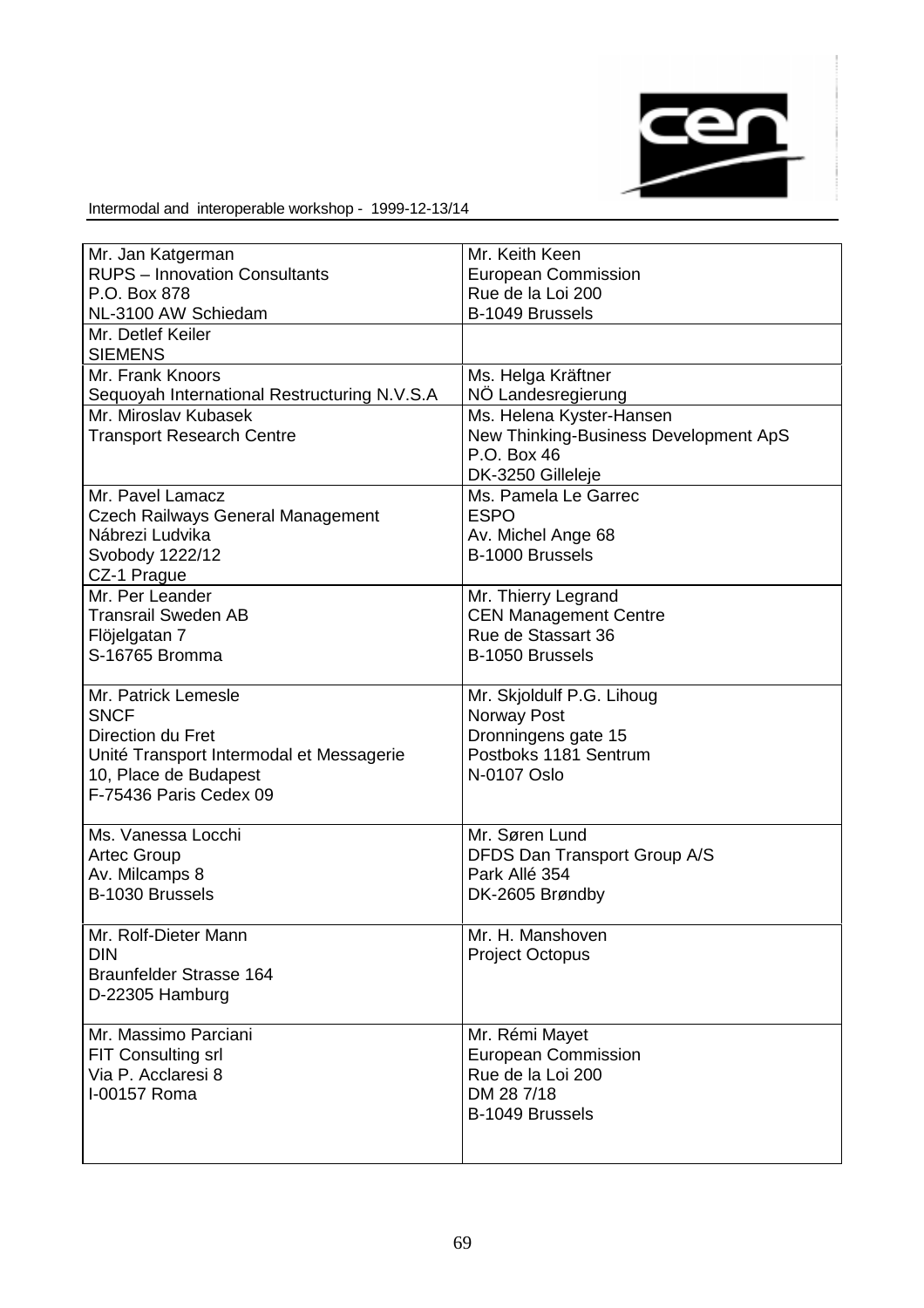

| Mr. Patrick Mercier-Handisyde        | Mr. Luca Mestroni                      |
|--------------------------------------|----------------------------------------|
| <b>European Commission</b>           | Regione Emilia Romagna - Gilda Project |
| <b>Directorate General Transport</b> | Via Nimis 31                           |
| Rue de la Loi 200                    | I-33100 Udine                          |
| B-1049 Brussels                      |                                        |
|                                      |                                        |
| Mr. J. Millard                       | Mr. Robert Missen                      |
| <b>Scottish Executive</b>            | <b>European Commission</b>             |
|                                      | Rue de la Loi 200                      |
|                                      | DM 28 3/110                            |
|                                      | B-1049 Brussels                        |
| Mr. Jens Møller                      | Mr. Hans Jørn Mølstrand                |
| Traffic Supervision Systems A/S      | Danish Standards Association           |
| Lundtoftegaardsvej 97                | Kollegievej 6                          |
| DK-2800 Lyngby                       | DK-2920 Charlottenlund                 |
|                                      |                                        |
| Mr. Eugenio Moro                     | Dr. Holger Mühlbauer                   |
| Costaferroviaria ApA                 | <b>DIN</b>                             |
| Viale IV Novembre 2                  | D-10772 Berlin                         |
| I-23845 Costa Masnaga                |                                        |
|                                      |                                        |
| Ms. Bibi Nellemose                   | Mr. Søren Østergaard                   |
| Danish Standards Association         | <b>CEN Rapporteur</b>                  |
| Kollegievej 6                        | Danish Technological Institute         |
| DK-2920 Charlottenlund               | Gregersensvej                          |
|                                      | P.O. Box 141                           |
|                                      | DK-2630 Taastrup                       |
|                                      | Mr. Avani Patel                        |
| Mr. Bent Overgaard                   |                                        |
| Danish Shipowners' Association       |                                        |
| <b>Brussels Representation</b>       |                                        |
| Rue du Cornet 83                     |                                        |
| B-1040 Brussels                      |                                        |
| Mr. René Piil Pedersen               | Mr. Bassano Perniceni                  |
| Danish Shipowners' Association       | <b>ERRI</b>                            |
| <b>Brussels Representation</b>       |                                        |
| Rue du Cornet 83                     |                                        |
|                                      |                                        |
| B-1040 Brussels                      |                                        |
| Mr. Reinhard Pfliegl                 | Mr. R.E.G. Ravenhourt                  |
| <b>Alcatel Austria</b>               | R.T.F/E.I.A                            |
| Scheydgasse 41                       | Renesselaan 2                          |
| A-1211 Vienna                        | NL-3454 De Meean                       |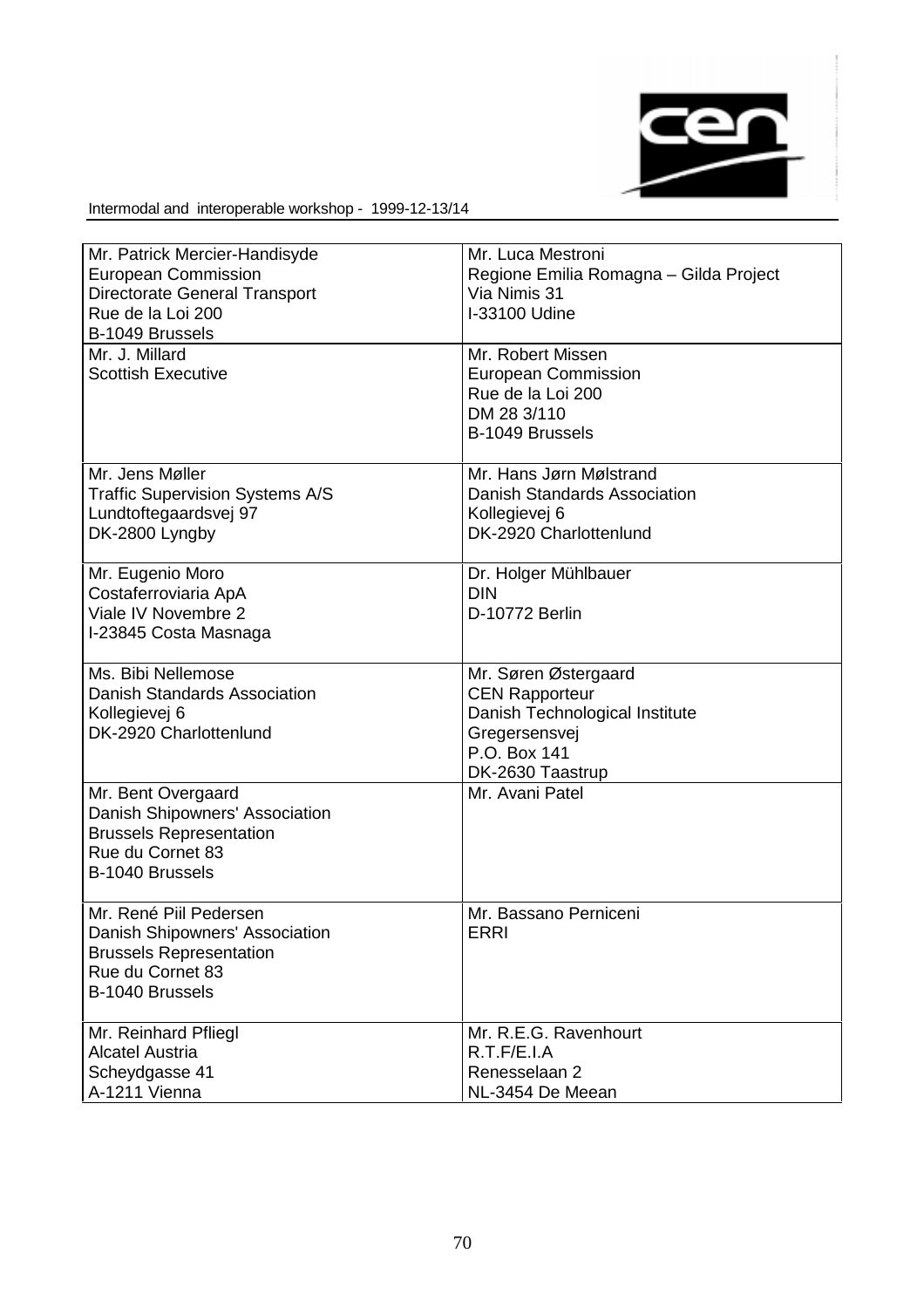

| Mr. Jacques-Claude Rennesson<br><b>AFT-IFTIM</b><br><b>CEN/TC 278</b><br>F-60290 Monchy-Saint-ELOI                                                    | Mr. Mark Robinson<br><b>Advanced Railway Research Centre</b><br>The Innovation Centre<br>217 Portobello<br>UK-S1 4DP Sheffield            |
|-------------------------------------------------------------------------------------------------------------------------------------------------------|-------------------------------------------------------------------------------------------------------------------------------------------|
| Mr. Steward Sanson                                                                                                                                    | Mr. Franz-Josef Schmid                                                                                                                    |
| <b>CEN Management Centre</b>                                                                                                                          | TÜV Euro Rail                                                                                                                             |
| Rue de Stassart 36                                                                                                                                    | Westendstrasse 199                                                                                                                        |
| B-1050 Brussels                                                                                                                                       | D-80686 Munich                                                                                                                            |
| Ms. Paola Schweitzer<br>West of England in Europe<br>Rue Breydel 36<br>B-1040 Brussels                                                                | Mr. Christoph Seidelmann<br><b>Bureau International des Containers</b><br>CEN/TC 119 (Chairman)<br>167 Rue de Courcelles<br>F-75017 Paris |
| Mr. Walter Sicks<br><b>FAKRA Normenausschuss</b><br>Kraftfahrzeuge im DIN<br>CEN/TC 119 (secretariat)<br>Postfach 170563<br>D-60079 Frankfurt am Main | Ms. Lise Skovby<br>University of Copenhagen                                                                                               |
| Mr. Klaus-Uwe Sondermann                                                                                                                              | Ms. Sandra Soriano                                                                                                                        |
| <b>KRUPP Fördertechnik GmbH</b>                                                                                                                       | <b>CEN Management Centre</b>                                                                                                              |
| Altendorfer Strasse 120                                                                                                                               | Rue de Stassart 36                                                                                                                        |
| D-45143 Essen                                                                                                                                         | B-1050 Brussels                                                                                                                           |
| Mr. Simon Spoormaker                                                                                                                                  | Mr. Livio Stefanelli                                                                                                                      |
| <b>ECT</b>                                                                                                                                            | <b>Artec Group</b>                                                                                                                        |
| P.O. Box 7400                                                                                                                                         | Av. Milcamps 8                                                                                                                            |
| NL-3000 HK Rotterdam                                                                                                                                  | B-1030 Brussels                                                                                                                           |
| Mr. Tassel                                                                                                                                            | Mr. Bernard Trinquet                                                                                                                      |
| <b>STVA</b>                                                                                                                                           | <b>AFNOR</b>                                                                                                                              |
| BP 826                                                                                                                                                | Tour Europe - Cedex 7                                                                                                                     |
| F-75828 Paris Cedex 17                                                                                                                                | F-92049 Paris la Defense                                                                                                                  |
| Mr. Van de Perre<br><b>CECLAT</b><br>Rue de l'Entrepôt 11 - Bte 4<br>B-1020 Brussels                                                                  | Mr. Moost van der Valk                                                                                                                    |